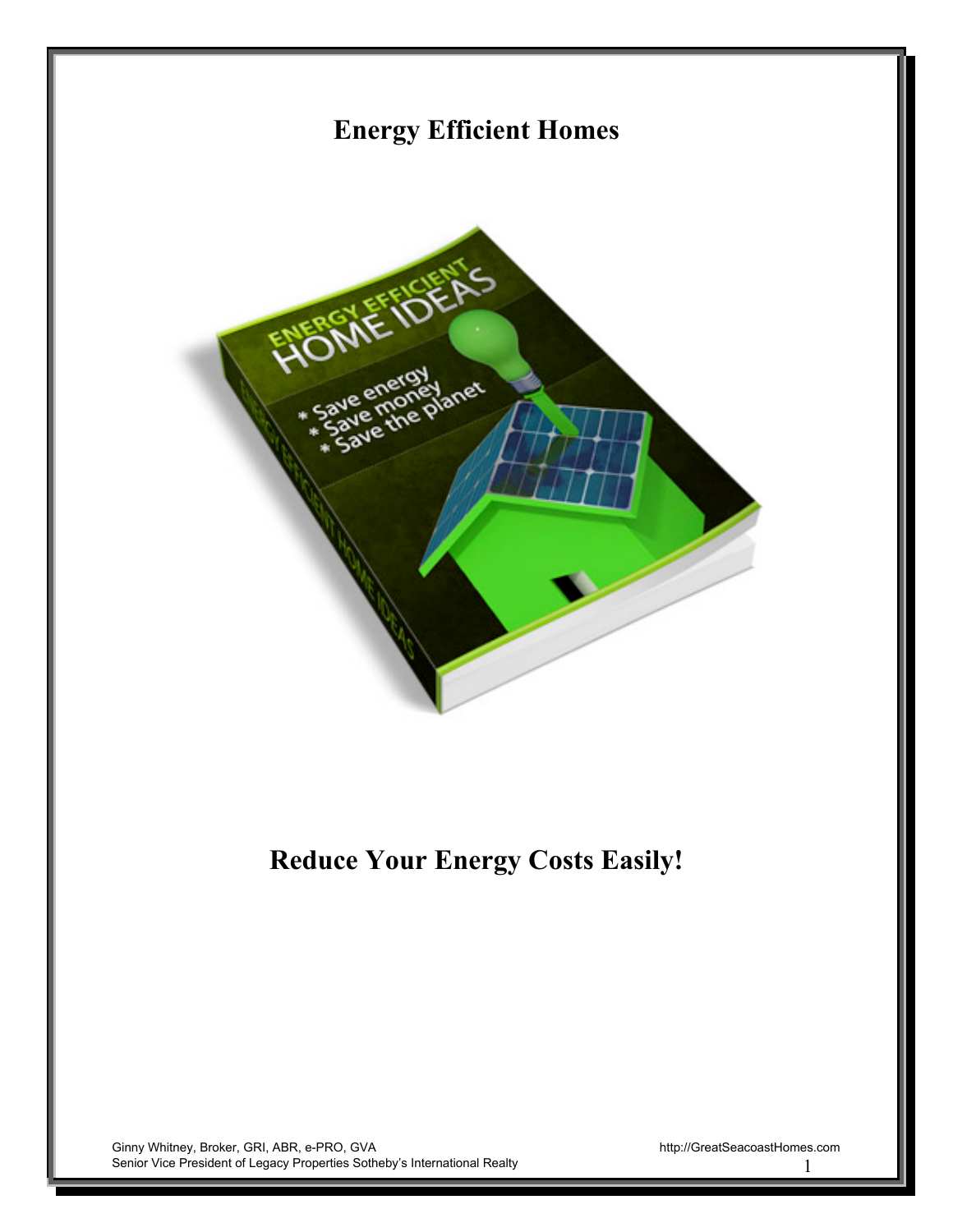# **Introduction**

Whether you just want to drop a few dollars off of your gas bill or you are looking for a better way to fuel your home altogether, doing just a few things can make a tremendous amount of difference in your home.

Why bother with cost efficiency? You can afford the bills so why bother? Many people will be shocked to learn that they can lose up to 25% or more of the energy in their home without the need to. You literally could be flushing your money down the drain.

The good news is that making your home energy efficient does not have to be overly challenging. It also does not have to be overly costly either. There are some changes that will cost a decent amount of money to implement into a home. These are usually the things that need to be taken into consideration if you plan to save a great deal of money.

As you will see in this e-book, there are plenty of things that you can do to better your home's ability to use energy more wisely from just about every aspect you can imagine. But, in our first chapters, we need to take the time to really analyze if in fact making the change is worth it.

There are some products and some companies that do promise that you will save a great deal of money and you wind up investing a great deal to wind up not saving anything.

 $\mathfrak{D}$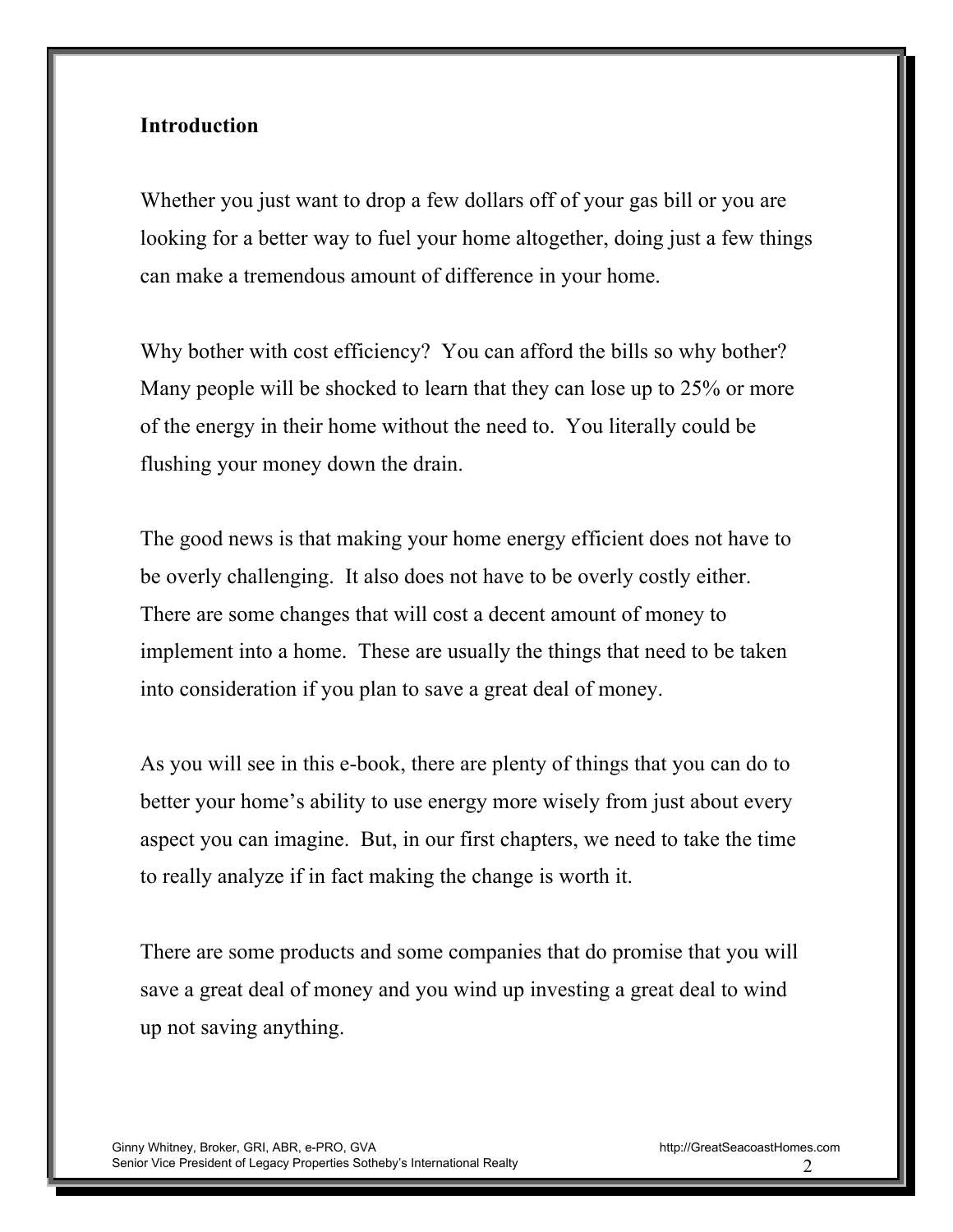The best thing for anyone that is looking to improve their home's ability to use energy wisely is to take a good look at what the product or need is, how it is used, the cost of the product and the cost of the installation and then determine if in fact it has the potential of making up those funds through energy savings. Some won't. Others will.

Throughout this e-book you will learn things that you can do right away to improve the energy efficiency of your home. You will also learn different ways to save money on everyday needs that you have. You will find yourself saving money and living in a more efficient and environmentally friendly home.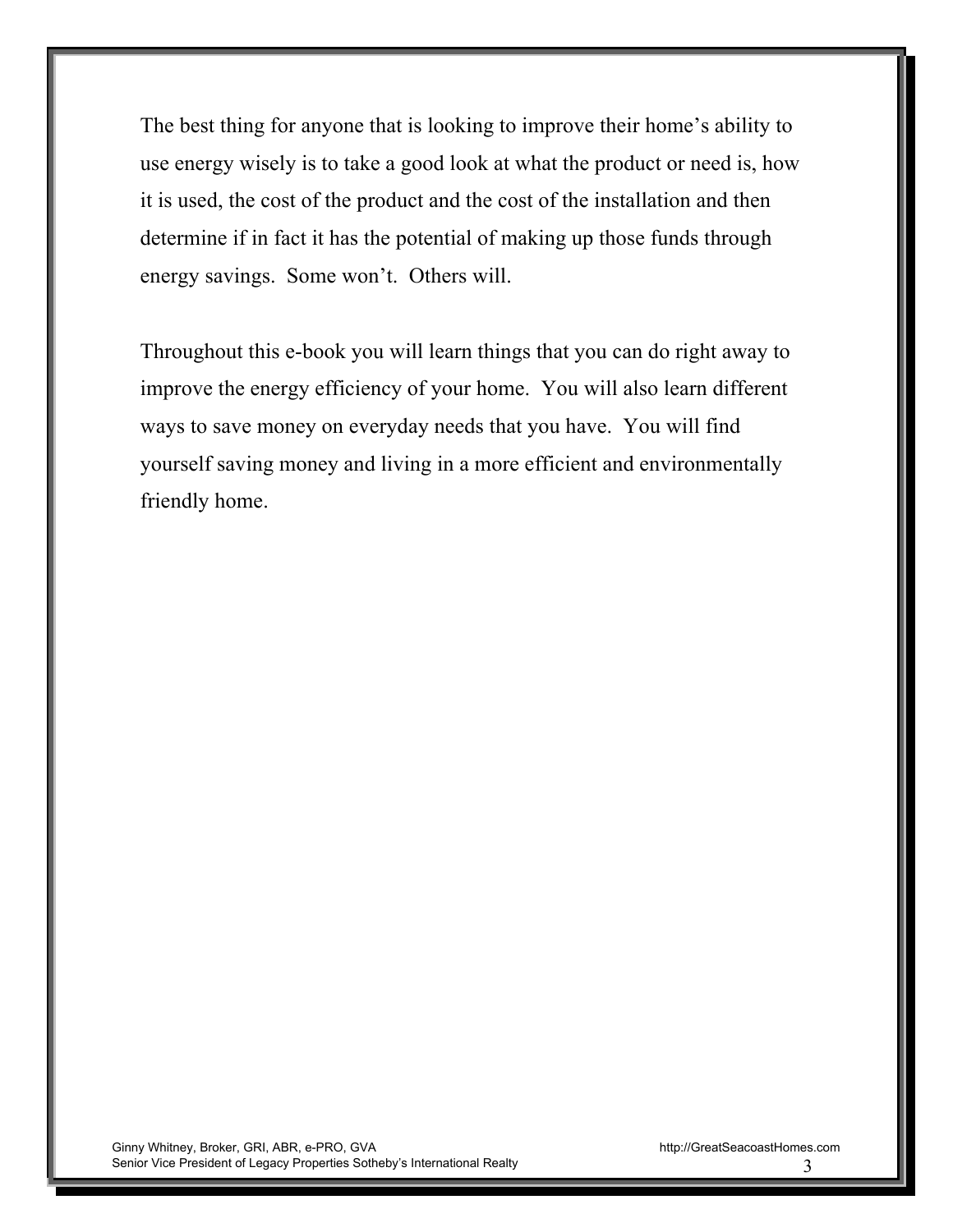# **Chapter 1: Determining Current Costs**

One of the first things that you should do when looking at your ability to make your home more cost efficient is to know just what you are currently paying.

By taking the time to determine what you are currently spending on energy, you can better determine which areas you have the potential to save with. In each area of the country, there are different rates, different co ops and a wide range of different types of fuel to take into consideration.

It is up to you to find out what you are paying based on your monthly bill payments. Look at those payments and notice two things.

- What is the amount that you pay per unit that you use of that fuel type?
- What is the amount of that fuel type that you use per month in units?

Your goal, then, is to notice how you can change these.

# **Can You Lower The Cost Per Unit?**

The first way to determine if you can lower you costs with your fuel usage is to determine if you have the most cost effective provider of that fuel.

Ginny Whitney, Broker, GRI, ABR, e-PRO, GVA Senior Vice President of Legacy Properties Sotheby's International Realty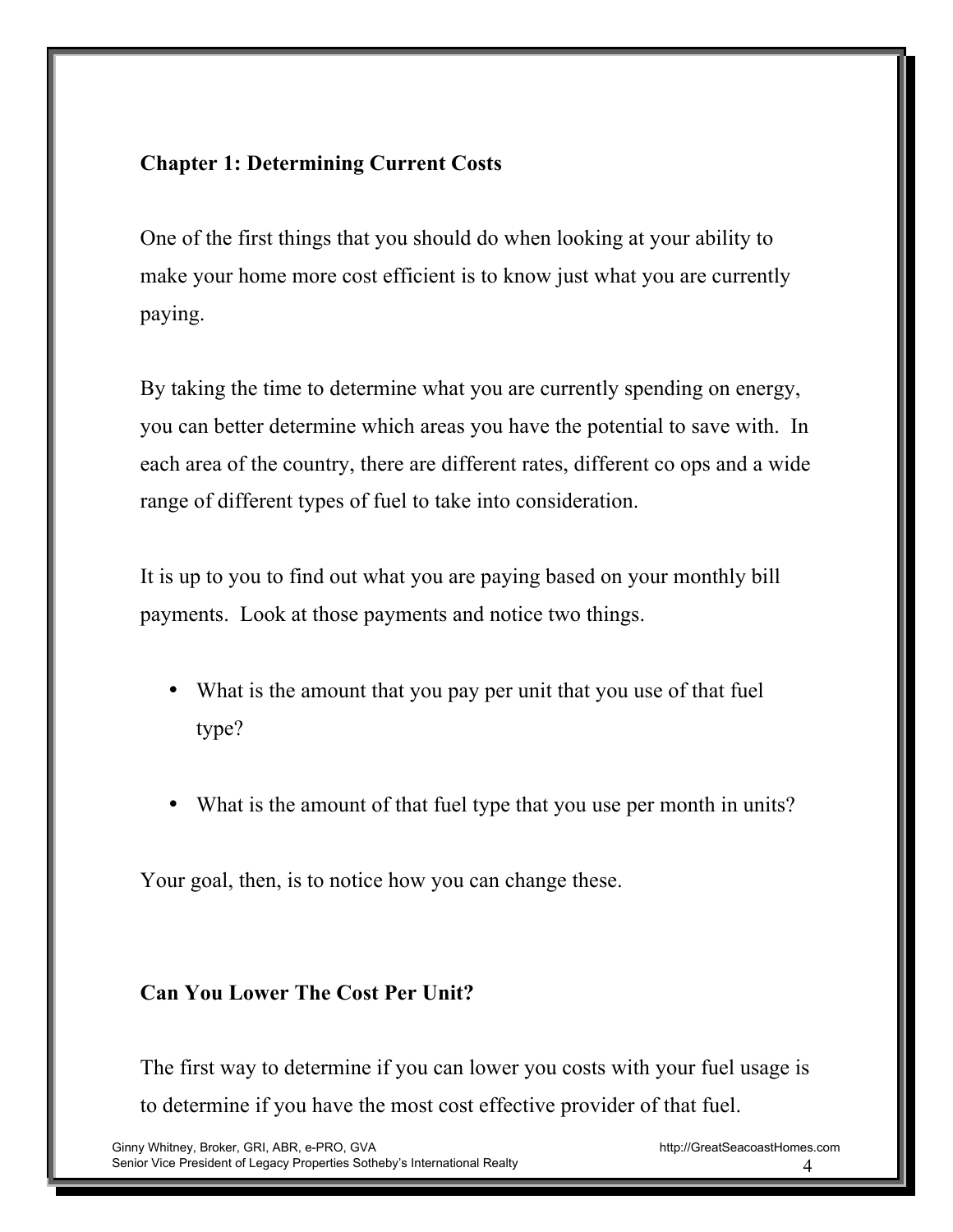In many areas of the country, there are several providers of each type of fuel that you need. For example, you may have a choice in which gas company you use or which electric company that you use. If that is the case, then you should determine which is capable of providing you with the lowest rate per unit of fuel used.

To find out if you have an option in this service, simply contact your local government. They can easily tell you which providers are available as well as provide contact information to you.

Then, give each provider a call and ask them if they do in fact provide to your home. If so, then ask what their rates per unit are, as well as any transfer or account set up fees that they may have. Do this for all of the providers in your area until you find the most affordable choice.

By doing this, you can instantly save money without having to worry about investing anything but a few minutes of your time.

Can You Lower The Number of Units?

The next step in this process is to determine if you can lower the number of units that you use of your fuel type. Now, the most simplistic of ways to do this is through simply turning off more power or fuel to your home.

One thing that people do not realize is just how much it matters that you turn off and unplug the appliances and other tools for your home.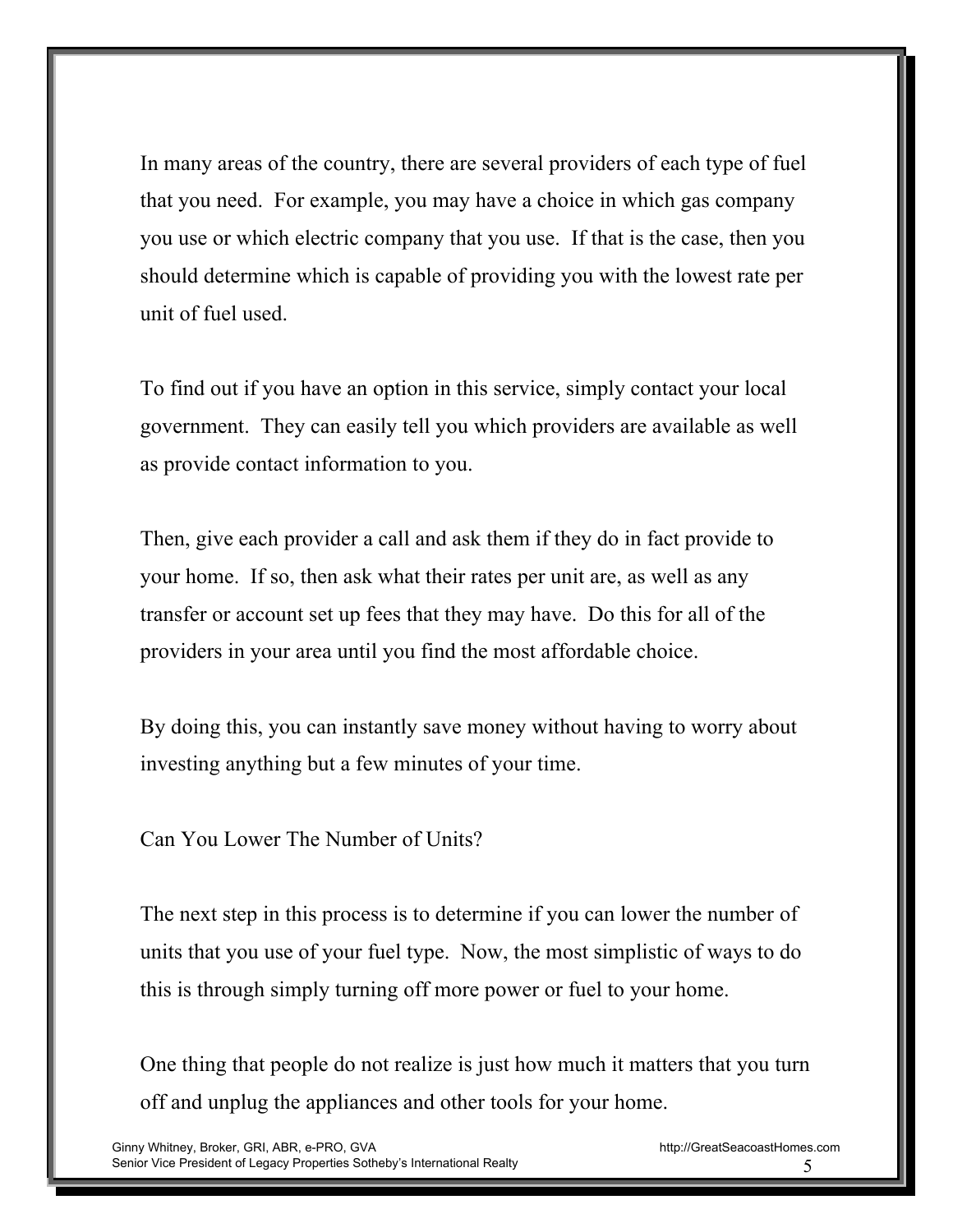Throughout the next pages of this e-book, you will learn not only how to improve the efficiency of your home, but also how to simply use less energy altogether. When you do this, you are better able to find lower costs.

For now, start off by investing a few minutes right now. Get up and walk from room to room in your home. Turn off any light, any fan, any appliance that is on. Don't forget to unplug those units that leave LED lights on even when they are turned off. These units can save you a great deal of money. Go ahead; see how much you can already save just by doing this.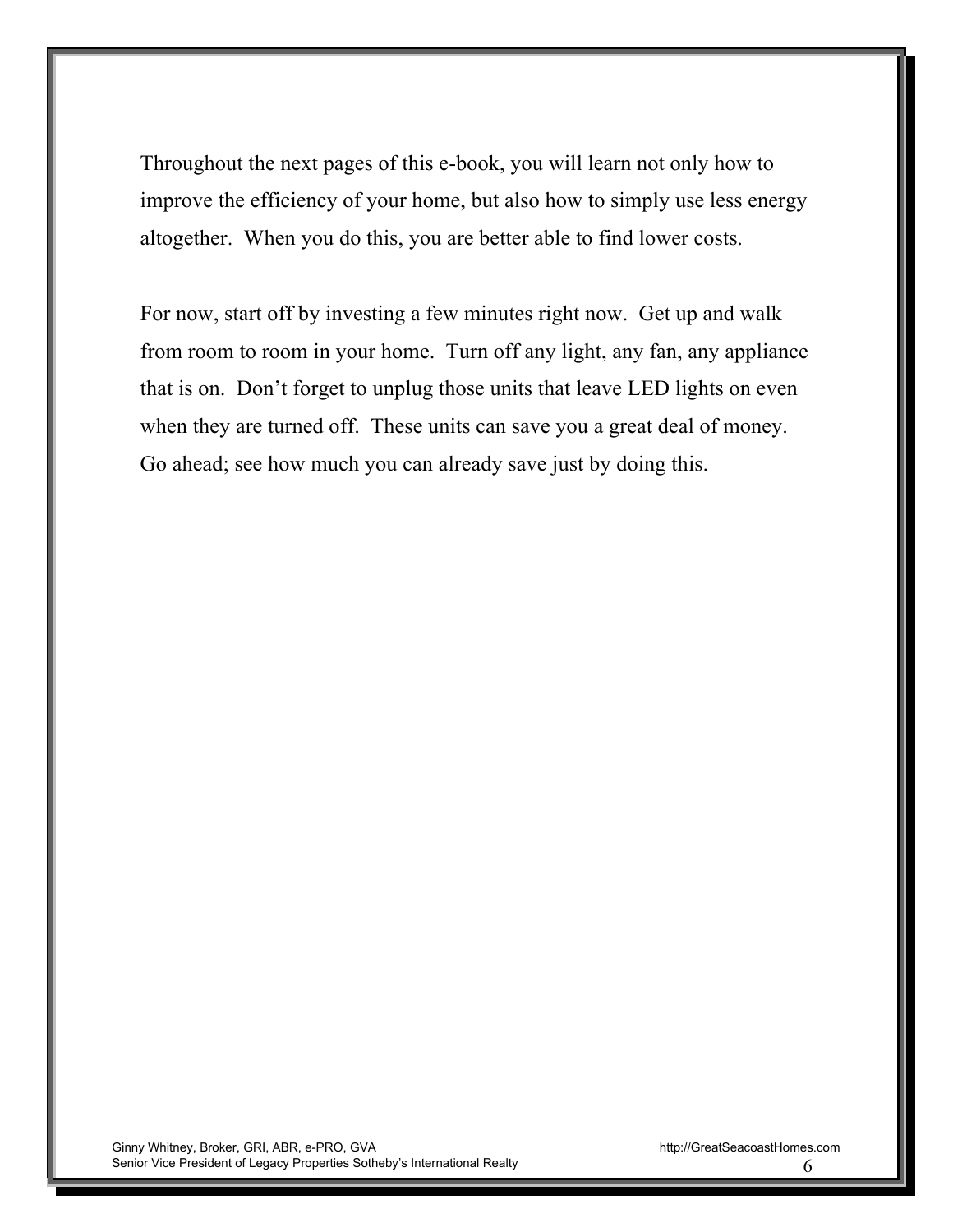#### **Chapter 2: Cost Over Savings Analysis**

Before we get into saving you money with methods to lower the number of units that you spend on your fuel each month, we do need to show you the benefits of energy savings by smart investment.

Because the world is in a fuel crisis and the cost of gas and other energy means continues to rise, there are those not so nice guys out there that are promoting products that are anything but a way to save money. These products may work, but probably do not.

The trick is that you need to know before you purchase them if in fact they are something that is cost effective or if they are something that will be a waste of your hard earned money.

We can help you with a few good tips about purchasing any item that may be presented to you as a way to save energy on your home's fuel usage. Take some time to really think about what you are investing in before you do so. This alone can save you money.

Tips For Analyzing Benefit

Take these tips to heart: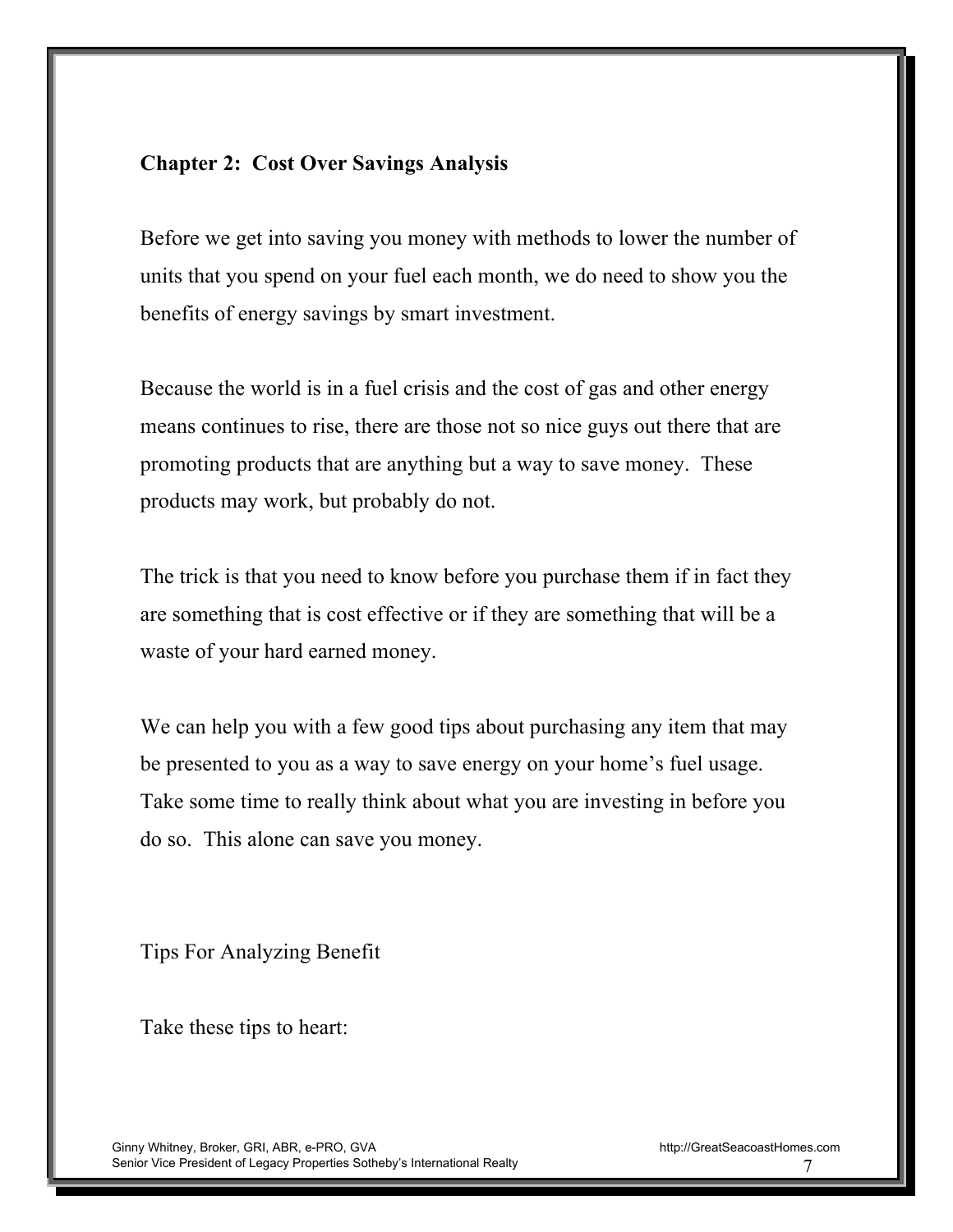- What is the product promising to do for you? Any product that is promising amazing results is probably not providing them. If there was a miracle product out there, wouldn't we all have it by now?
- What is the cost of this product in the first place? How much will it cost you to purchase, install and then use this product?
- Does this cost actually figure any savings to you within the first days of use? In other words, it should be able to immediately help you to save money on your energy needs.
- Finally, how long will it take you to make up the difference in the cost of the product over the amount of money you have invested in it? If you can not get your costs back quick enough, it too may not be the right choice for your needs.

When you take these things into consideration, you will find yourself better able to understand the true benefit of any supposed energy savings gadget that is out there. Now, there are sure to be those things that do actually work too. But, you need to find them first.

# Know Before You Buy

There are several things that you should know about before you invest in these energy savings products as well. Now, mind you, if you are talking about a ten dollar investment, it does not take all of this research. But, if you are talking about replacing or amending any of your major energy producing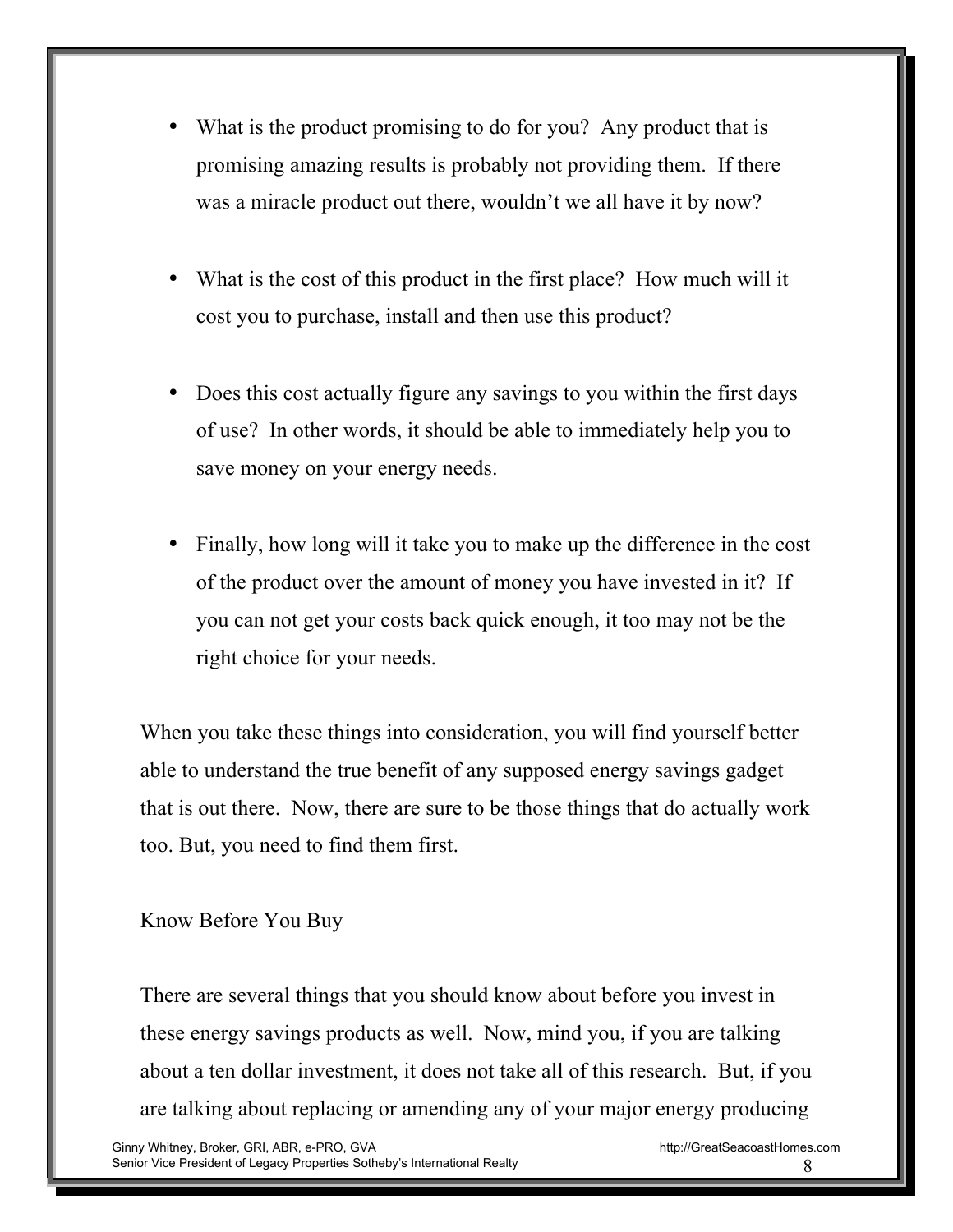systems in your home, such as your furnace, then it pays to pay attention to the details.

One thing to find out is who the company that is offering this product actually is. For example, who is marketing this product to you? If you can take a few minutes to find this out, you can log into the Better Business Bureau's website and find out if in fact they have had any claims put in against the company or person that may in fact have to do with this product.

You can also search for reviews of the product by using your favorite search engine and the name of the product followed by the word review. When you do this, you may find several different websites all providing a different look at what this product can or possibly will not do for you.

Take the time to determine if there are good or just bad points to this product.

Also beneficial is to take some time to learn about the way that the product's manufacturer backs up their claim. If you find that the product does not work as effectively as it has promised, can you send it back to them? If so, before you even purchase it, you should know where you can return it to get your funds back.

Doing these things is almost a must when you are purchasing from a company that you have not heard about in the past. What's more is that protecting yourself is something you have to do.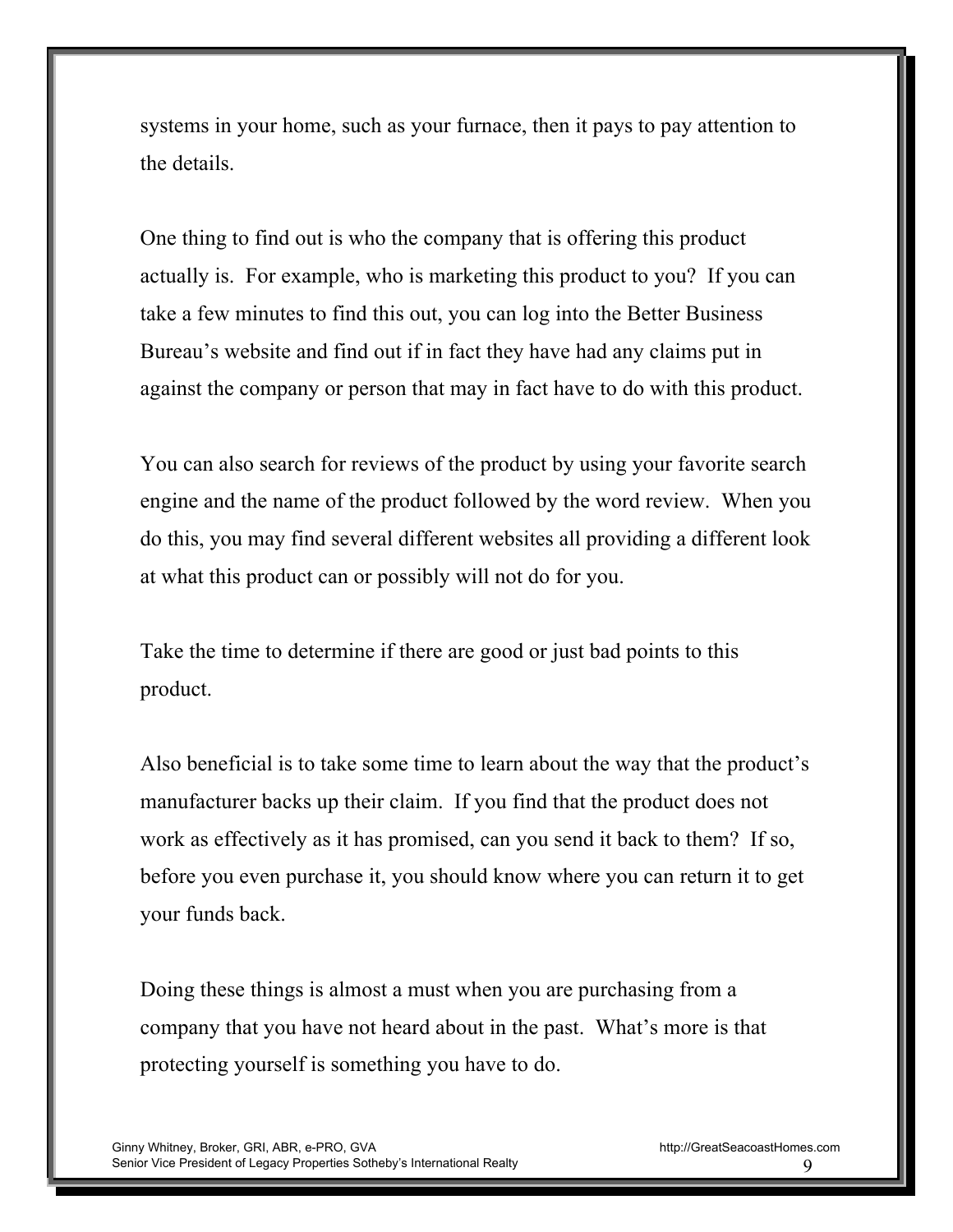Is It Worth The Cost?

There are plenty of traps out there that can really cut into any potential that you have in gaining anything from a product. But, the bottom line is that the product that you are purchasing to help you to save money must be able to actually do that.

To do it, the cost of the product must be able to be made up quickly by the product saving you the money.

You should also take some time to determine if this product fits a need that you have. If you are investing in a \$2000 new furnace for a home you do not use, it may not be all that beneficial to you. But, if you use that furnace each day, then this money can come back to you ten fold quickly, if the product is worth the investment of course.

Finally, although we have said quite a few negative things here regarding products on the market that may not be beneficial to your home's energy efficient needs, it is important to note that there are plenty of great companies and services out there that actually are capable of providing the highest quality service as well as lowering your costs for fuel.

In fact, if you think about it, solar panels wouldn't be around if someone hadn't thought to use the sun's powers to heat us.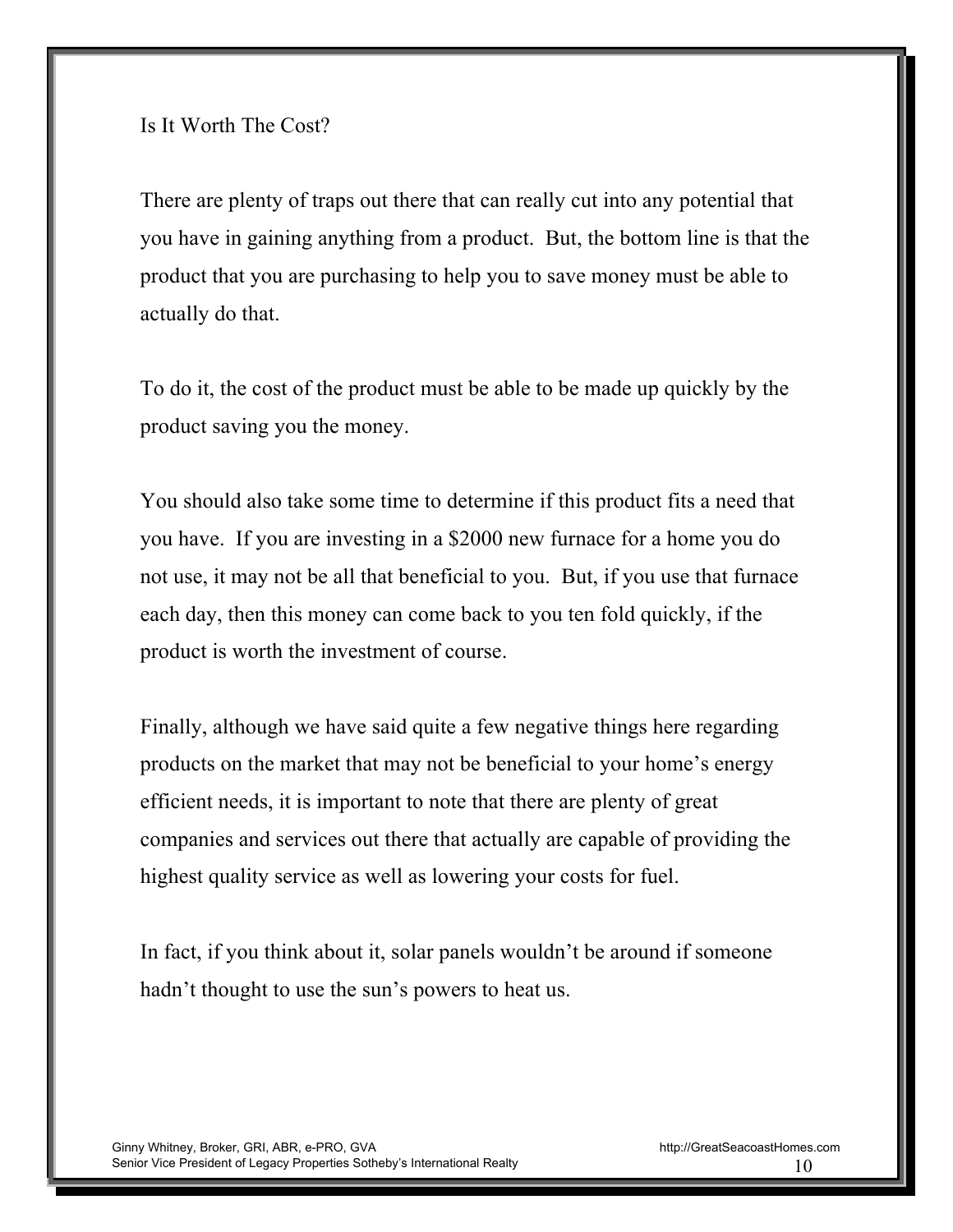You also would not have plenty of the other things that we use each and every day to if someone hadn't thought that this was a great idea and then made it happen.

Therefore, it does make good sense to insure that you do take the time to consider what the product is and what it is promising. While there are scams out there, there are also quite a few beneficial products on the market that can better your ability to save money on your home's fuel needs too.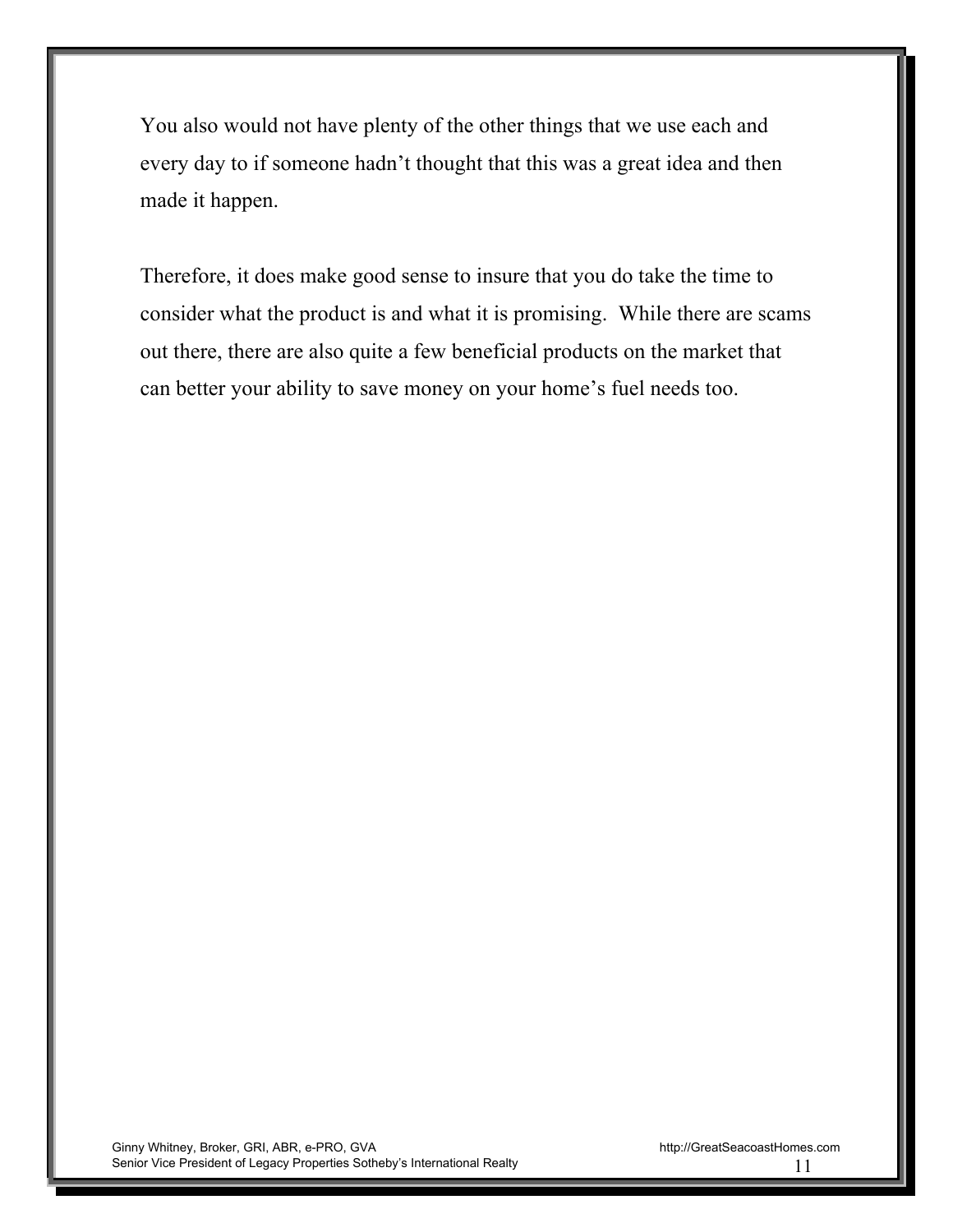# **Chapter 3: Getting Started By Finding Your Biggest Needs**

Now that you have an idea of how to go about considering any and all products that you will put into your home, you should be considering what your biggest potential need for your attention is.

As you found out just how much you are spending each month on your energy needs, you should be able to see which your largest consumer is. For most people, this is gas.

### **Gas**

Gas is quite expensive and there is no doubt that in the coming years the prices of it will continue to rise. But, there is more to consider than just that. Think about the fact that within the next sixty years, most scientists believe that we will have exhausted all of our crude oil supplies around the world, leaving all of us to face the fact that there may not be any gas left to use.

As the supply of a product dwindles, the costs of it go up. To make matters worse, we continue to use more and more gas each and every year.

In addition to that, gas is not the world's healthiest fuel choice to burn. It does not help the environment when we burn it daily in our cars and to heat our homes. Simply, depleting the vast resources we have a well as hurting the environment while we use it are two reasons to stay away from gas usage.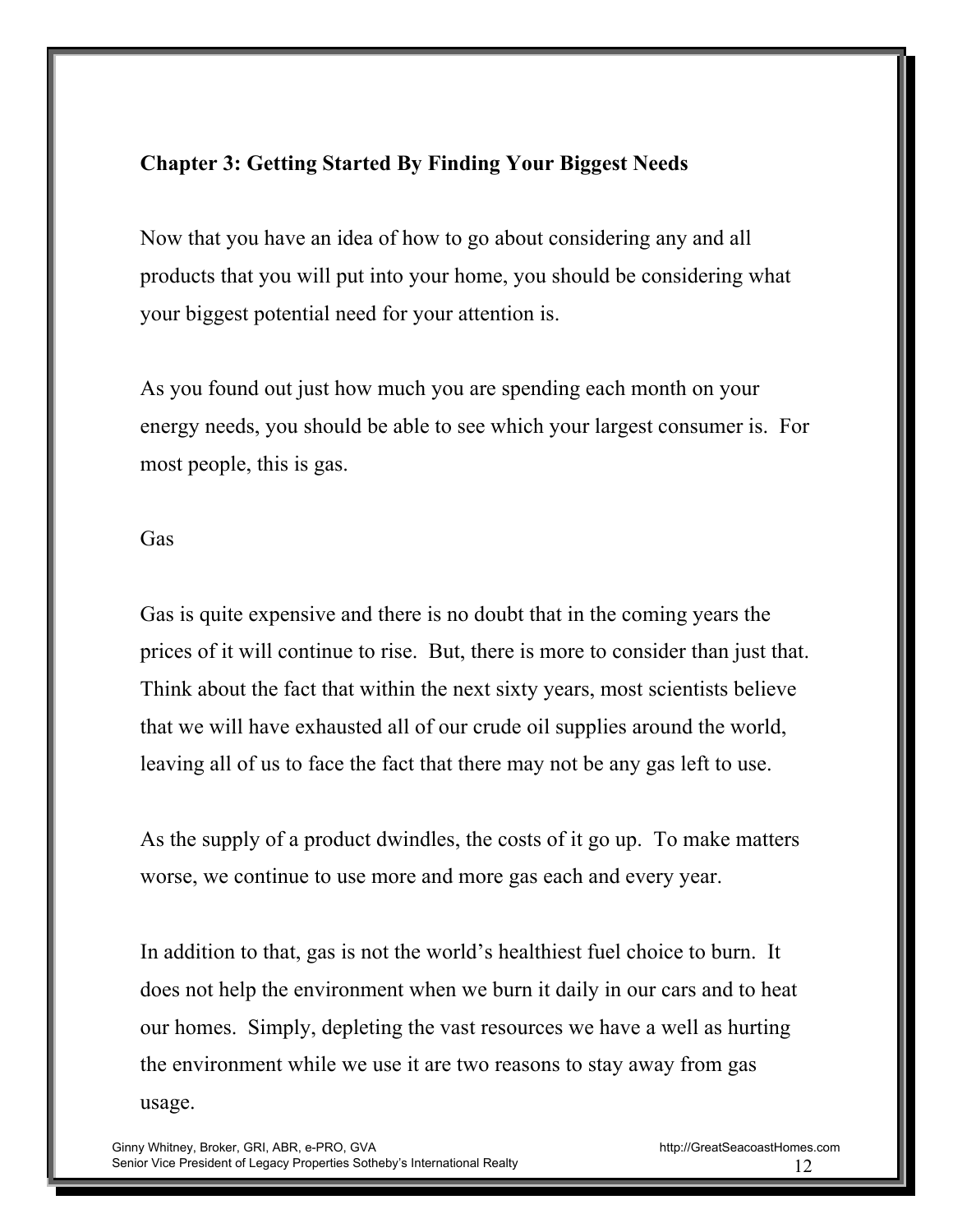So, what does this mean? It means that now is the time to look at how you can save gas costs within your home. The prices are going to continue to rise and there is no doubt your bills will continue to rise as well. Yet, this does not have to mean that you can keep losing a great deal of money either.

There are plenty of ways to save on gas, as you will see throughout this ebook. If it is your biggest cost in fuel usage in your home, this is where you want to start.

Others To Think About

Of course, gas it not the only type of fuel that you use in your home. In fact, electricity can be another potential money saver is you learn to use it wisely. In fact, all you need to do is to invest your time in finding out where you use these fuel sources and how you can save in doing so.

What Do I Do Now?

Once you have found out what your fuel costs are and where your largest money saver is, you can begin to look for answers to your specific needs in energy savings. But, there are some other things to think about too.

Making the big changes can be costly. Therefore, you will want to do all of our little changes first so that you can go back later and make larger ones with the funds that you save. Here's what we mean.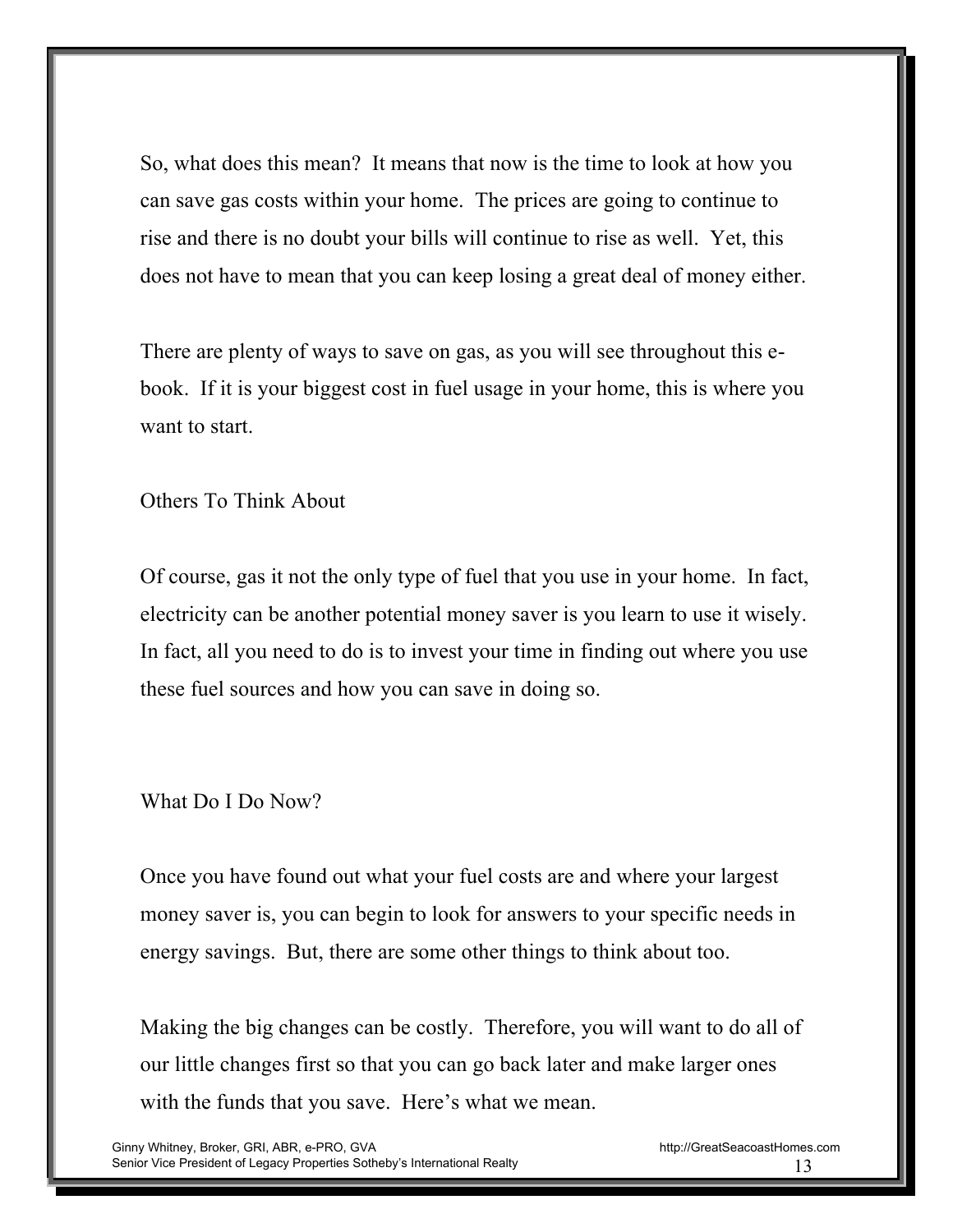If you take the time to install some added insulation in your home, you will begin to reap the benefits of needing less fuel to cool or to heat your home. Now, take this savings and consider stockpiling it, so to speak. When you can, down the road consider purchasing solar panels for your roof so that you can begin using literally free power instead.

There is no doubt that some changes are going to be costly, but if you can find them beneficial in the long run, they may be well worth it.

#### **Chapter 4: Start Small For Big Savings**

Throughout the next chapters in our e-book, you will find many, many different tips and tricks to helping you to save money on your home's energy needs.

But, as we mentioned, it is smart, even most beneficial to start small and work up to larger changes in your home. Now, that does not mean that you can not do both, but we will begin talking about some of the small, inexpensive ways that you can begin to see energy efficiency in your home.

In the next pages, we will list some pretty simple things you can do right now to get started at saving your hard earned money.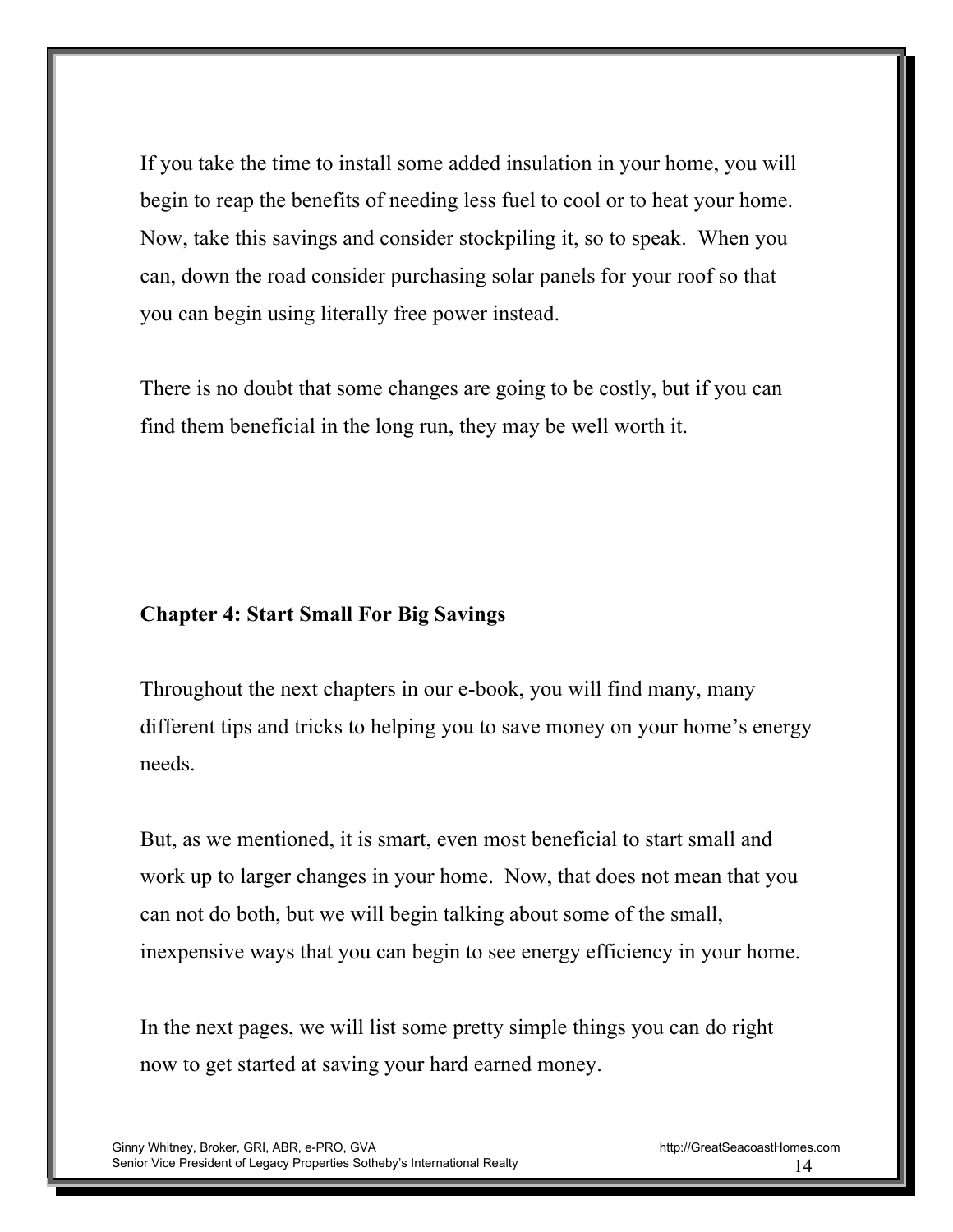Insulate Your Water Heater

There are several things that you can improve with your water heater to see benefits in energy savings.

First off, do you realize that you are heating water to a certain temperature for your shower or your washing machine only to bring that temperature down by mixing it with cold water so that it is usable? Most people can not use straight hot water and that's where some savings can come in. Lower the hot water temperature to the lowest comfortable setting for your needs.

If you have an energy efficient hot water heater, you can save a great deal of money just not heating the water as hot as you normally would. Most hot water heaters have dials that you can use.

You can lower it just a bit or a good amount, just do not drop it below 120 F, as this is an unsafe level for bacteria and sanitation reasons. This is especially helpful if you have an electric heater.

Another thing to consider doing is to install a timer on your water heater. What is the sense of warming water over and over during the day if you are not home or do not use it during the day? Have the water heater timer kick on before you come home from work so that hot water is ready and waiting for you.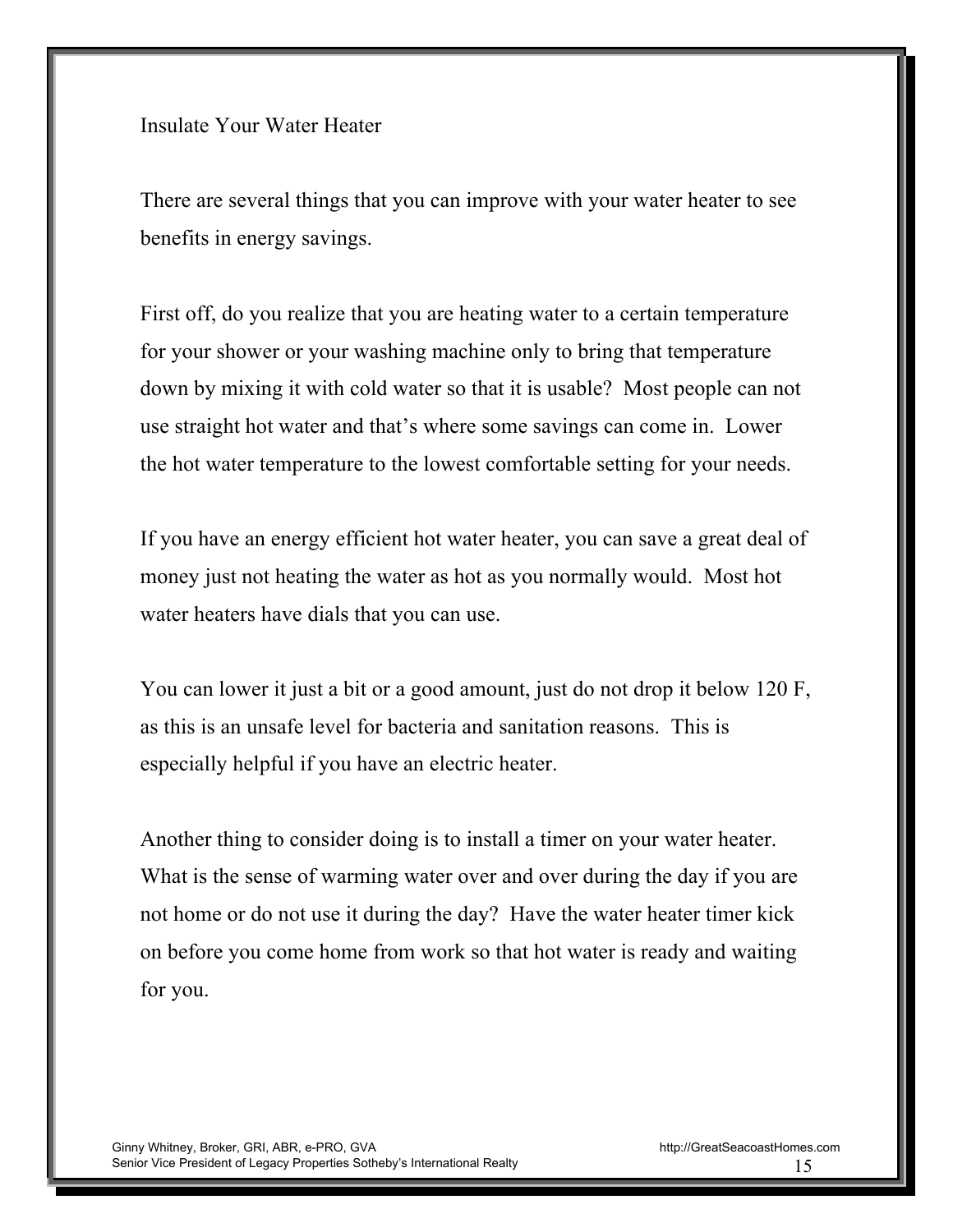Even better is insuring that the timer keeps the heater off during the night when you know you won't be using it. You can again set the temperature on your hot water heater to aid in getting it right.

Probably one of the largest benefits in regards to your water heater is to have it insulated. Most of the time, your water heater will already be insulated, you just need to take it to the next step. By adding insulation around the outside of your water heater, you are keeping the heat inside the water heater and therefore reducing the need for the heater to turn on and heat, using fuel to do so.

This is a large benefit to anyone that is perhaps housing their water heater in the basement or in another area of their home that is not heated.

There are two solutions here. First, you can purchase prepaid hot water heaters to easily apply to your hot water heater. These fit snuggly over it and take just minutes to install.

Another option is to consider making your own with strips of insulation cut the size of the circumference of the water heater. Use duct tape to keep it in place. Just be careful not to cover the areas where gas or piping are located otherwise the water heater will not function properly for you.

#### Your Piping

The next big yet easy energy saving solution for you to consider is to insulate your home's piping. Piping carries hot water to and from the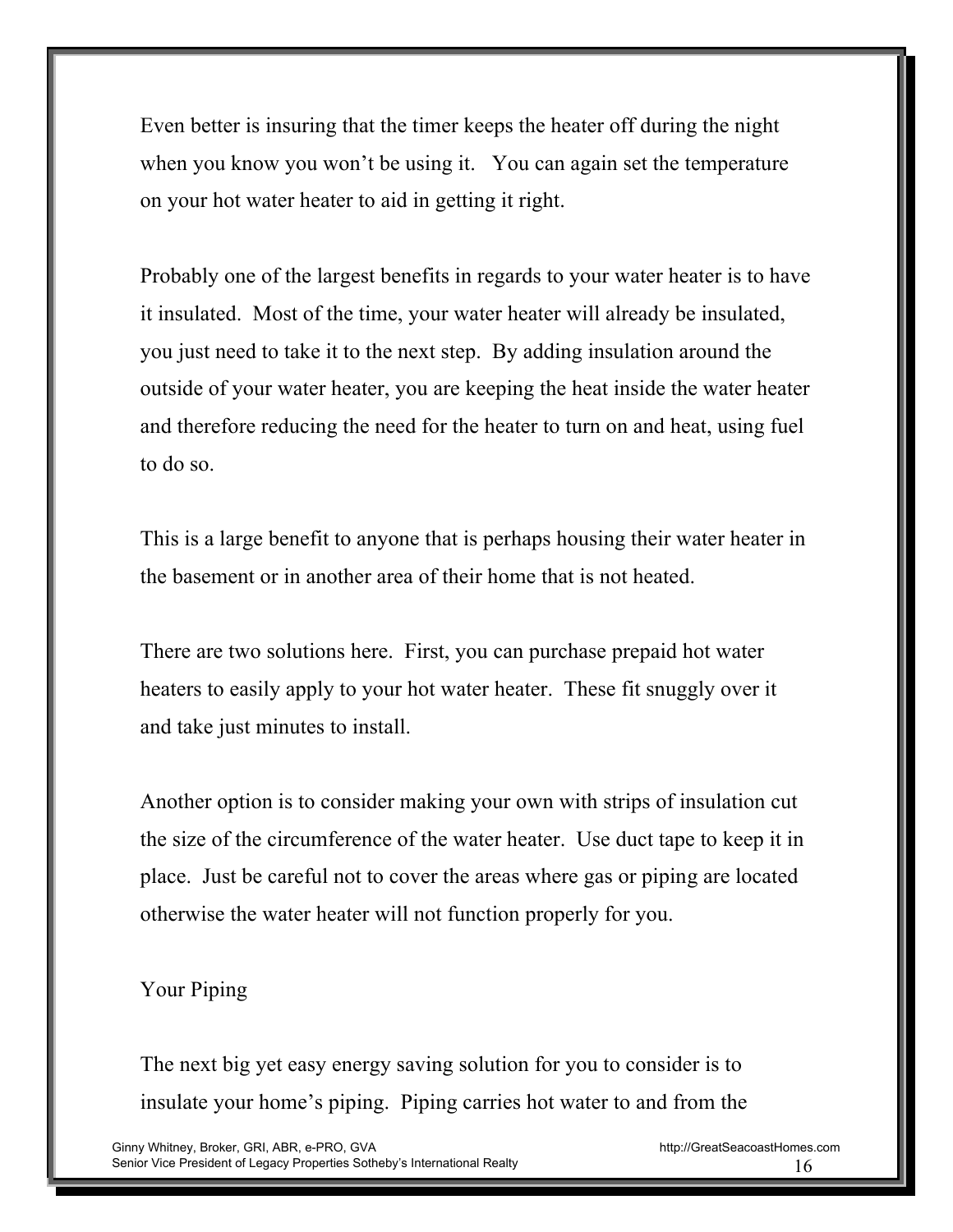various faucets in your home. The route that it takes is important to consider.

In addition, it is important to insure that while the hot water is traveling to its destination it is staying as hot as possible. If not, you will be tempted to just up the temperature on your hot water tank.

Yet, all you will need to do is to insulate the pipes to insure that the water temperature does not drop when traveling form the hot water heater to the actual place where you will use it.

This can be very beneficial to those that have piping that runs through areas of your home that are not heated, such as the basement or even outside. When this happens, the temperature of those pipes can become very cold, especially in winter months, drastically lowering the temperature of the hot water you need.

To remedy this, just purchase and install insulation for your hot water pipes. You will find very easy to use pre-made foam pipe insulation available to use.

To do so, just cut down one side of the insulation with a sharp knife so that you can insert it over the top of the piping. Make sure to measure for a snug fit too. Snap it onto the piping. When you come to a corner, joint or other angle, all you need to do is to bend the foaming to form fit over the piping. Most of the time, this is easy to do. Then, use duct tape to cover any of the slits you have made and the joints.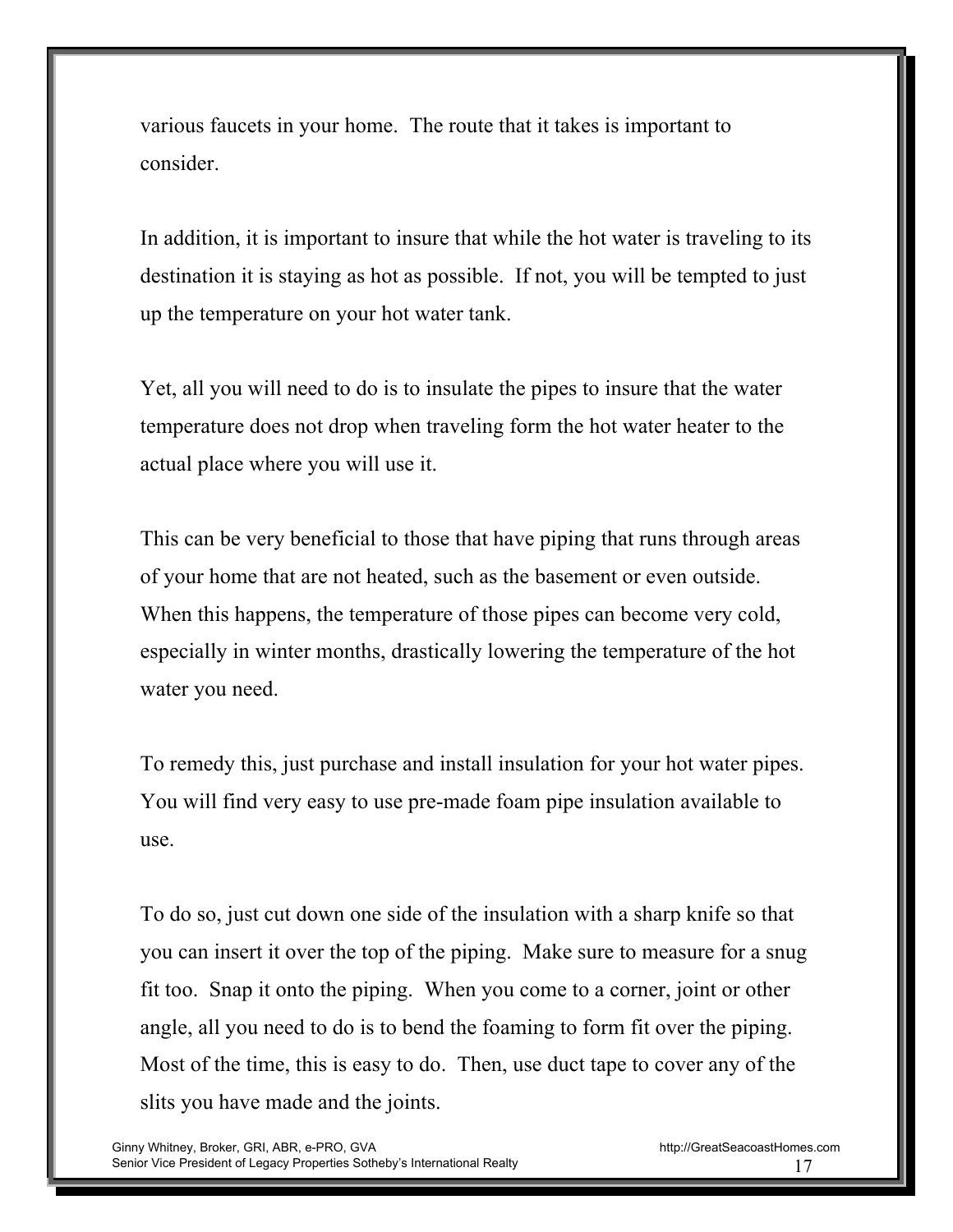It also pays to do this with cold pipes as well. These pipes often sweat and then drip onto the other hot pipes, again, lowering the temperature in them. In addition, insulating them can help to protect them from freezing and or breaking during winter months.

# Your Furnace

Your furnace is probably one of the largest consumers of energy in your home. It makes sense that you should want to take into consideration any and all different types of ways to keep those costs lower.

One of the simplest yet most effective methods to keeping your furnace running efficient is to simply change the furnace filters often. Both your air conditioning units and your heating units have filters that allow air to pass through them.

When your filters are clogged with dust and other stuff, it makes it harder for the air to get into your unit and therefore makes the unit work harder.

The harder that it works, the more energy it needs to have. In fact, if they are overly clogged up, you can cause your entire unit to become overheated and then find problems such as your compressor going.

See, the problem here is not the costs though. Your filters are likely to cost just a few dollars and they are even easy to replace. Yet, people just do not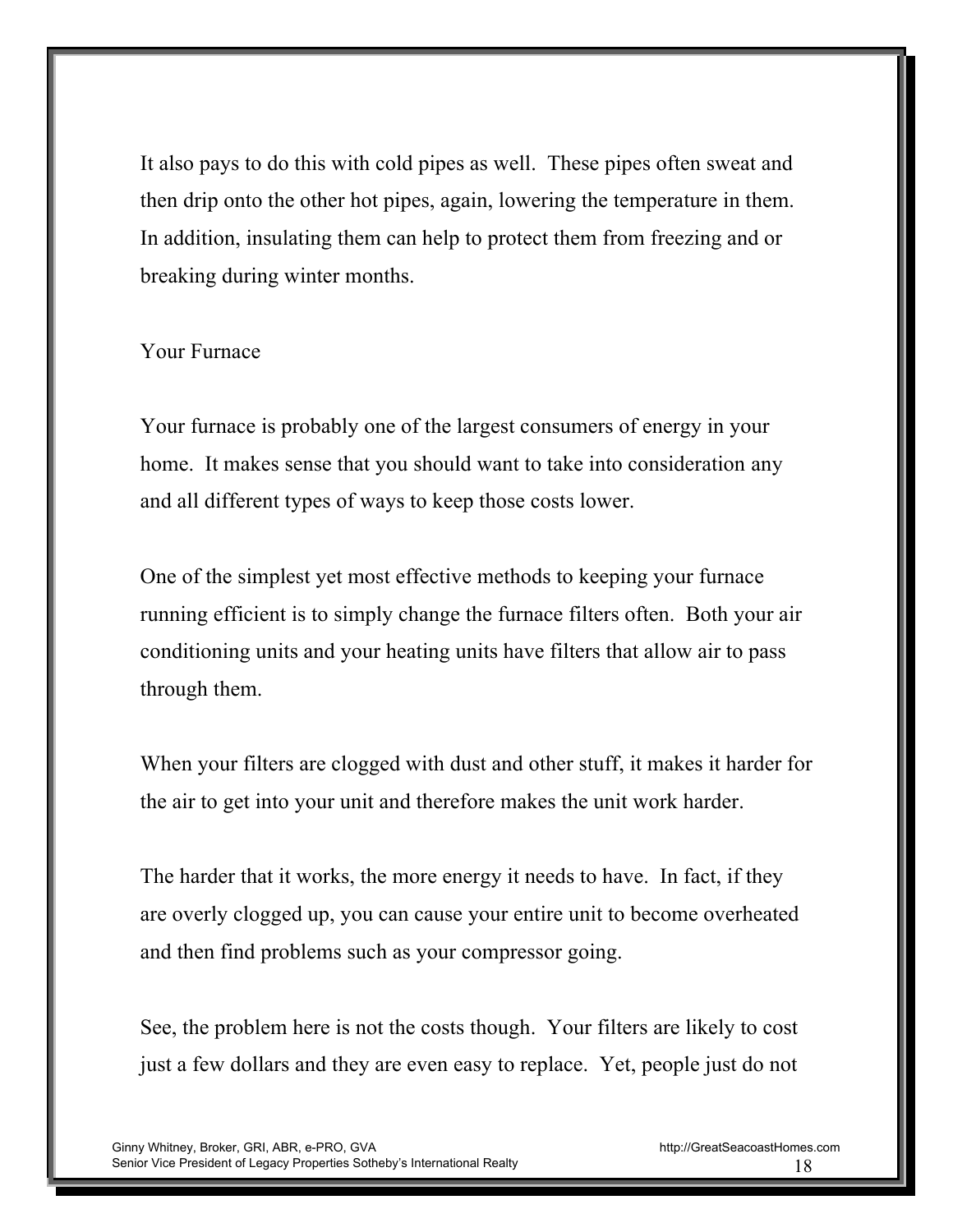get to their furnace and take care of it as often as they should. You should check your furnace filters each month.

There are two different types of filters you can use. The first is the standard type and these are very inexpensive to purchase and are disposable. Many people dispose of these each month just to make it easier on themselves instead of having to bother with checking them.

If you purchase other type, which is a more expensive, allergen and small particle filter, you may not want to dispose of it each month. Rather, put it up to the light to see if in fact light can make it through. If not, then it is time to replace them which is likely to be one time every three or so months.

You may also have a self charging electrostatic filter. These filters still need your attention at least each month. Here, you will want to clean them monthly by rinsing them from the clean side. These usually need to be replaced one time every several years.

Another benefit that you can get from your furnace is to insure that you have it checked and cleaned each year. You should do this as it can help to improve the overall efficiency of the unit. Most heating and cooling experts say that having the unit checked each month can help you to save throughout the year and keep you from having to replace the unit too soon.

Ceiling Fans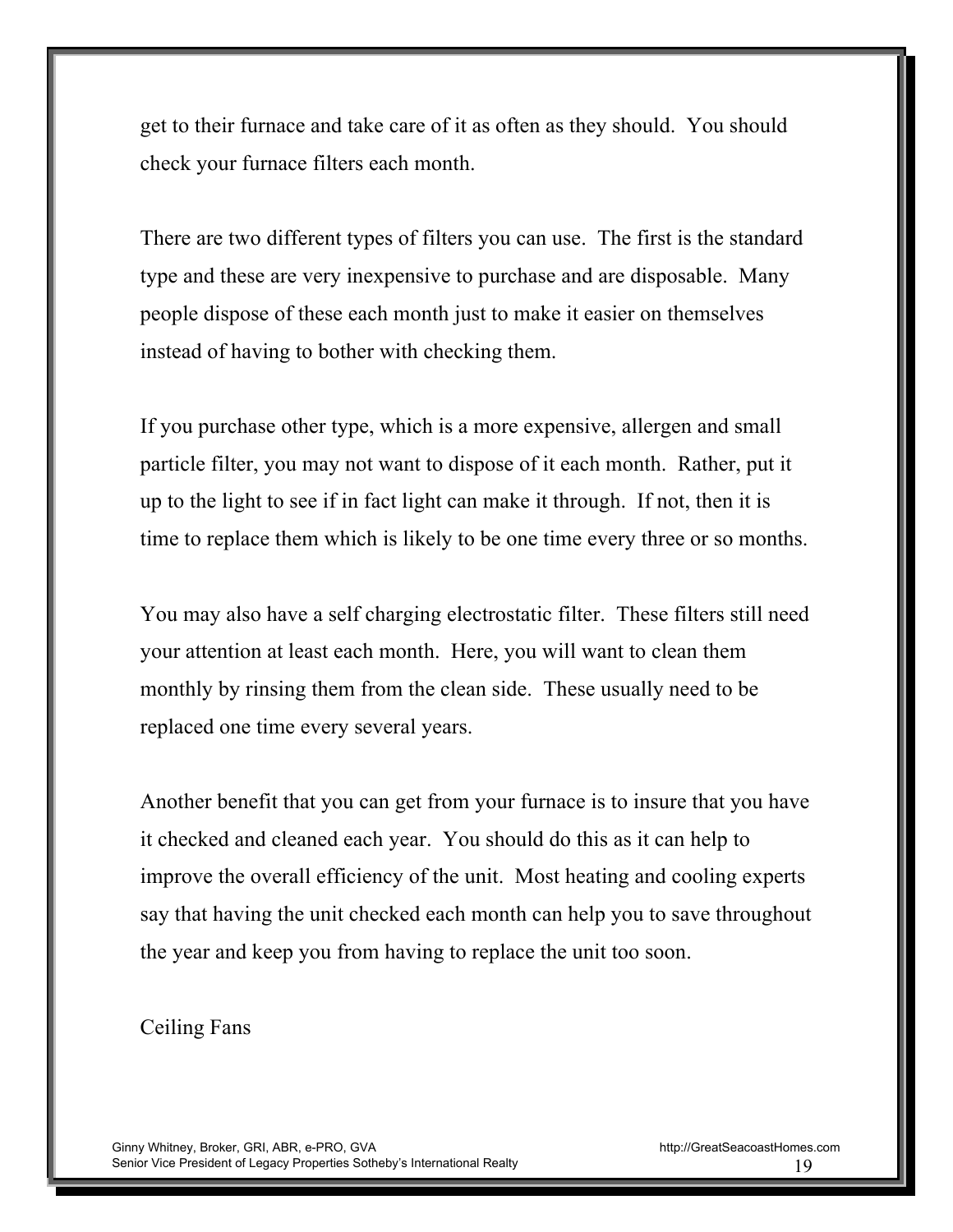Another aspect of your home that you can save some money on is the ceiling fan. Most homes have these installed throughout them. If you do not, consider adding them. Most of the time, they are not too costly, and can even be found quite inexpensively.

You can save a great deal of money with ceiling fans if they are used right.

In the summer, use your ceiling fan in a counterclockwise direction. Allowing it to spin this way will keep air moving. Moving air feels cooler and therefore you will not need to use your air conditioning as much. In addition, it will help to keep the air moving and keep the thermostat set higher. The air conditioning units in homes will use a great deal more energy then that of a ceiling fan.

But, in the winter, you should use them as well. In this case, have them spin at their lowest setting and in reverse (clockwise) so as to push the hot air that rises from the ceiling down onto the working area of your home.

At the lowest setting, it will not cause a breeze in your home either but will keep the furnace from having to be set too low during the winter months.

In the coming chapters, we will talk more about other elements in your home that need to be taken into consideration when it comes to energy efficiency.

There is no doubt that you may be thinking that covering your pipes and keeping your hot water tank insulated are going to cost you some money.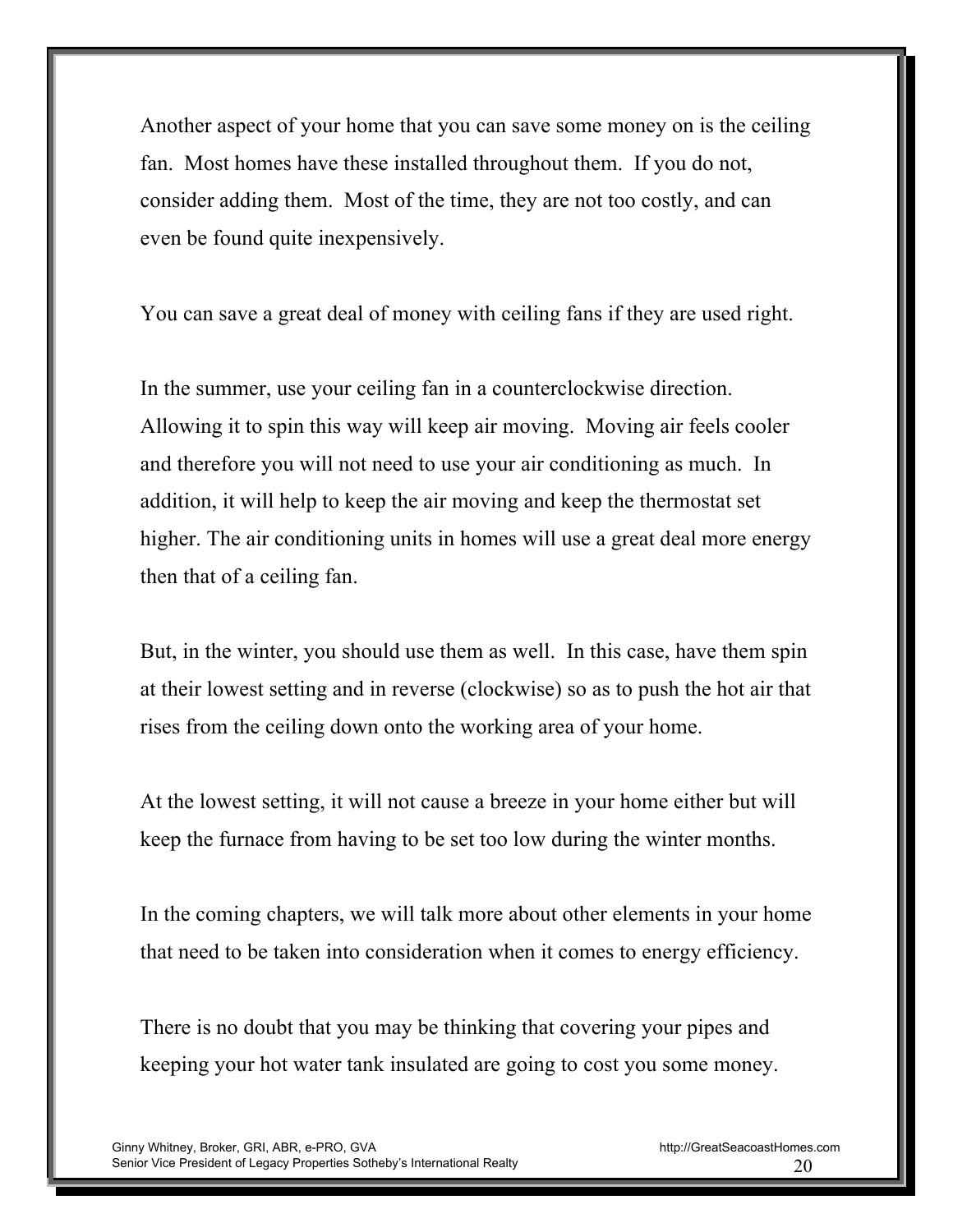That is true. In fact, you may find yourself spending a couple of dollars and investing some time in making sure that those things are happening.

Yet, the benefits of doing these things with these units in your home are definite. There is not doubt that you can keep your energy costs down by investing a little money in these projects.

#### **Chapter 5: Your Window Savings**

Consider your windows. Are they everything that they can be to you?

There is no doubt that windows in a home are necessary, but they can cost you a great deal of money when it comes to energy. The fact here is that windows allow for air to pass through them easily. In effect, they can be a huge part of you energy usage.

In fact, those that have windows that are not providing a good amount of insulation can be looking at up to 35 percent of their loss to come from their windows. 35 percent of the energy that you use can be due to your windows.

#### Should You Replace?

To repair this problem, there are several things that you can do. First off, this is one case when you will want to carefully consider the benefits of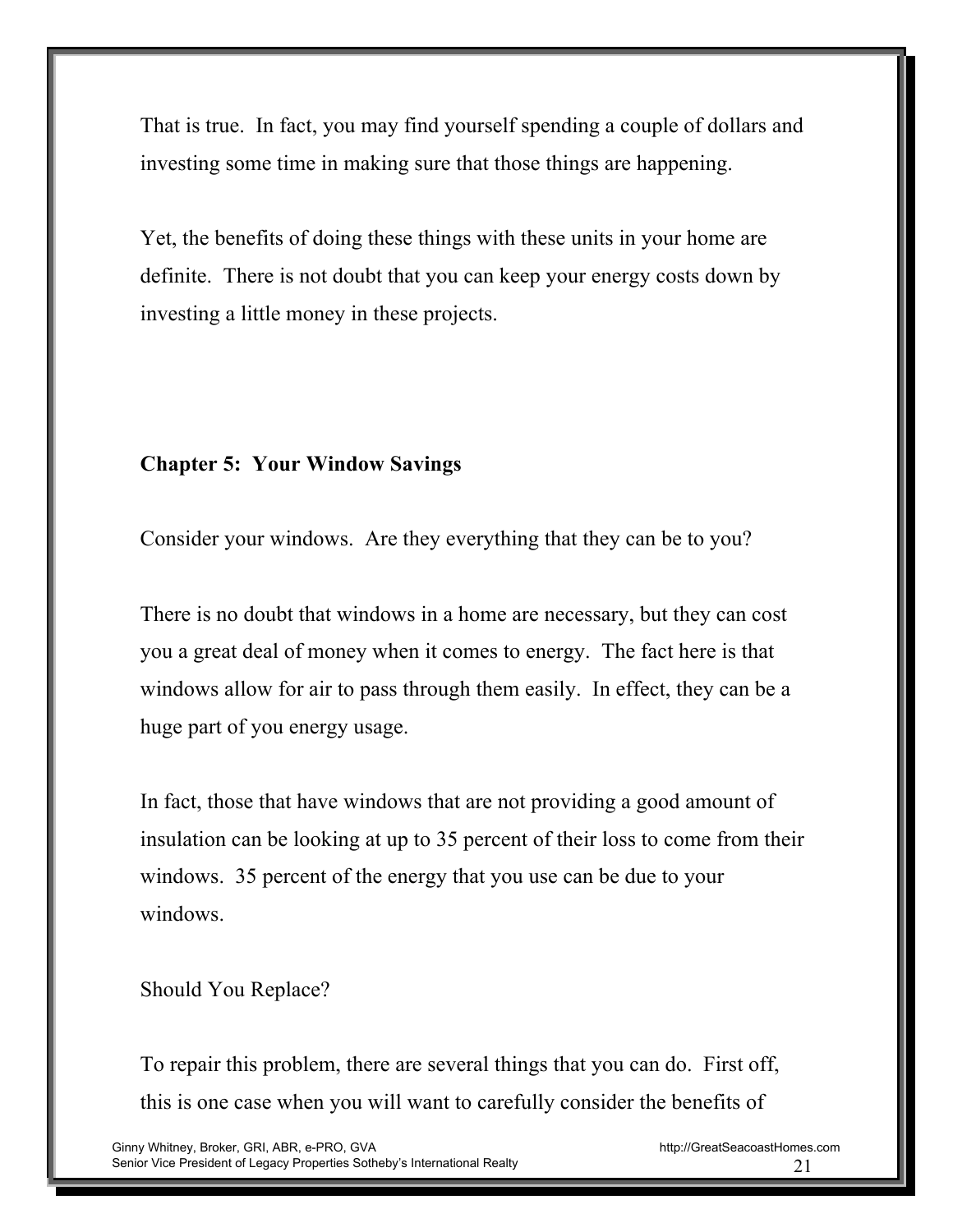replacing your windows. If you have older windows, it may be necessary to replace them.

Windows on a home should be replaced any place from every ten years to every twenty depending on the type of window and its insulation. It is not so much their age, though, as the way in which they work.

What you are looking for is a good level of protection. You want the heat to stay in during the winter months and the cold to stay out. Flip flop that for the summer months. Nevertheless, this can be hard to do for older windows.

Those that have fewer than two panes of glass should be replaced for additional energy efficiency, if your budget allows for it.

If there are cracks, breaks and other areas where the window is compromised, these too should be replaced beyond a doubt.

But, when it comes to replacing windows, it is not necessary about purchasing the most expensive one out there. Because the windows in your home make up such a large, large faculty of the energy that you use, you want to purchase the highest quality, energy efficient windows that you can.

They should look the way that you want them, but it is more important to get those that will keep temperatures even throughout the home instead.

The cost of replacing windows is a large one, yet the fact is that they can save you a great deal.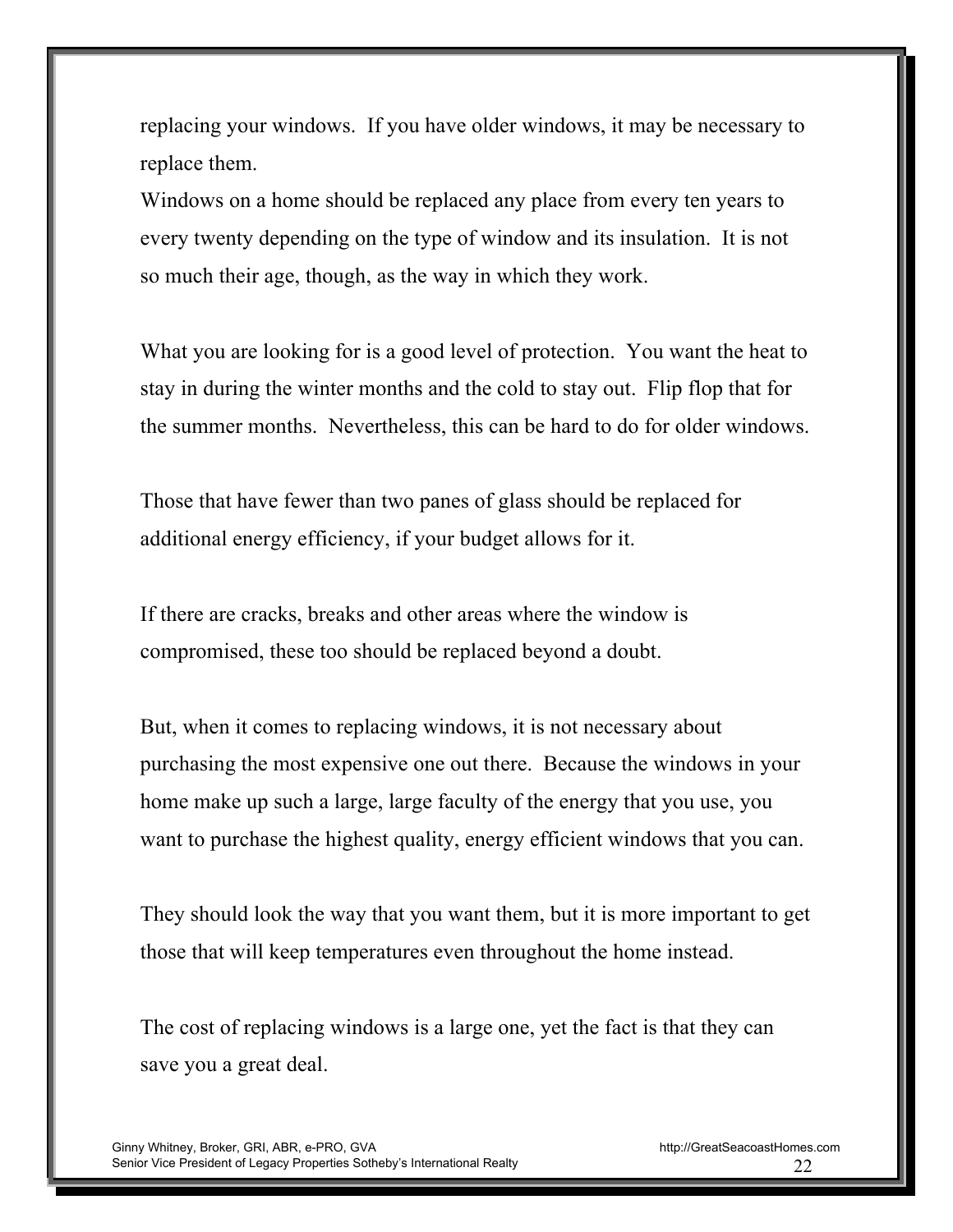It may be that you wish to wait a couple of additional months before purchasing windows and that is just fine. In the meantime, why not consider any of these other window tips to save you money?

The Candle Check

We can not always feel or see a draft that is being caused by your window. To help you to see if there is in fact air coming through any area of your windows, use the candle check.

- Take a candle (or you can use a piece of lightweight thread if you like) to your windows. Do this on a windy day where the trees are moving.
- Next, run the candle or thread along the edges and the panes. Do this slowly as to not move the candle fire or the thread any more than necessary. Notice where the candle or thread moves. If there is movement from an area, then this is an immediate problem that should be handled.
- In cases where there is movement, repair this damage right away. You are throwing away (or letting seep out) your money.

Once you have an idea of where the problem areas with your windows actually are, you can remedy them. If you need to replace caulking around the interior or the exterior of your home's windows, it is necessary to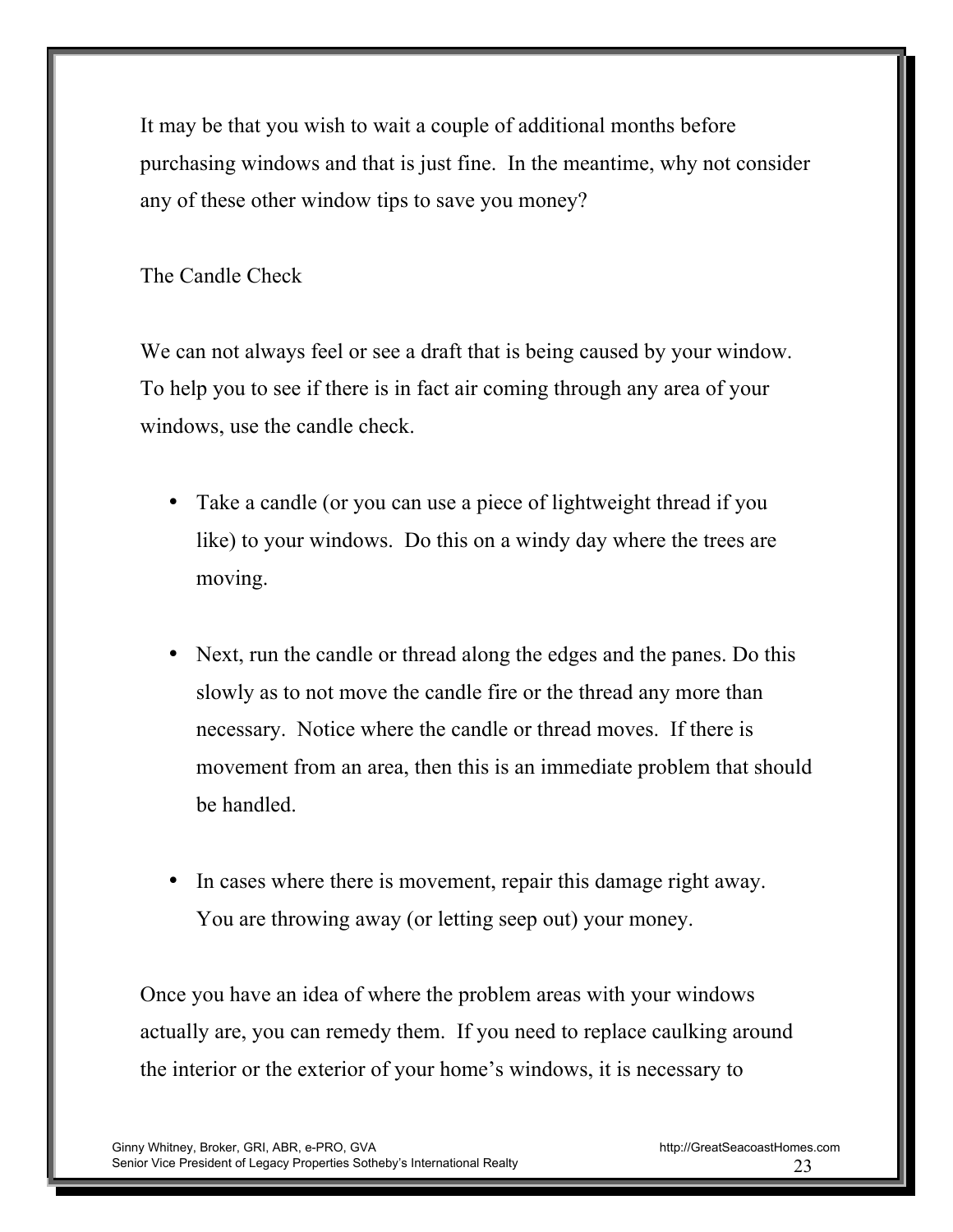completely remove and clean off any remaining caulk first. A clean layer will insure a snug fit for the new application.

Consider the weather stripping as well. You can now purchase self stick foam as well as rolled up rubber weather stripping that can be added to virtually any window. These are simply to apply and can instantly save you countless dollars on your home's energy bill. You can easily purchase them as well.

# The Winter Plan

Let's say that you have an older window problem in your home but can not find the money or time to replace your current windows. You know that during the winter months that heat is escaping, what can you do?

One solution that many people turn to is that of using thin, clean plastic films to place over the window. These do quite a bit of good when they are applied correctly. Of course, you do need to insure that you do that.

To do so, purchase these inexpensive (usually just a couple of dollars) films for the windows in your home, especially the larger ones. Most department stores will carry them in their hardware section.

The film will need to be stretched tightly over the window. Then, you will use a blow dryer to remove any wrinkles in it. Once this is done, you simply will need to use a two sided tape to seal down the edges to keep air out.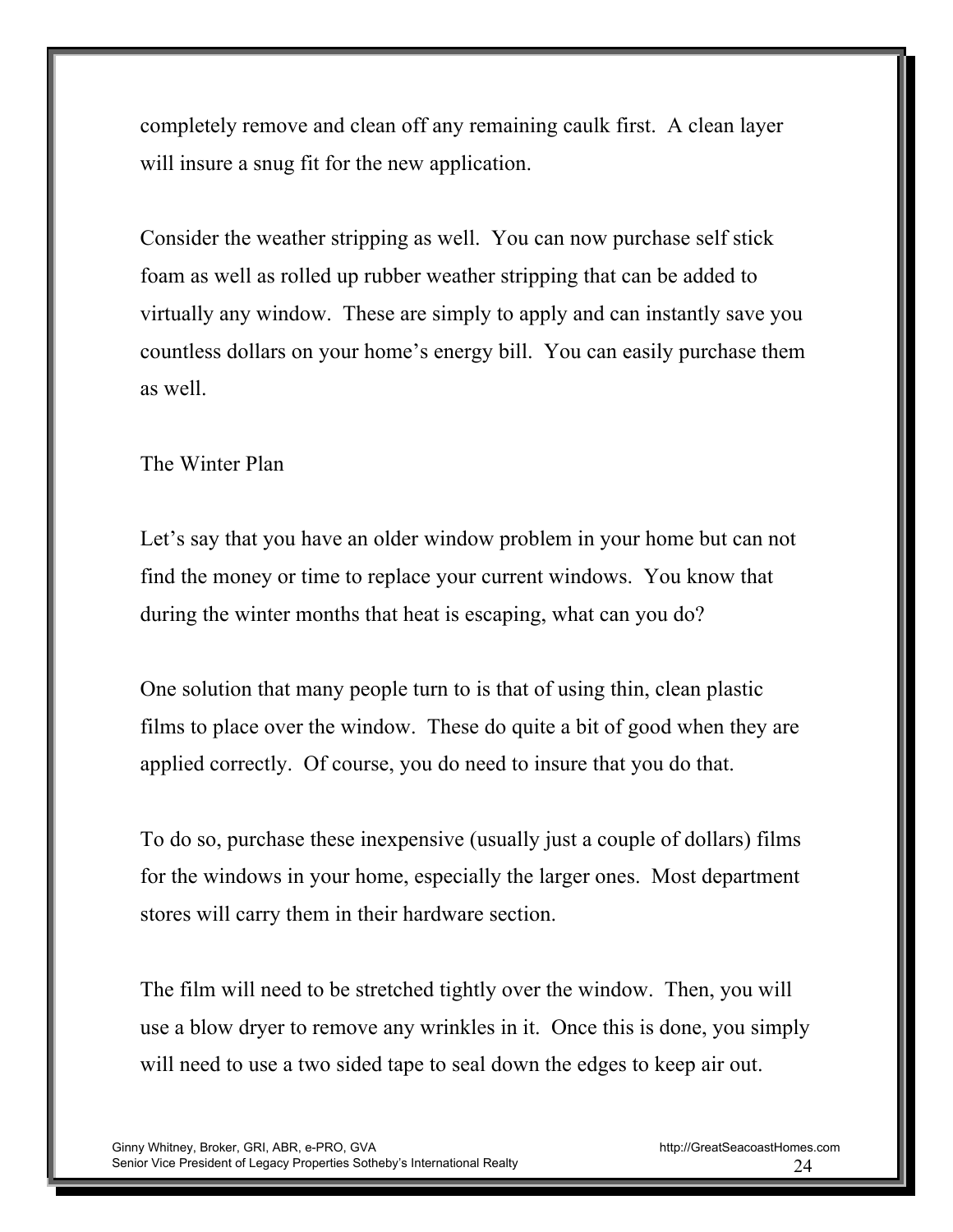This type of product works by keeping air from flowing into or out of the home. It is a good solution for those that can not replace drafty windows in their home during the winter months.

Window Decoration Tips

What most of us do not realize is that our windows can allow a lot of air to escape, especially larger ones. One way that you can take energy use seriously is to insure that the way that you decorate your windows is the best way to keep energy in.

The more layers of protection on something that is drafty or even good windows, the more air will stay out.

For example, if it is possible, install shutters on your windows for the winter months and use them. Close in the windows especially on very cold days or very windy days. This will keep the cold from getting in.

But, inside your home, you can even more layers of protection to take into consideration. First off, if you have blinds on your windows, make sure that those blinds are lying flat and that they cover the entire window. In addition, the shades that you use should be pulled all the way down.

Finally, decorate your windows with drapes and curtains that are lined. These are a bit more in cost than other drapes, but they provide a great deal of energy protection to those in need. This is a great tip for those that are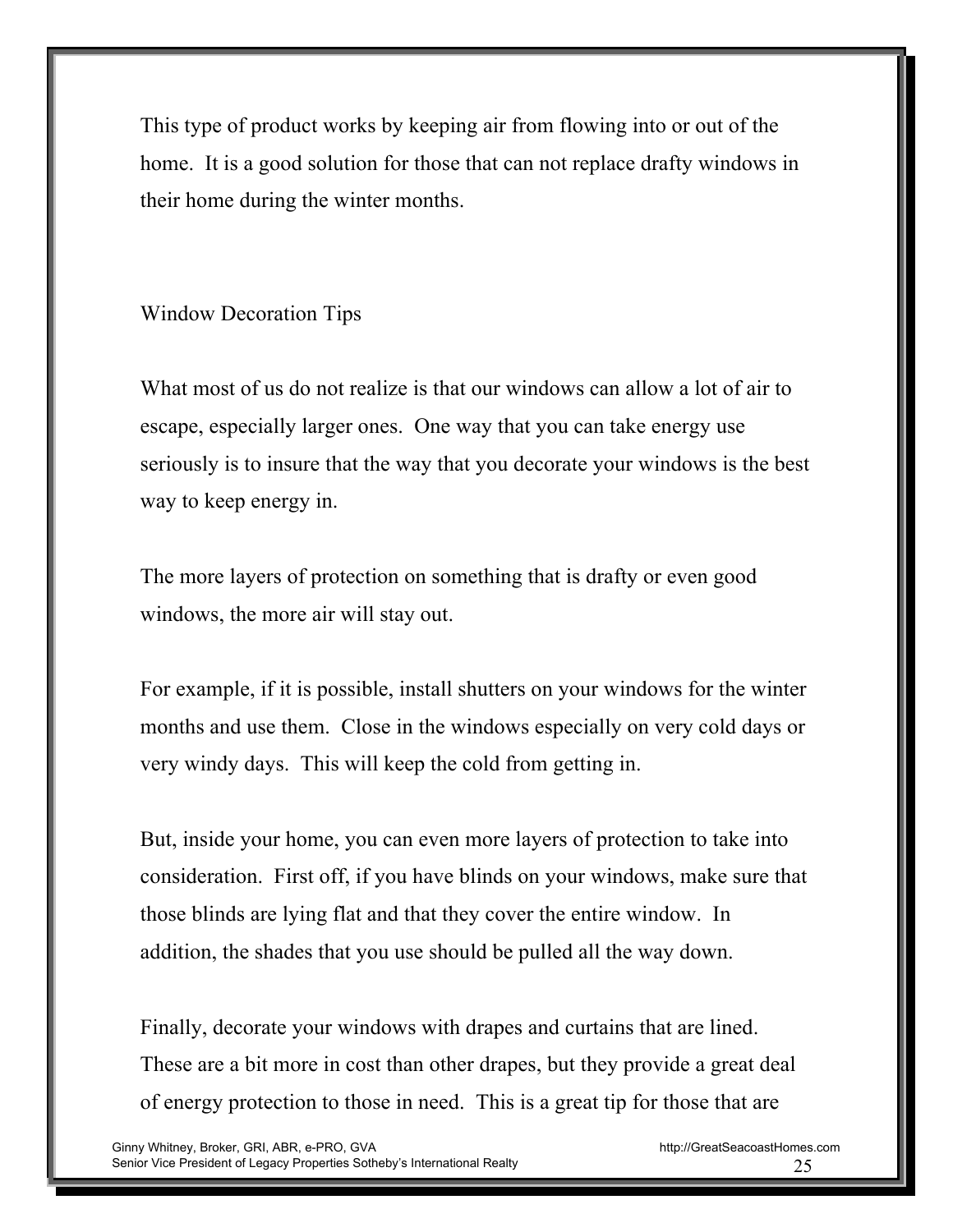looking for ways to easily save money. A heavy drape covering the window can help you to save countless dollars in energy costs all winter.

Paying attention to your windows will allow you to save a great deal of money. Repair any problems that you may have as soon as possible.

Ginny Whitney, Broker, GRI, ABR, e-PRO, GVA Senior Vice President of Legacy Properties Sotheby's International Realty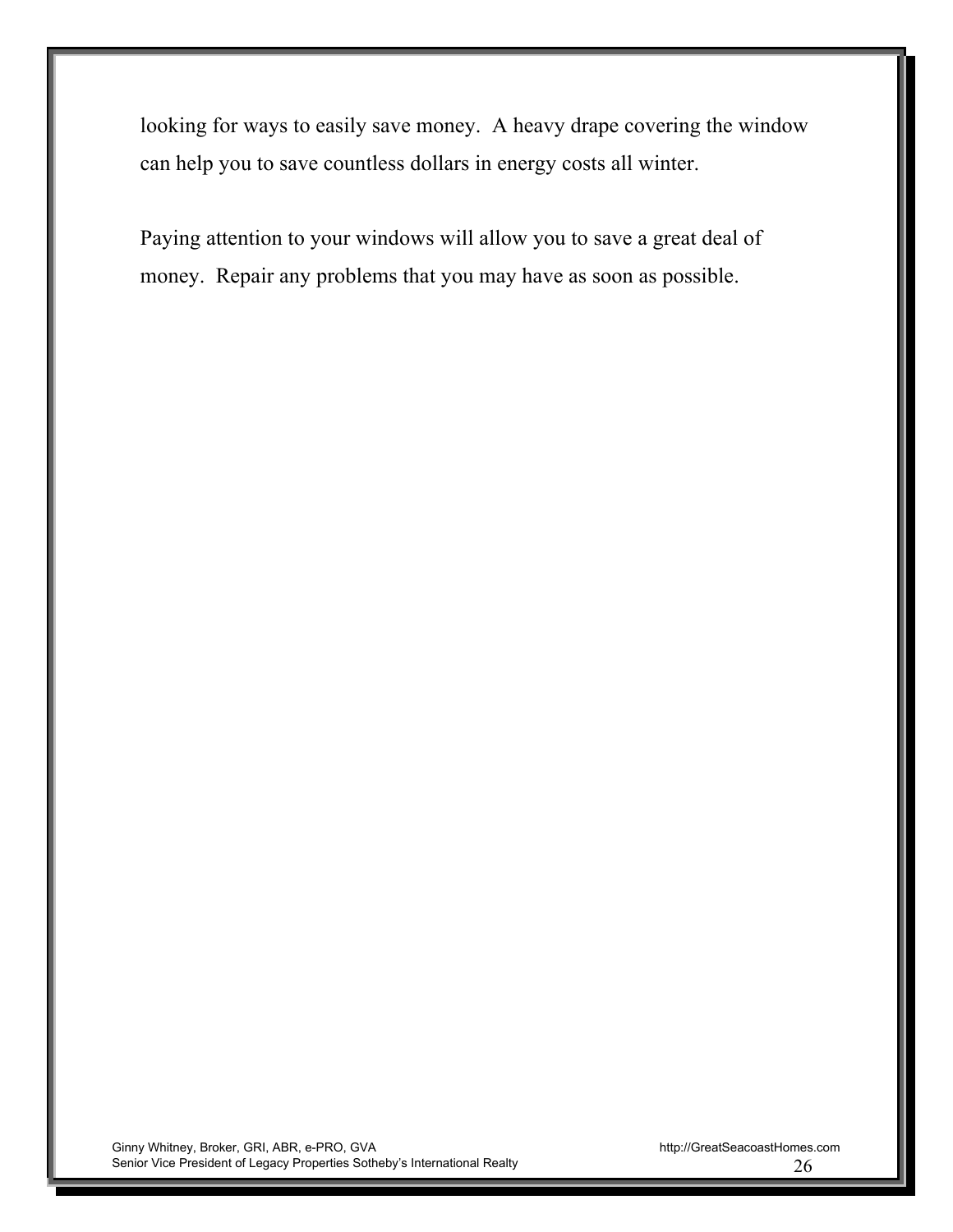# **Chapter 6: The Fireplace Advantage**

When most of us think about a fireplace, we think about a warm fire blazing on a very cold winter night. If that is the case, then you should take into consideration how the fireplace can affect your home's energy benefits and your home's cost effectiveness.

A fireplace can be a blessing. If you use it correctly, it can generate a good deal of heat for you to use throughout your home during those cold winter months. Since wood is a renewable energy source, it is not hard to find, overly costly and does not need to be something that hurts the environment either.

Yet, there are some problems with fireplaces that you should take into consideration too. If you have one, insure that you are not wasting your hard earned money right through that smoke stack.

It's Drawing Away Your Heat

One of the largest problems with a fireplace in a home is that it can actually draw the heat inside a home up, onto the roof and out the house.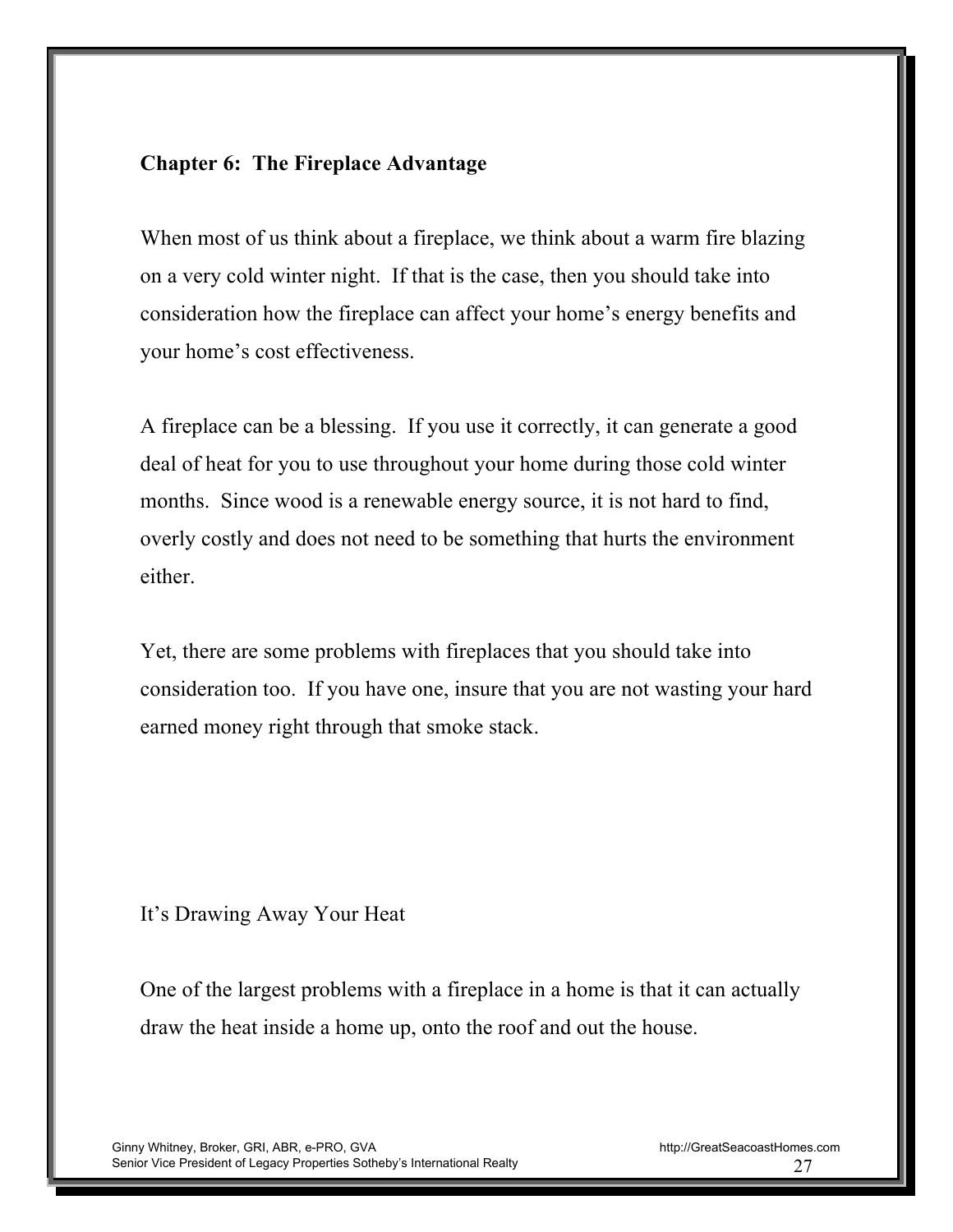This is not what you want to see happen with your fireplace. In fact, this will cause you to lose quite a bit of energy quickly. But, unless you give up your fireplace altogether for a lower fuel bill, you will need to take some steps to help you to save money with it in your home.

For example, determine if you actually use the fireplace. Many people like the idea of having it there but never actually use it. If it is there for decoration, then seal it. You should have your fireplace sealed off at the top. You should, though, provide some ventilation into this area. If you do not do this, you will find condensation forming in your chimney and causing mold and other problems to form.

Once the fireplace is sealed, have the chimney insulated as well. Adding a layer of insulation there is an important factor in keeping the home warm.

Now, the key here is to remember to remove that insulation and inform others that use your home that it is there. Otherwise, you can catch fire to your home easily.

#### Other Fireplace Tips

In addition to this, there are other things that you can do to insure that your fireplace is not costing you too much money in energy costs.

For one thing, make sure that you have a damper on the fireplace. This will help to keep the heat in while still allowing the necessary ventilation. Make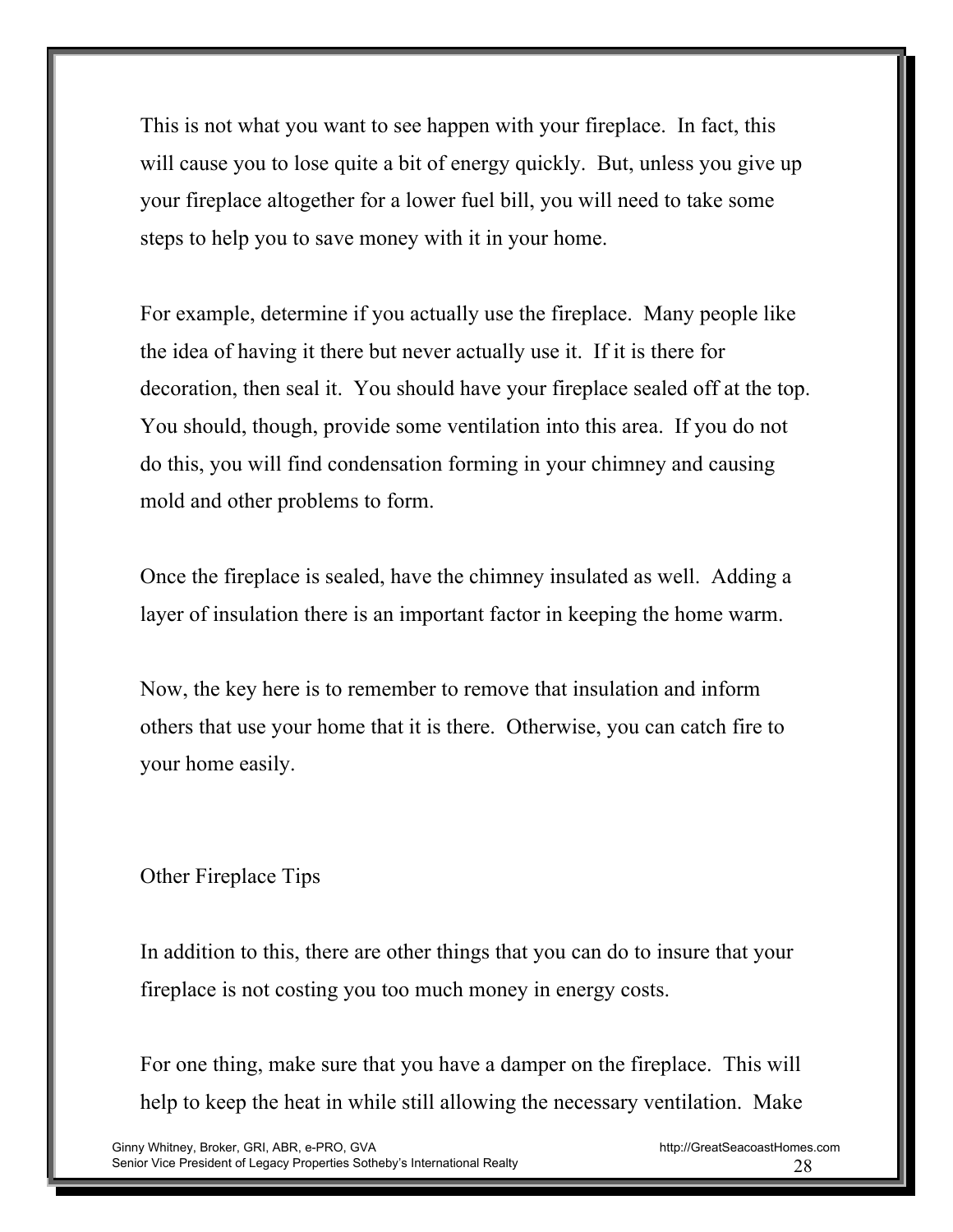sure that you use it as well. To do so, it needs to be working in its proper way.

Of course, you should have your fireplace checked out each year as well. If you use your fireplace, this is a necessary task to have completed. It will allow you to make sure that the fireplace is working correctly and that there is no build up of soot or carbon in the actual chimney. Removing and having this cleaned also can help to insure that the fireplace is keeping you safe and warm too.

If you do not have any, add glass doors to the front of your fireplace. As the fire dies down after you have used it, the glass doors will help to keep the heat from being lost altogether.

Keep ash and debris out of the fireplace as much as possible too. The build up of these in your fireplace can cause problems with the ability to generate heat.

For your insert, consider one that is both tube and glass. The glass doors of your fireplace will actually keep you from losing too much heat, as we mentioned. In addition, though, when you add on a tube and blower to your fireplace, you can keep the glass doors closed and force the heat out into the home, allowing for better and more energy efficient usage of it. You get more from the fire, in other words.

Yet another option to consider is the heater insert. This is the ideal choice for those that are looking for a way to get the most benefit from their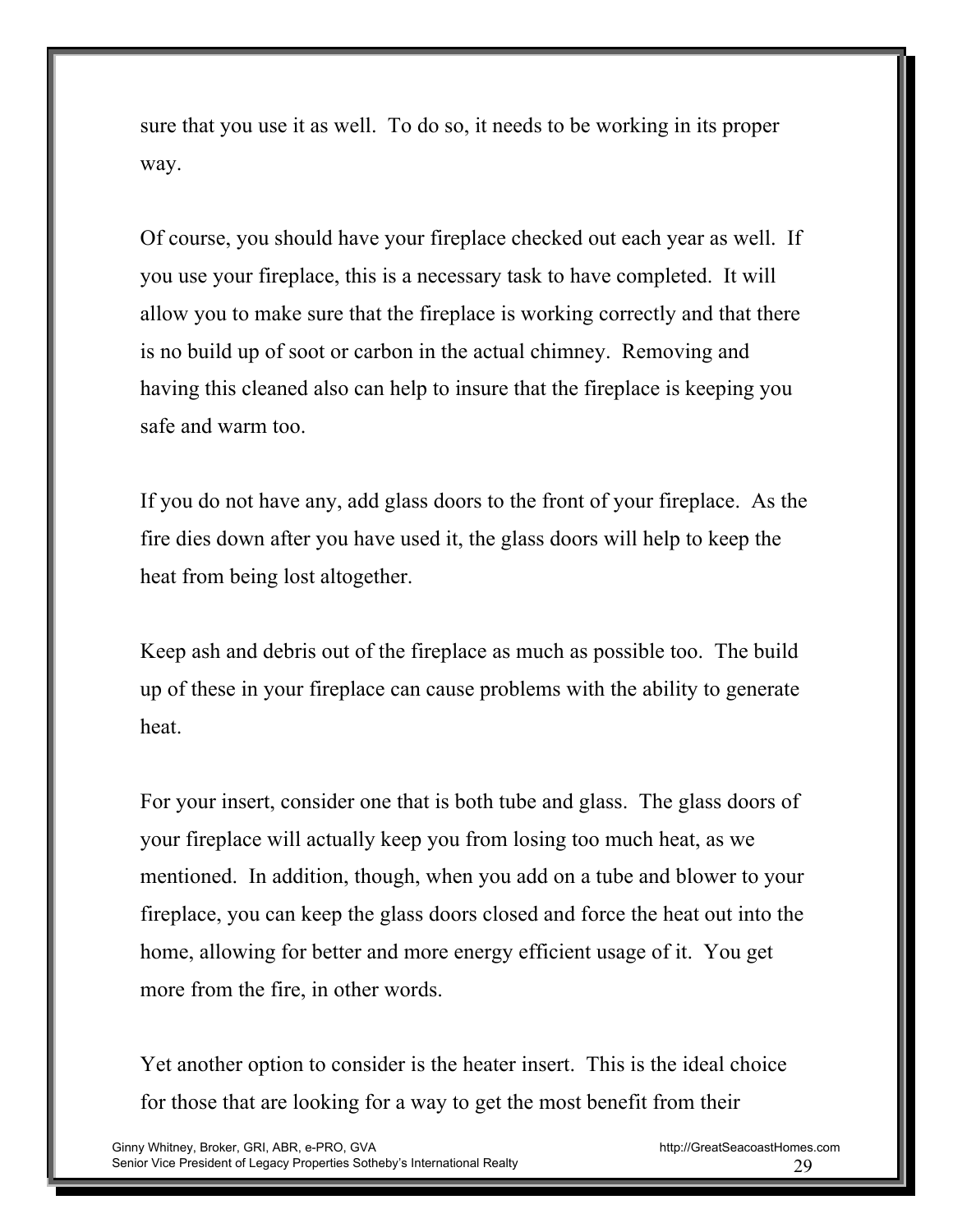fireplace. In this case, you will need a well designed, efficient model. It should come with blowers as well as thermostats.

Simply place them into your fireplace and they will allow you to increase your heating efficiency because it will help to maintain the heat there. You do not lose the effect of the fireplace that we all love so much either.

Don't give up your fireplace; just make sure that you get the most from it without losing from it.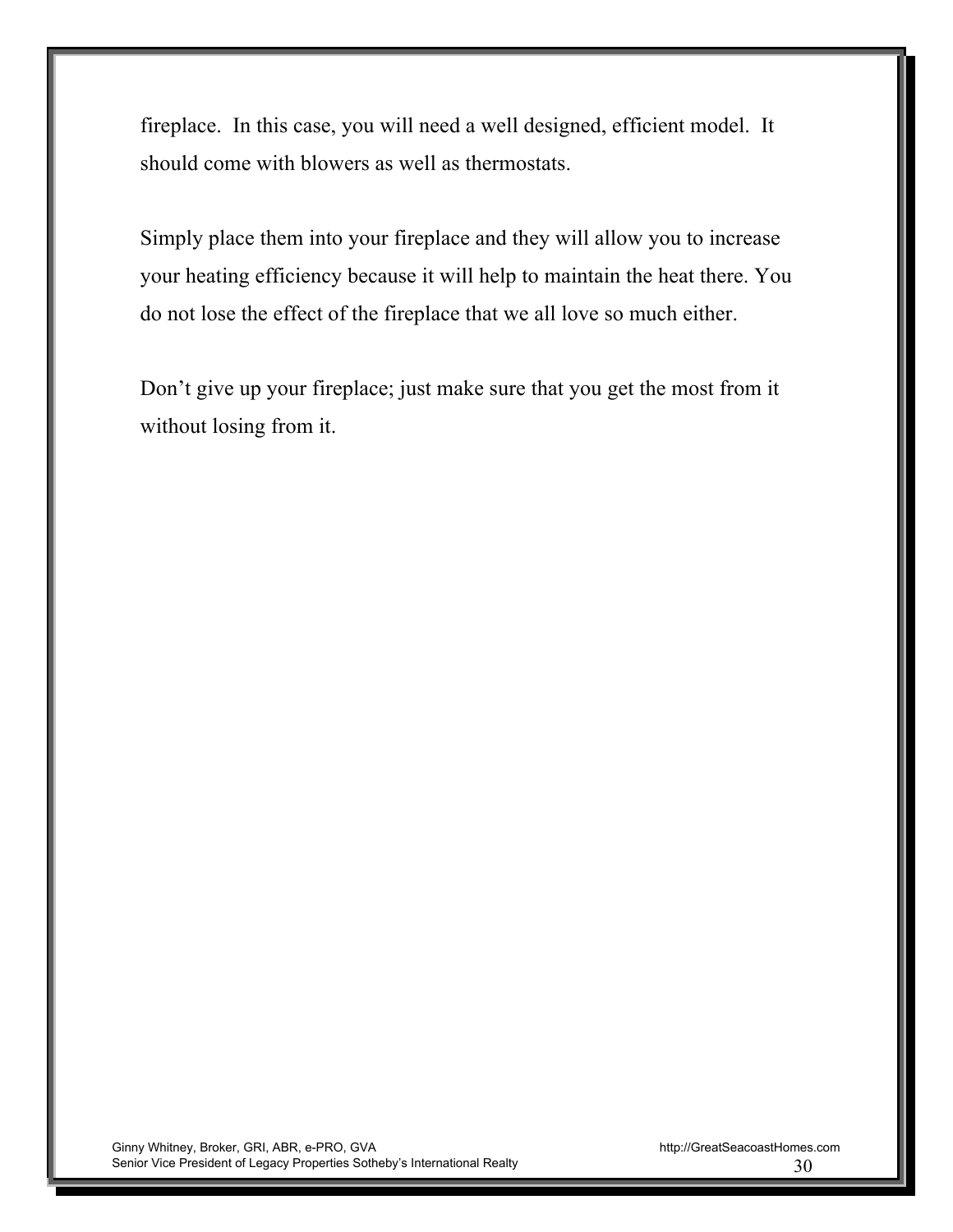# **Chapter 7: Energy Saving Habits To Develop**

Do you remember as a child being asked by your mother if you were "born in a barn?" There are plenty of reasons why this is important. The fact is that there are small things, even simple things, to incorporate into your every day life to see improvements in your energy usage without really having to do much of anything.

In fact, all you really need to do is to insure that you get yourself into some habits and within a month you will notice changes.

While switching one light off isn't going to make a huge deal on your bill, combining this with other features will show you some real signs of improvement and quickly too.

To help you, here are some of the best habits that you can form to gain great energy saving benefits from the beginning.

# Your Shower

You probably do not realize how this affects your energy bills, but it does. Unless you take a very long shower, you may not realize that it is more effective and uses less hot water than a bath does.

Instead of filling up the tub with water, you save a great deal by using the shower. To make it even a better option, install a water saving shower head.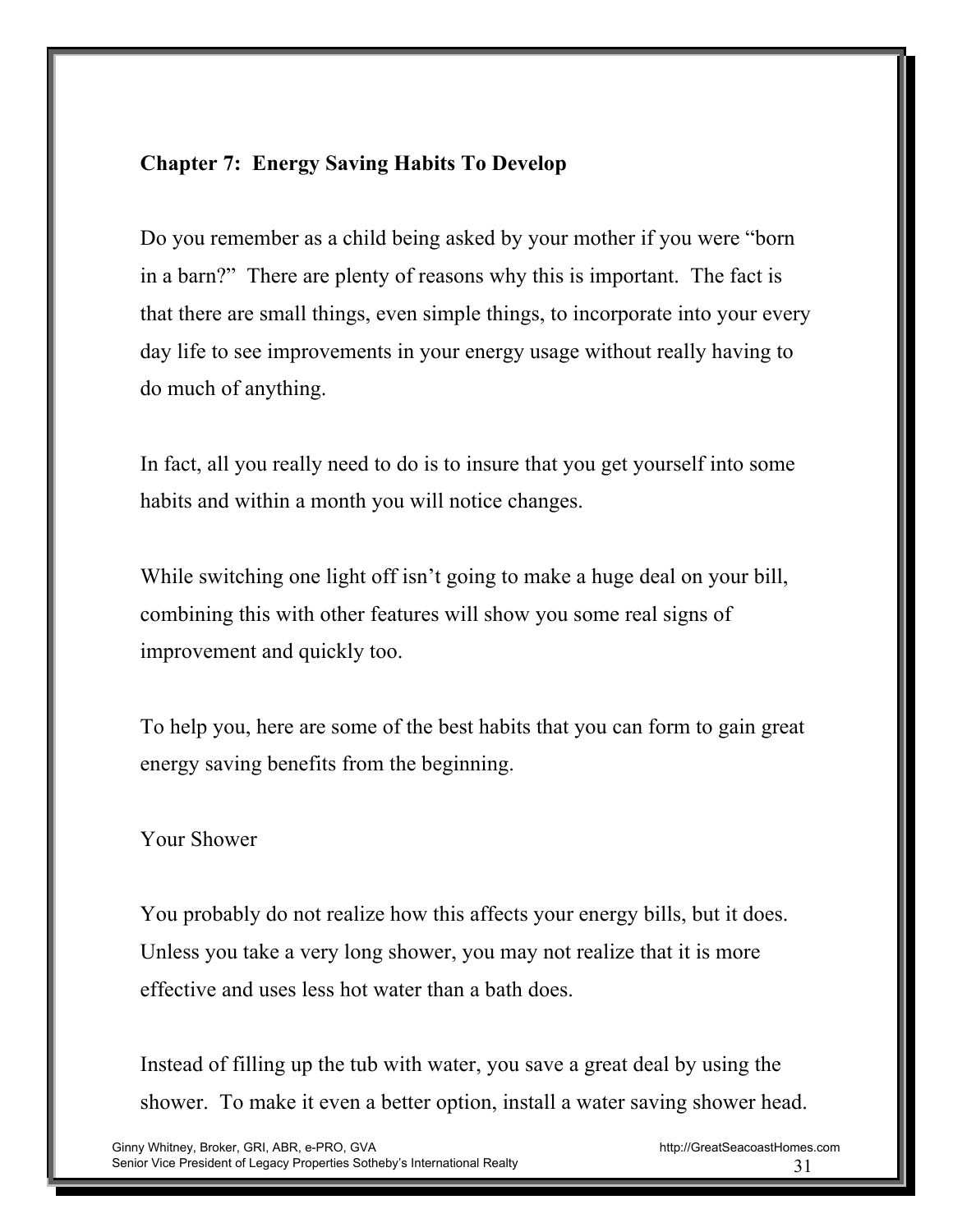These are inexpensive (although they do cost more than a standard shower head) but will reduce the amount of water that comes through and is wasted. You simply will use less water and reap the benefits of lower consumption.

Because you do not need to use as much hot water, you are reducing the work load of your hot water heater and saving energy in the process.

# Appliance Use

Next, take a look at your appliances usage. There are certain appliances that generate heat more so than others. The washer and dryer as well as your oven are prime candidates.

Therefore, whenever possible, use these during the cooler parts of the day such as the morning and in the evening, to keep your air conditioning from having to kick on. If it is already hot and you are using them, the air conditioning units have to work harder using more energy to do so and costing you more.

During the winter, doing this will help you to keep your home warmer in the coldest times of the day, therefore keeping your furnace from having to work as hard and using less energy.

# Washing Clothing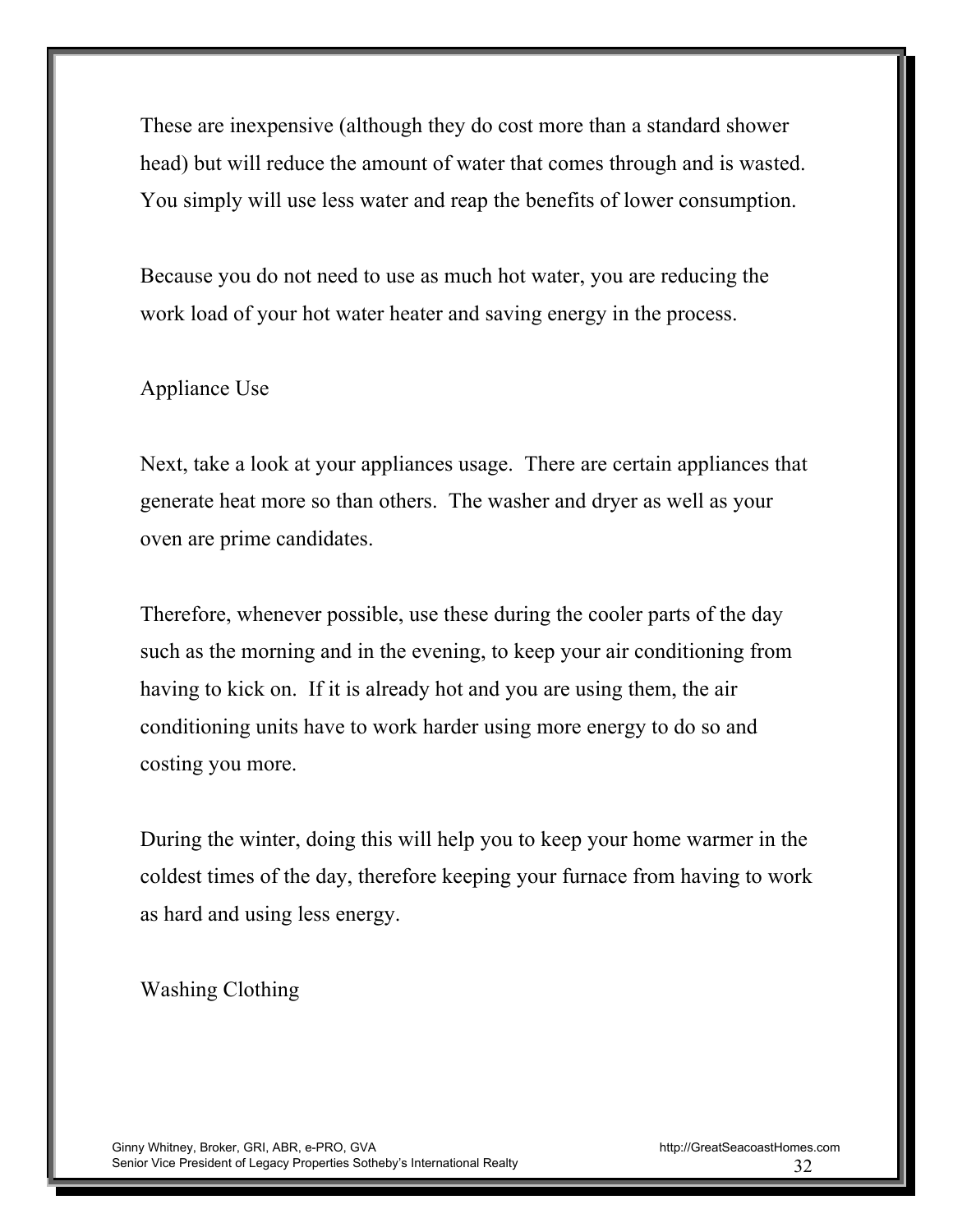When washing clothing, there are some great tools to use here too for energy savings. First off, only run full loads of laundry. If you run just a few items, you are simply wasting the energy that is needed.

In addition, make sure that the weight of the object is taken into consideration. Keeping like weights together can help to reduce the amount of time that some items are needed in the dryer. For example, if you wash towels together, which require longer periods of time to dry, you can save energy when you wash light weight t-shirts.

Another tool that has been put onto the market is cold water detergent for your washer. These chemicals claim to work well if cold water, meaning that you do not need to use as much hot water in your laundry. Without using hot water, you lessen the demand on your hot water heater and therefore lower your costs significantly.

Keep the units working at their best. That means cleaning out the dryer filter too. There are two things to consider here. First, keep the interior filter clean by cleaning it after every load. This allows the clothing to dry faster with each load. Second, clean the tubing that runs from the dryer to the wall clean as well. This should be cleaned out every six months for optimal use.

Cook Tops

Cook tops that are electric can pose a problem for those that are looking to save energy. These pull quite a bit of electricity to be used effectively. To

Ginny Whitney, Broker, GRI, ABR, e-PRO, GVA Senior Vice President of Legacy Properties Sotheby's International Realty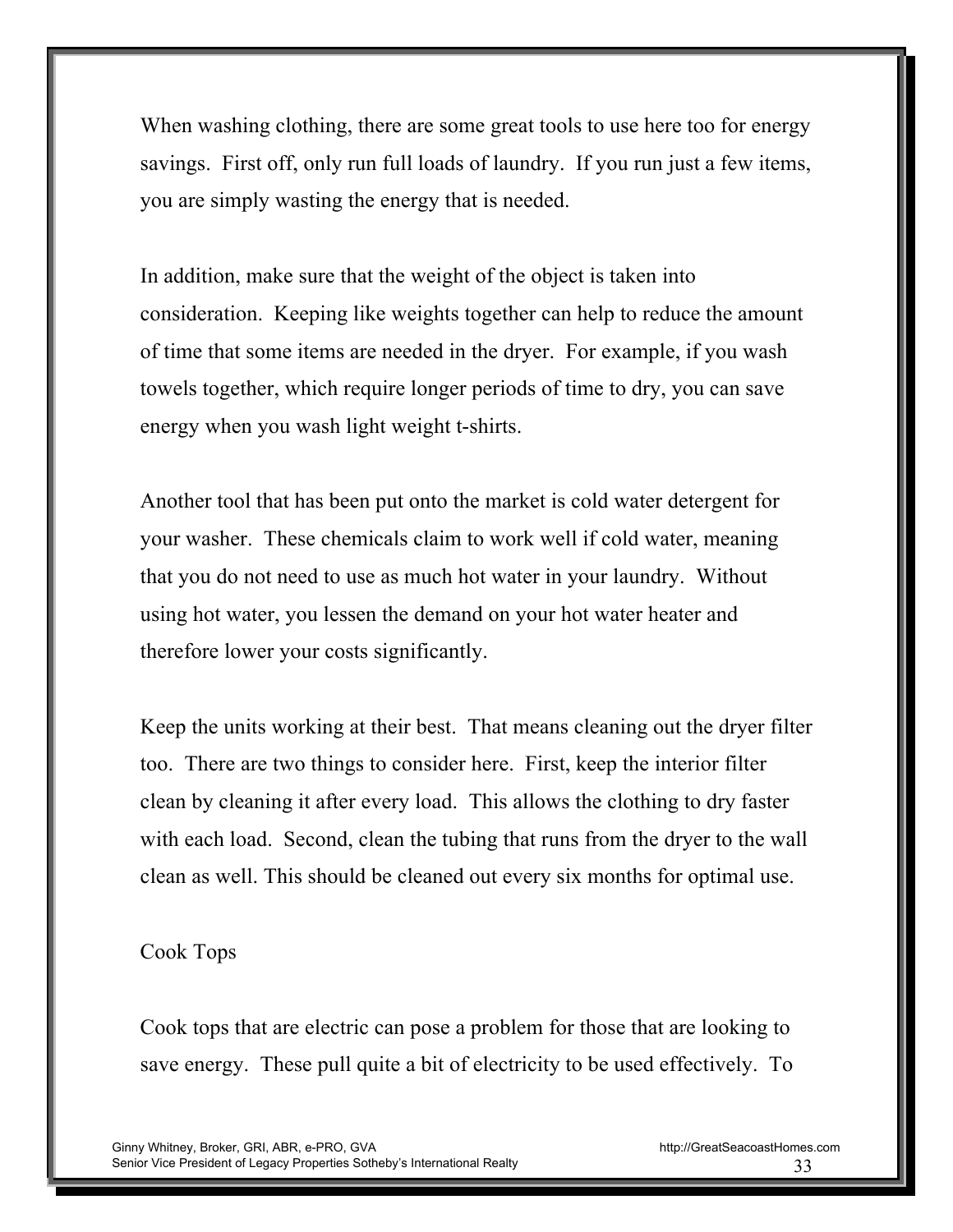help to keep this to a minimum, make sure that you select the right size burner for the pot that you are using.

Another trick with these units is to insure that the bottom of your pan is flat. Those that are rounded have less surface area actually touching the cook top, causing it to take longer to heat and therefore requiring more energy use for the same meal.

Keep the surfaces cleaned and wiped down after each use. If you have a gas stove, in this case, keep the carbon build up around the actual pilots clean as well. They will work better and use less gas in the process lowering your costs while doing so.

#### Lights

Throughout your home you will find various lights on and off at all times of the day, right? Make it a habit to turn them off each time you leave a room. In addition, you will want to make sure that the smallest comfortable light is in use at all times, not necessarily the light that is going to fill the room.

In addition, as you go throughout your home replacing bulbs (as they burn out of course) begin replacing them with compact fluorescent bulbs. These are becoming more and more readily available even at the supermarket and department stores. Although they will cost more to put them into your home, they will benefit you.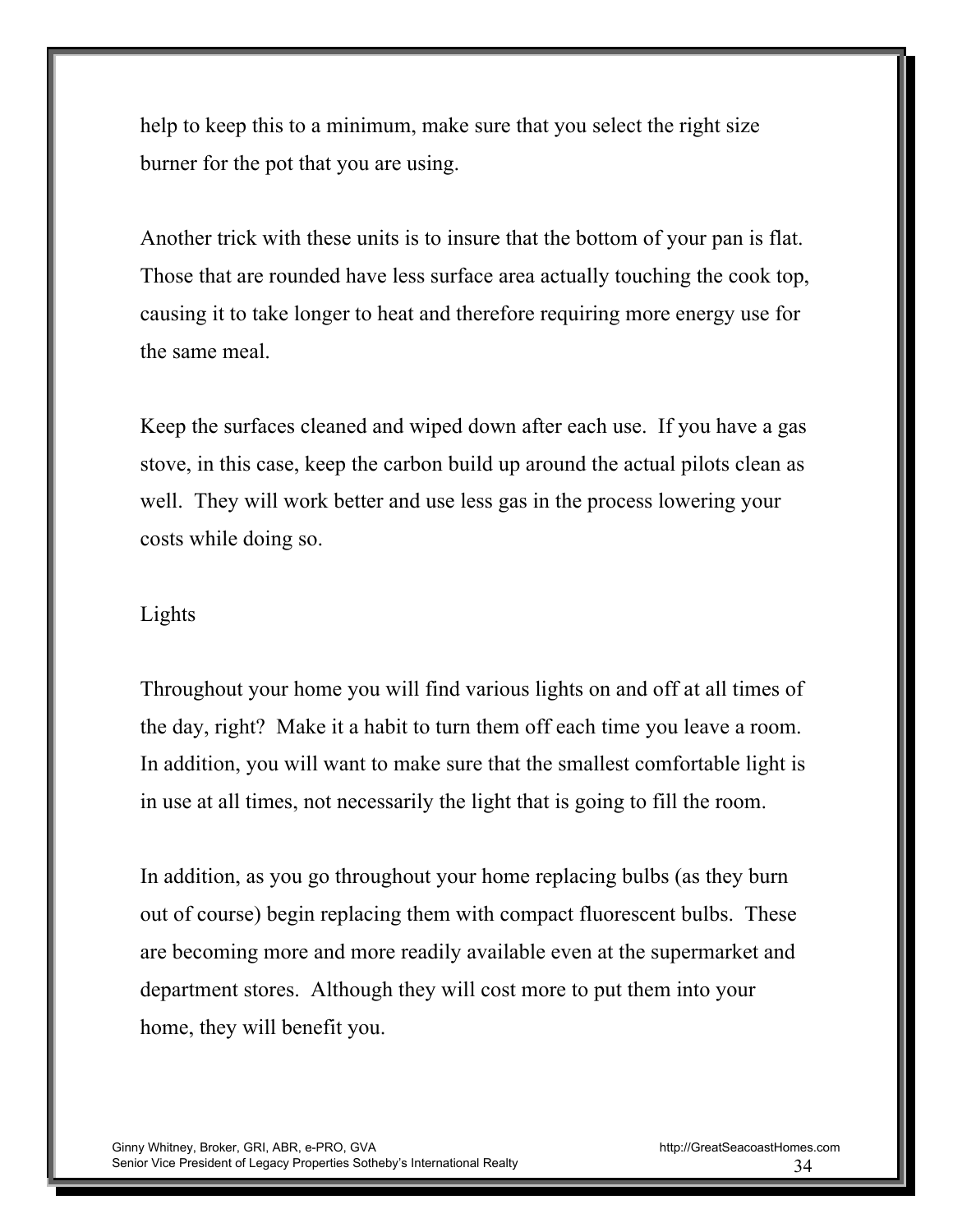These light bulbs put out as much as four times as many lumens per watt. So, if you purchase a 25 watt fluorescent bulb, you are going to have as much light as if you were using a 100 watt bulb of the standard, incandescent bulb. Therefore, with lower wattage use, you will use less electricity and save money.

In addition, these light bulbs will last you almost ten times as long as a standard light bulb will. In some case, you won't have to replace them for years! This is definitely worth the investment. Doing this slowly as the others die out will allow it to be less of a cost shock.

### Exhaust

Your home needs exhaust systems in it. Some older homes may not have them though. This is one system you will want to consider adding if that is the case.

You can benefit from an exhaust fan in your kitchen area to pull out the heat and humidity from the area as you are cooking. In the summer, their use is outstanding in these areas to keep your air conditioning working less.

In addition, the bathroom is another area of your home for an exhaust system. Here, the humidity can be pulled out before causing the air conditioning to kick on.

But, be careful. During the winter months, do not use these systems as often. They can pull the heat from your furnace that is trying to keep your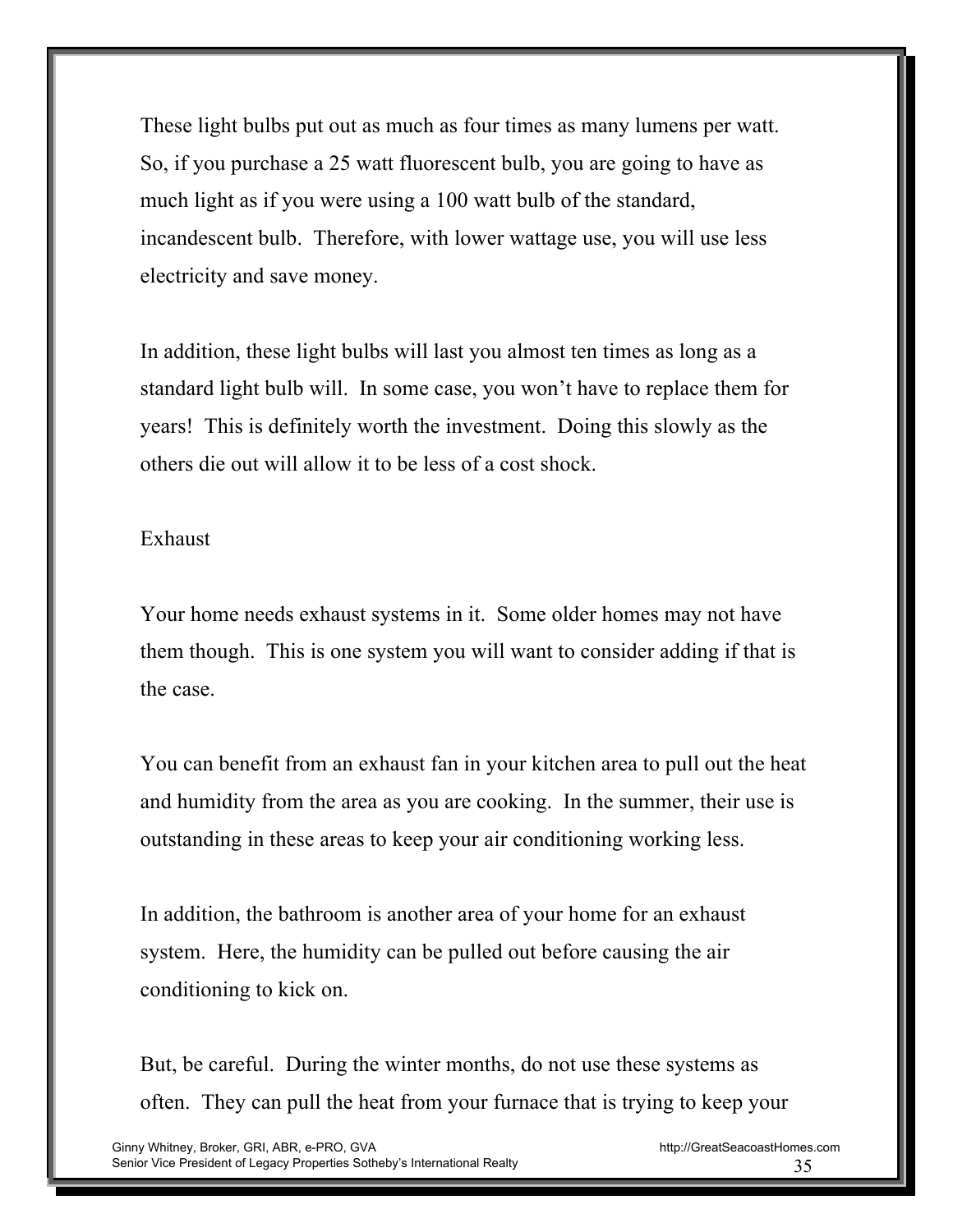home warm out, causing your furnace to work harder and losing money with energy costs.

### Window Tips

While we have already talked about how windows affect the heat and air conditioning in your home, it also is important to mention them as in habit usage.

If you will be using your windows during the summer months to bring in air, do so! This is a great way to bring in free, fresh air to your home. But, do not turn off the air and open the windows. Instead, open them once the effects of the air conditioning have worn off and the home has started to heat up. This way, you do not lose the benefits of all the work your air has used.

In addition, during winter months, keeping the drapes and blinds closed can significantly lower the energy need for heat throughout your home especially during dark hours and colder periods. But, you can benefit from opening up those drapes when the sun is shining and allowing the home to get some free heat from that sunshine.

During the night, the drapes will act as insulation to the windows keeping heat in during the winter and cool air in during the summer.

In summer months, if there is a breeze or if there is a temperature drop to a comfortable level, ease off the air conditioning and let the cool air from night cool down the home.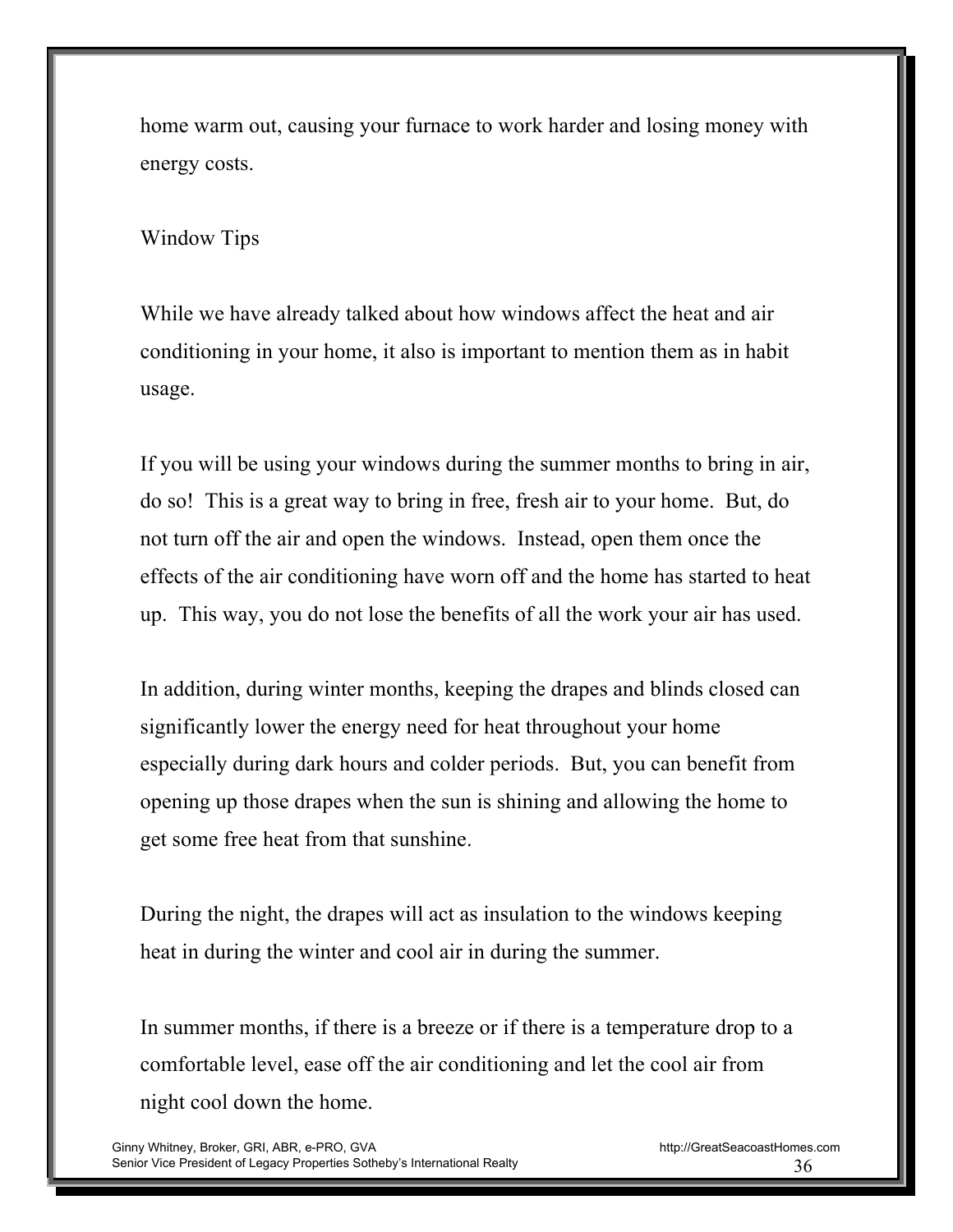In addition, make sure that you lock your windows when they are closed. That little extra push can help to keep the right temperature maintained.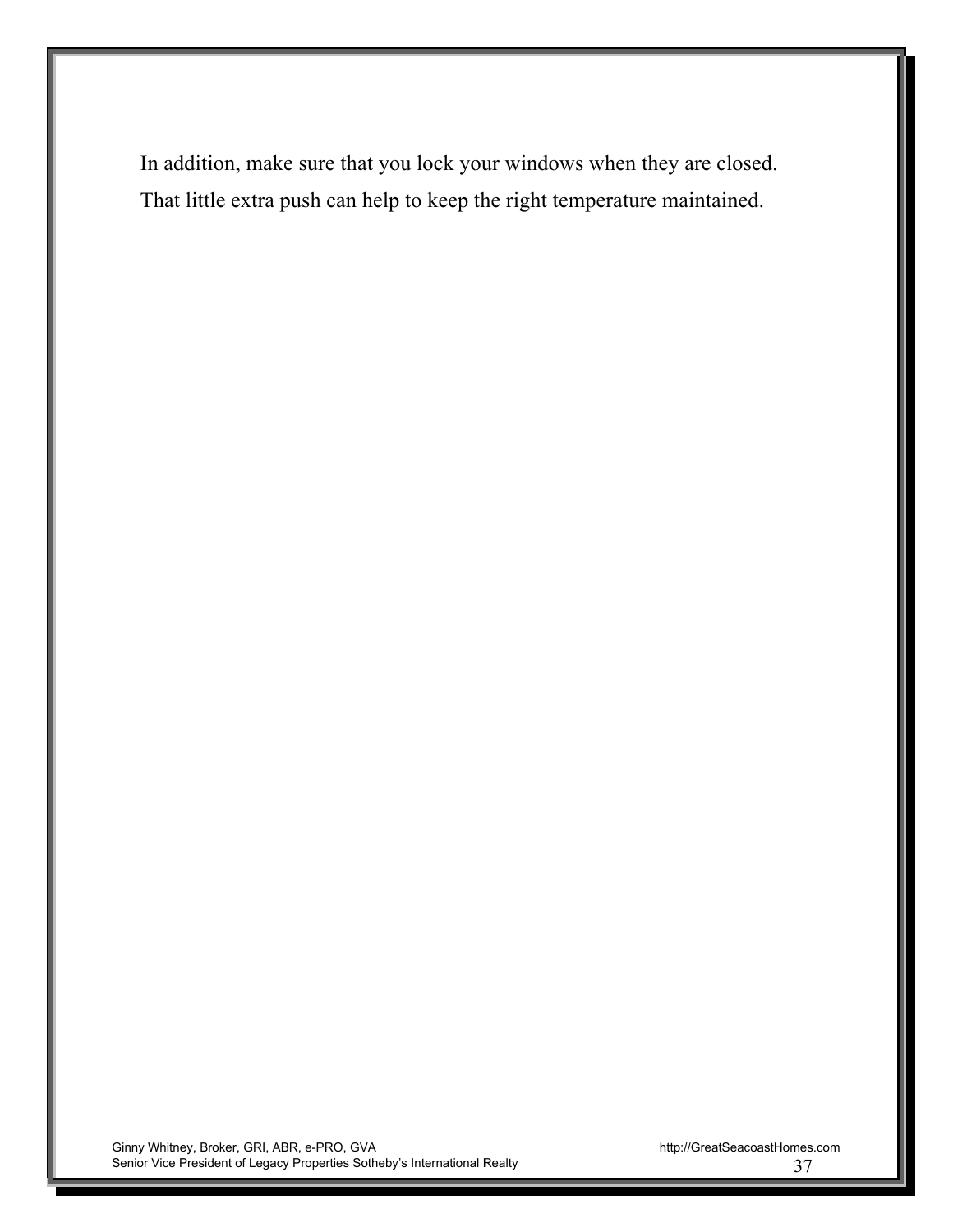#### **Chapter 8: The Thermostat**

There is another aspect of your home that needs careful consideration. That is the thermostat. What temperature you set it at is really a personal comfort situation. Yet, more and more, people are finding that there is cost savings in using the right thermostat and the right level of comfort to boot.

For example, during the summer months, do you have the air conditioning set low enough that it feels comfortable to wear a long sleeve shirt or pants? Do you grab for a blanket? This is a signal that perhaps you could raise the thermostat and still be quite comfortable.

In the winter, you shouldn't want to put the fan on or want to wear shorts. You can see how just lowering the heat a bit can save you a good deal of money. Yet, there is no magical number here.

Unfortunately, there is a great deal of money that can be saved by just dealing with the heat in the summer or the cold in the winter. Yet, you do not have to flip it off altogether to gain some benefits of extra money in your pocket.

#### The Right Temperature

Finding and setting your home at the right temperature is the first goal. It is said that during the winter, setting the heat at 68 F degree is the best starting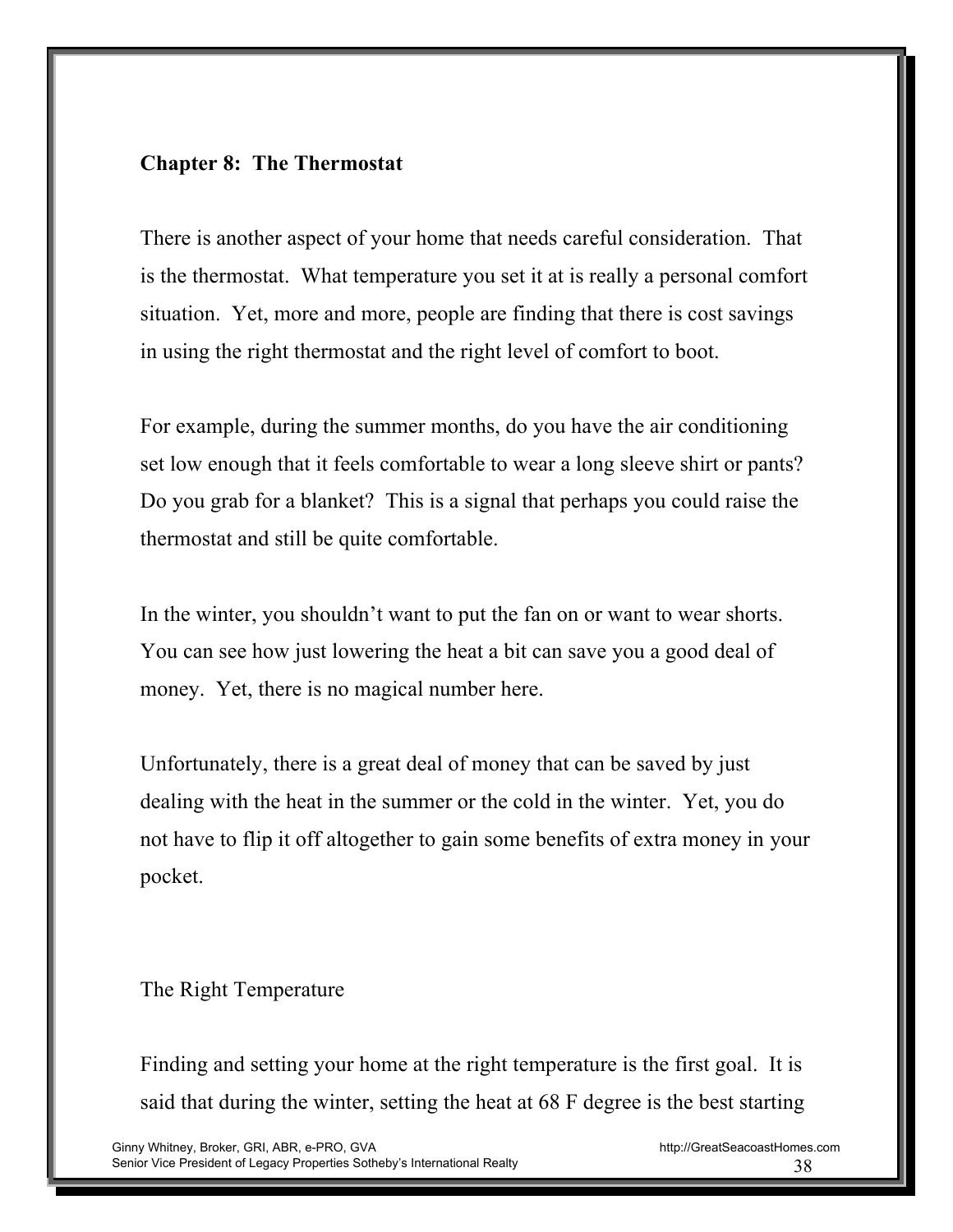point. In the summer months, you goal is that of 76 F degrees. Every time that you can either move this number up or down for cost savings; you can save a decent amount of money per two degree movement.

Therefore, if you are in the winter months and you have your thermostat set at 70 F degrees normally, if you can still feel comfortable by lowering it to 68 F degrees, you will be able to save a good deal of money.

In the summer, keep the air conditioning set at just 76 F degrees and turn on a fan. Doing this will pull out all of the humidity in the air and keep the temperature at a great level. If you can tolerate moving these more so, you will save money.

But, beware. If you continuously are moving them up and down, you are not doing yourself any favors. In fact, if you get cold so you raise the air conditioning, only to become hot again and lower it, you will be wasting money.

As the air in the home cools down; it does not take as much energy to keep it at that level. But, if you raise the temperature and the home heats up, the air conditioning needs to work twice as hard to get it back down. This causes quite a bit of money to be lost in the turn.

Pick and stay at the right temperature in the home and you can benefit from energy savings.

# Programming Help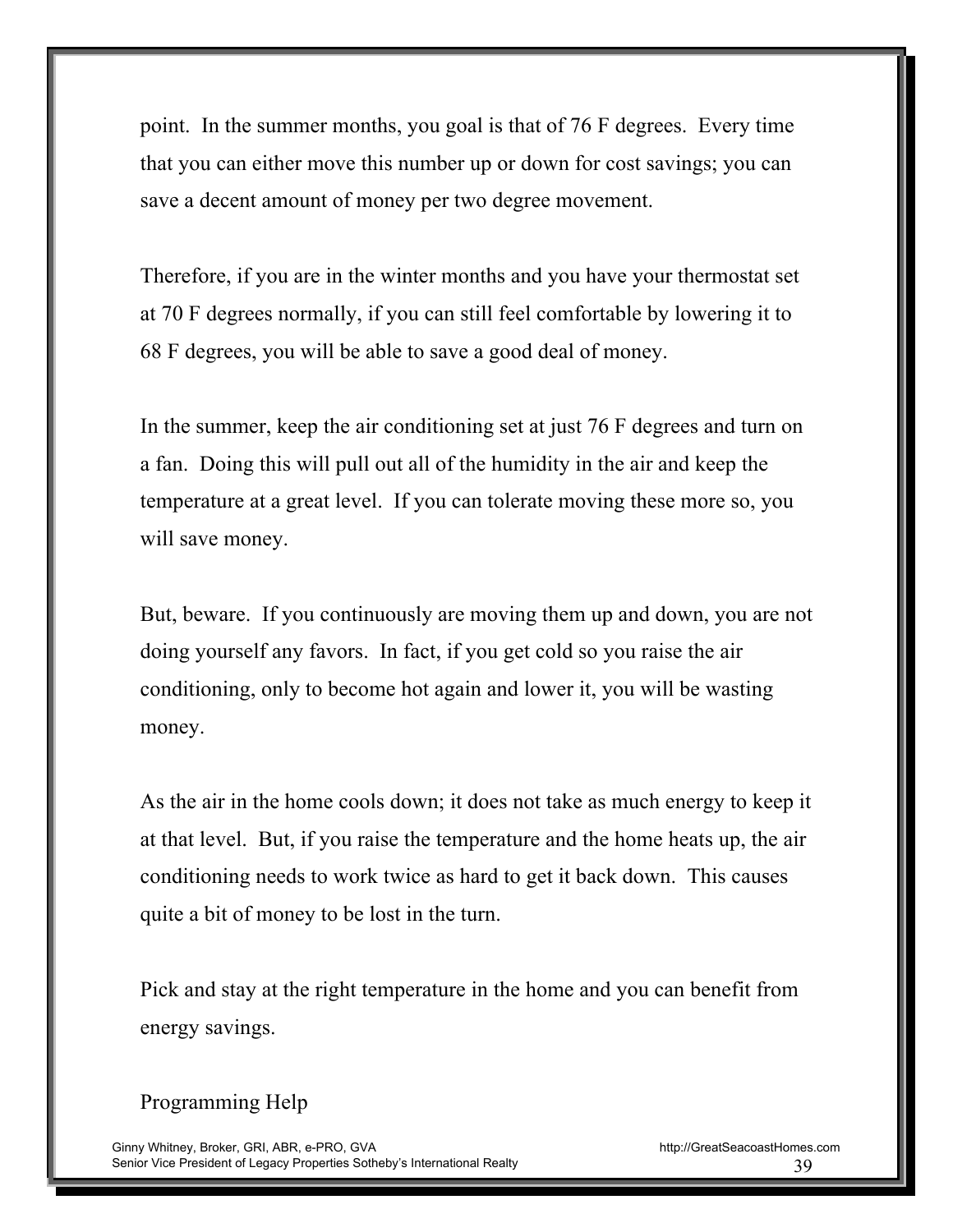One thing that you really do want to take into consideration is that of programmable thermostats. These are not too expensive. They are probably just a few dollars more than a standard model and make a large difference.

What can they do? First off, they still work the same as other thermostats to. When the home's temperature changes so much so that there is a need to call to the air conditioning unit or the furnace to balance it out, they do so. Yet, they have additional features as well.

For example, you can program them to turn on before you come home from work. Let's say that you are at work most of the day and the kids are at school. There is no one in the home. Why keep the heat on full blast? If the period of time is longer than a couple of hours, these programmable thermostats are a blessing.

You simply set the time in which you will be home (usually about an hour or so before so) and at that time they will kick on. Better models will be able to be programmed for various days of the week too (such as Saturdays you may be home all day.)

When the time comes to turn on, they do and get the home to the right temperature. You do not notice any difference until you notice your heating or cooling bills have dropped.

You can also program them for different temperatures at night, when you are sleeping. By raising the temperature in your home during the summer a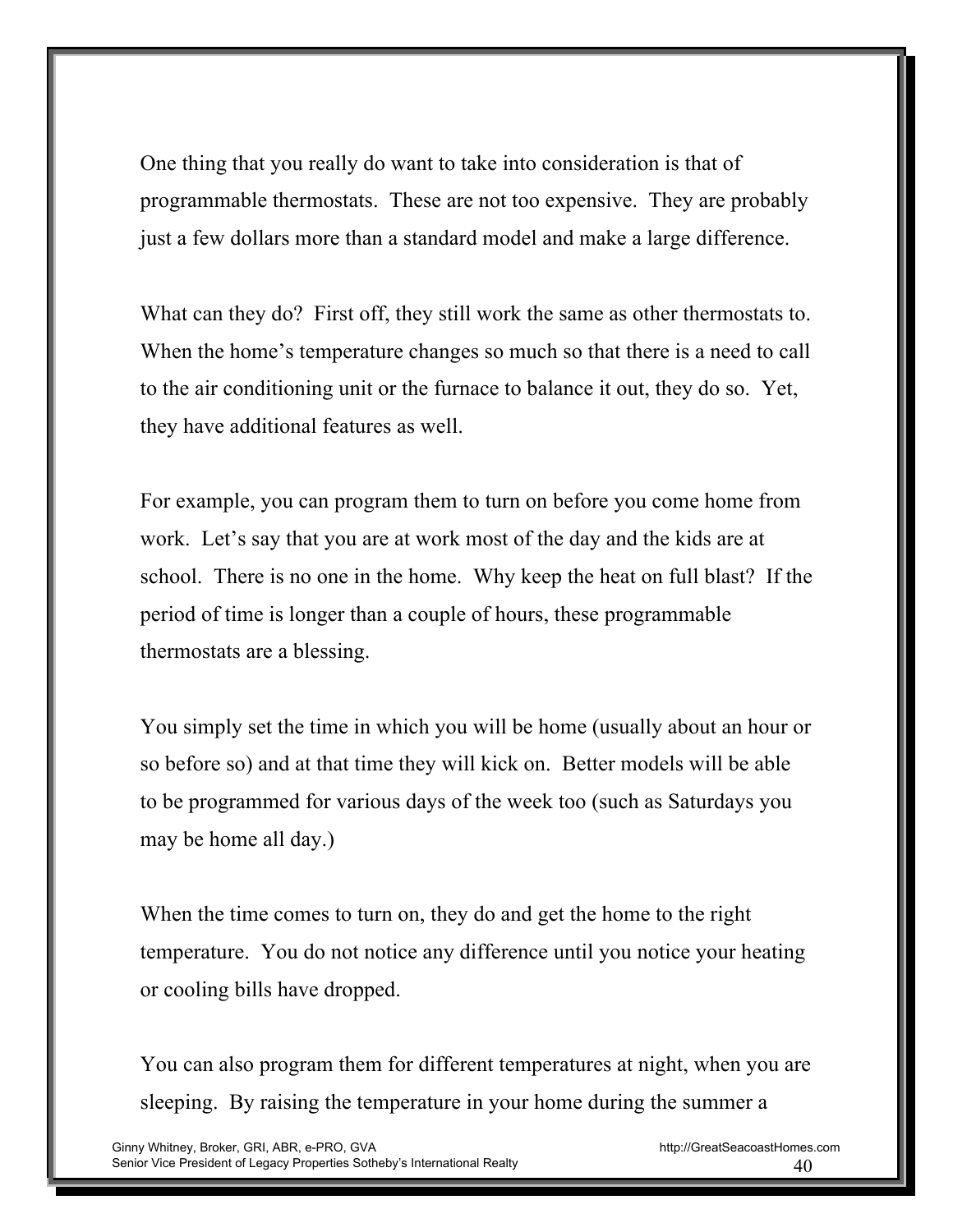couple of degrees, or lowering it a couple of degrees in the winter, you can save a great deal of money.

You do not need to remember how to do this when it comes to using your programmable timer in the thermostat as it will take care of that for you.

If you are looking to save money in energy costs, installing a programmable thermostat is one of the best moves for you to make. It is simple to install and easy to use. It will save you a good deal of money too.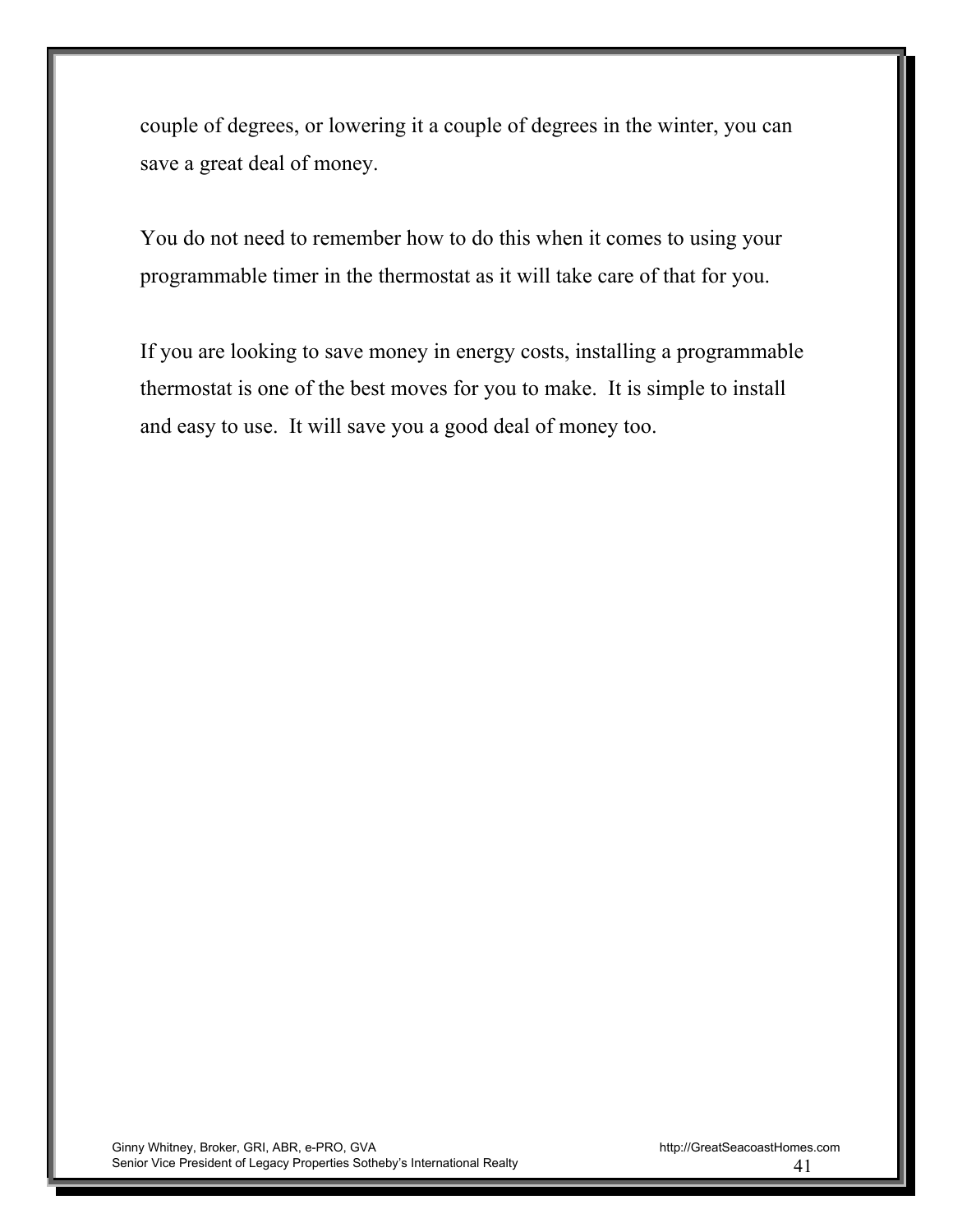# **Chapter 9: Energy Star: Understanding What It is**

Have you heard of Energy Star? If you have not, this is your friend for sure.

If you are purchasing any new unit for your home, from a dishwasher or refrigerator to the hot water tank and the furnace, Energy Star is something that you do want to take full advantage of.

This is a term, a distinction that you should have on any of the appliances or major systems within your home. When a product is deemed to be Energy Star ready, it is capable of providing the necessary service to you but through reduced energy costs.

The Environmental Protection Agency, or EPA, along with the US Department of Energy is the sponsor of Energy Star programs. Their goal is to help each person to save money as well as to help each of us to protect the environment by using energy efficient products and by using energy benefiting practices.

The Energy Star program has been able to help people to save quite a bit of money. The EPA claims that in 2005, Americans were able to save someplace around \$12 billion dollars by using Energy Star products and therefore saving on their utility bills.

But, it does not stop there. They also claim that by using these products, Energy Star has helped to avoid greenhouse gas emissions that would be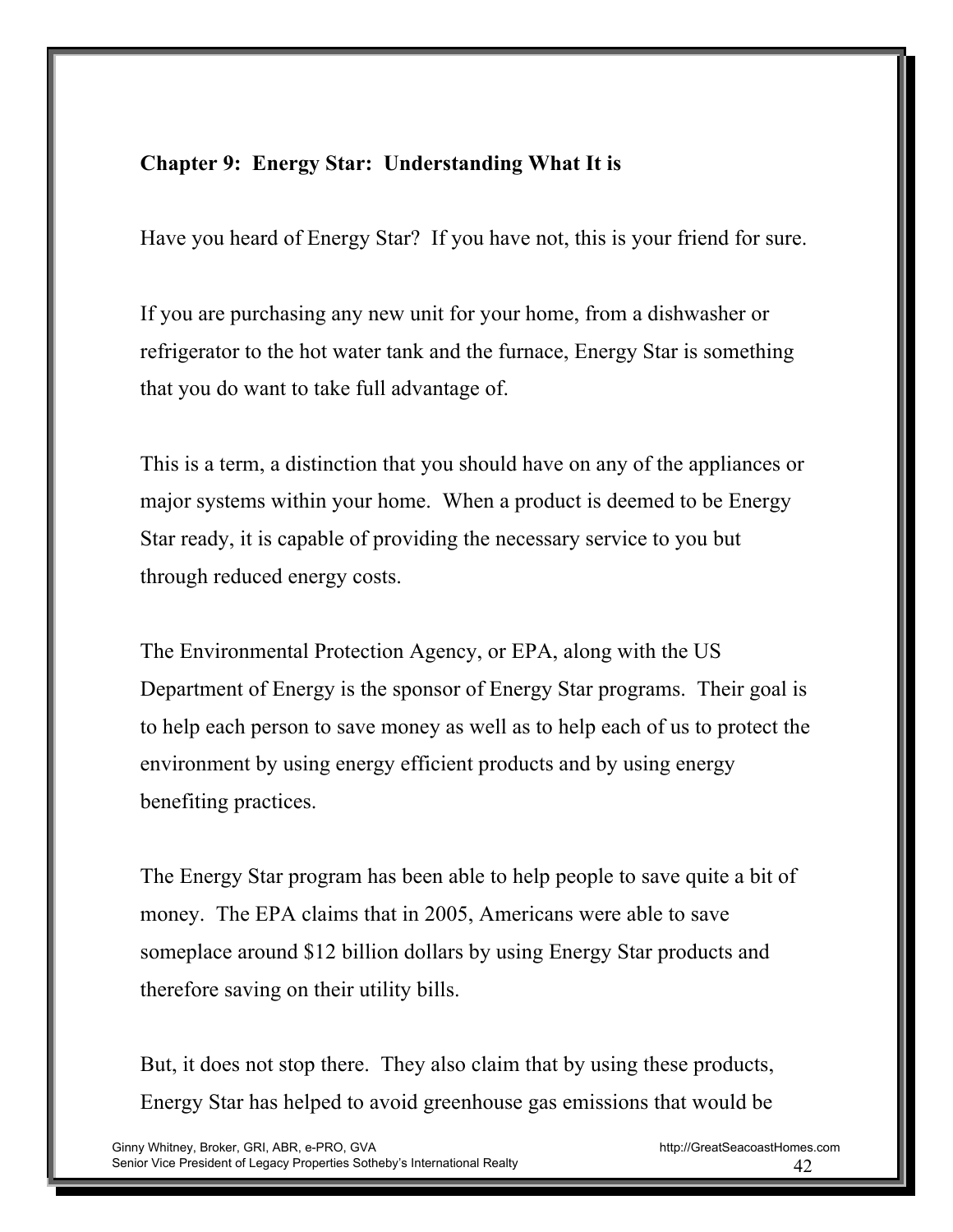about the same as that of 23 million cars in 2005 alone. Therefore, it is a good program to take note of.

The program is in place to allow people to save money, but how much money can you actually save by using Energy Star products? The EPA estimates that in most cases, by choosing an Energy Star product over one that is not, you can save about a third or more of your energy bill with the product. In addition, you help to cut down on greenhouse emissions by about a third as well.

The problem was that it seemed for a long time that to get an energy benefiting product you must give up some features to cut back on the use of your product. Yet, with Energy Star, the program was designed to allow for all of the same products and services with no sacrificing of the quality of comfort of the product but still saving money.

# In Your Needs

So, how does Energy Star play a role in helping you to save money? There are several ways. In short, you want to select services and products that offer the Energy Star seal of approval. There are several ways that you can gain these benefits.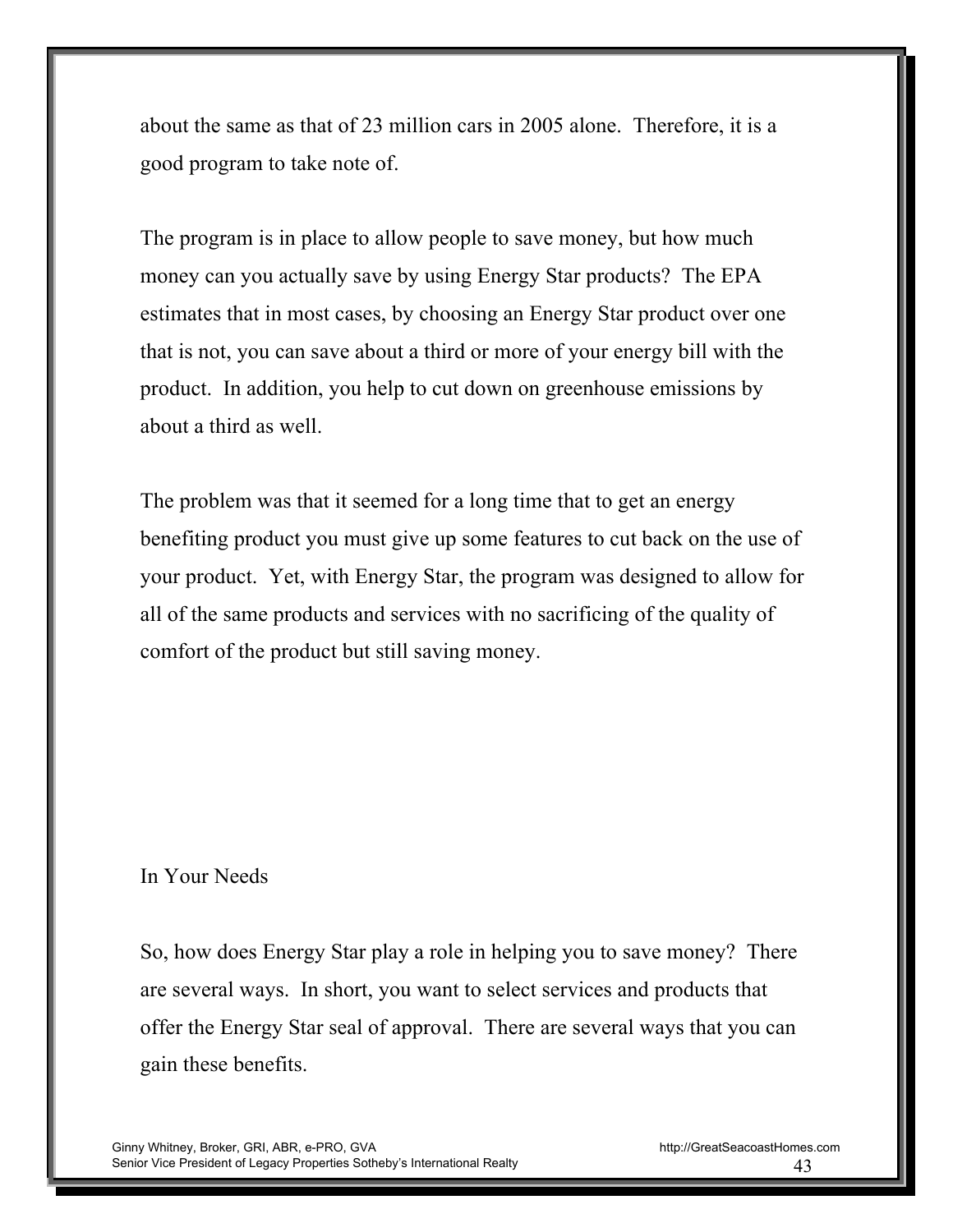# When Purchasing New Appliances

For example, if you are purchasing a new appliance, you can save a good deal of money by purchasing a product that is Energy Star approved. Most of us have seen the yellow tags on appliances to show us just what the benefits to our energy bill is if we purchase this product.

In order for an appliance to get this tag on it, it must pass some pretty amazing tests to insure that it is efficient enough to be considered an Energy Star product. The guidelines are set for each type of product through the United States Department of Energy and by the Environmental Protection Agency.

If you are looking for a new appliance, such as a refrigerator, a washer or dryer, a dishwasher, an oven, a cook top…any appliance for your home, look for one that is Energy Star approved as it will save you a great dela of money in the long run.

### In A Home

Something that has been just becoming available is the ability to tap into Energy Star benefits through your actual new home purchase. As you will see in later chapters, you can now purchase homes that are Energy Star efficient. If you do this, you will save a great deal of money.

Look for a home that has been designed specifically for energy efficiency and you will walk away with benefits.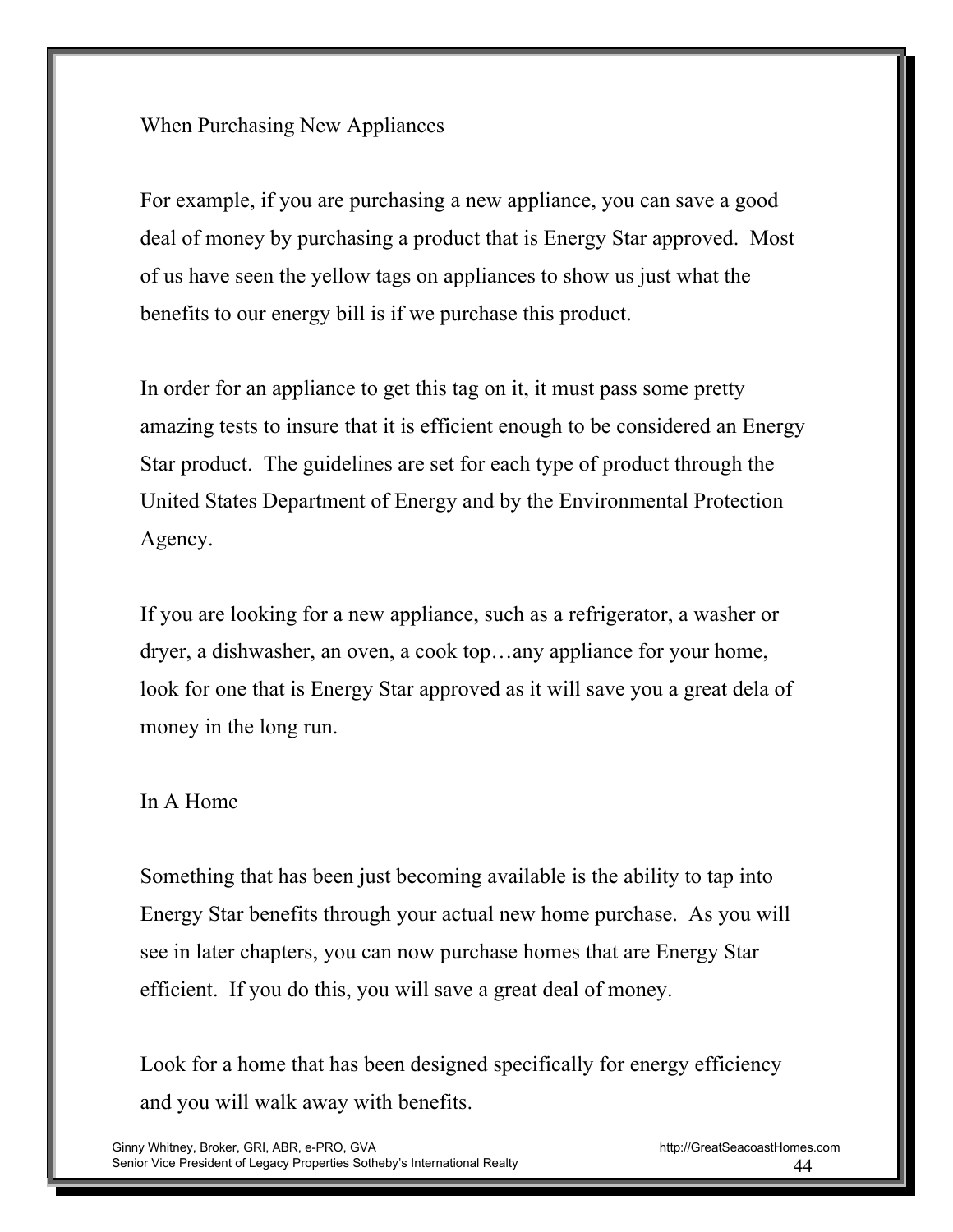# Other Benefits

You can also go to the EPA's website to gain tools that will help you to design and fix problems related to energy needs as well. You can find how to lower your energy bills while still providing a great deal of comfort to you and to your family.

A business can also find benefits of using Energy Star products. Just as you can implement these products into a home, they can fit well into most businesses as well. Some times, the rewards here are better bottom lines.

# **Chapter 10: Outside The Home: Landscaping For Energy Benefits**

Have you thought about the outside of your home for energy efficiency?

Landscaping a home can be done in such a way as to allow for benefits in the energy department. In fact, you can save about 25% of your household energy consumption with a landscaping design that incorporates just the right placement of trees.

There are many things that can be done to improve your outdoor living area to keep you feeling just as happy and content as it will in keeping your energy usage to a minimum.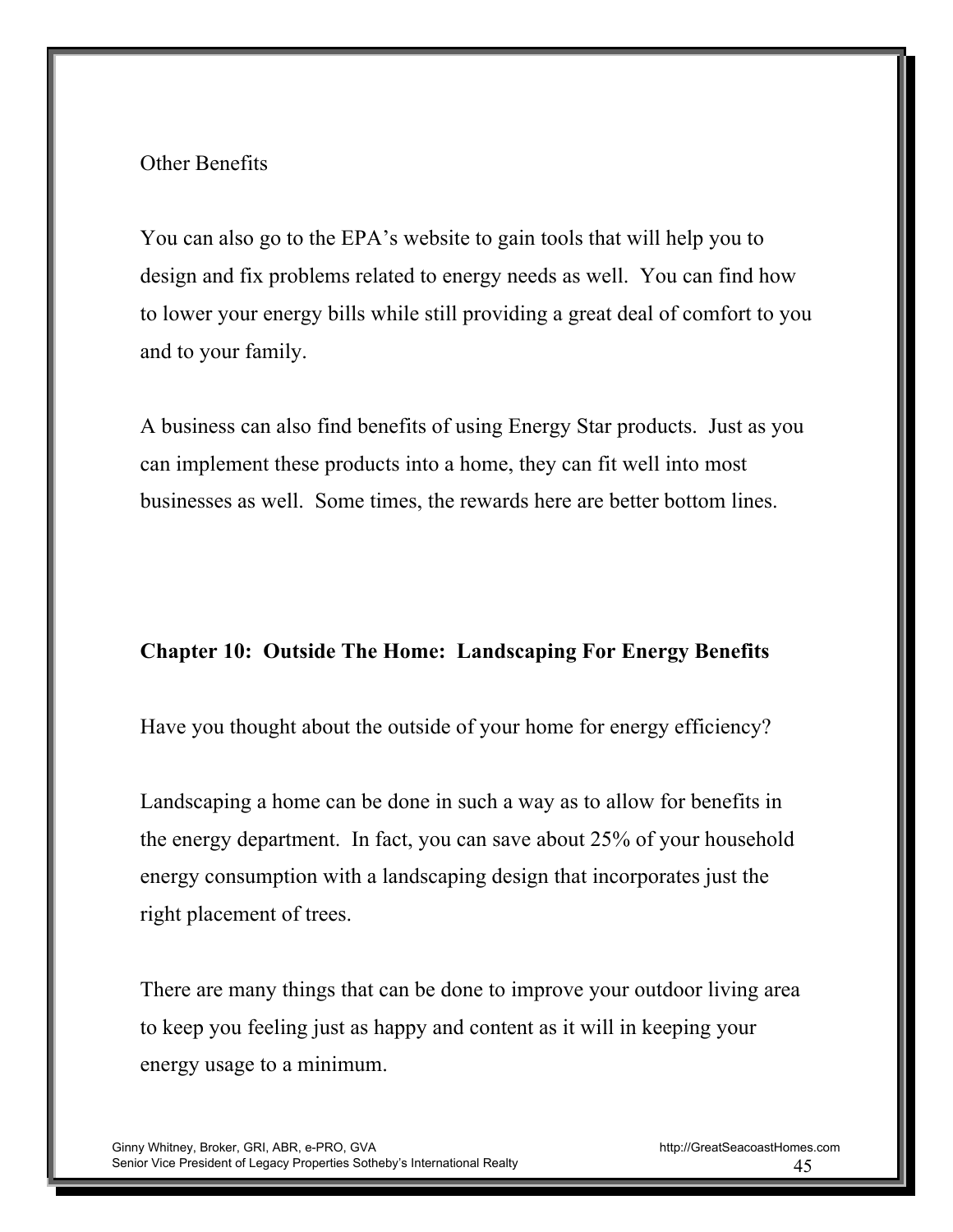In fact, landscaping can do several things:

- It can help you to lower your heating and cooling costs dramatically.
- It can help you to protect your home too, from wind damage and sun fading (such as with paint!)
- It can help to lower the costs related to the amount of water, fuel and even the number of pest control products you need to use.
- It can help you to gain benefits such as less noise and even improve the air quality in your home.

All of this from energy efficient landscaping; yes, and it usually results with a great looking yard too.

What You Need To Do

So, how can you get this done correctly? The Department of Energy in the US says that if you place just three trees surrounding your home, you can save yourself any place from \$100 to \$250 on your energy bills. This is because of what a tree can do.

# Winter

In the winter time, the right placement of a tree can keep out some of the cold, but will still allow the warm sunshine of the winter day to stream in.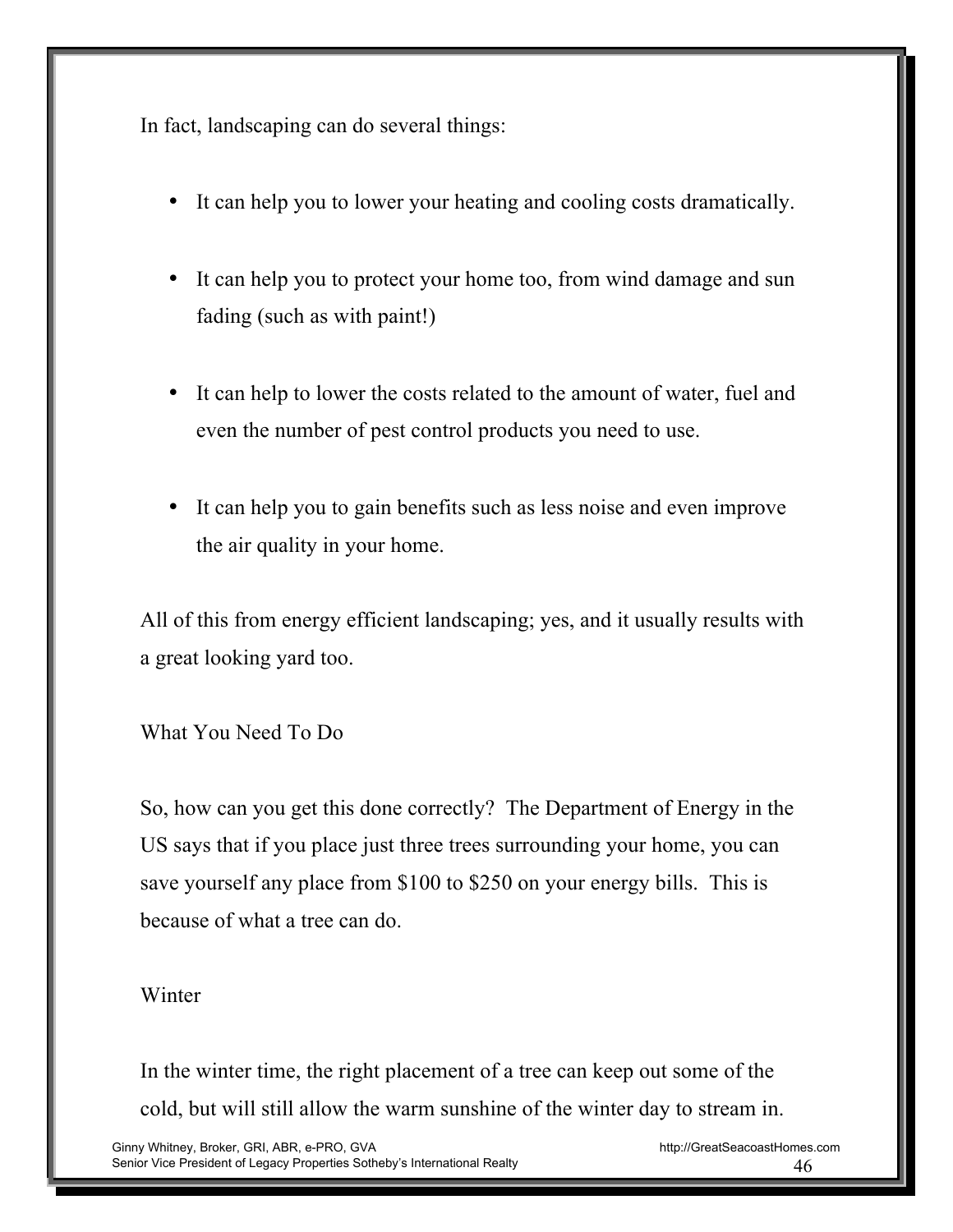If you have any idea of what wind chill is, you can see another benefit of trees. The wind chill is the way that the wind cools things down. In the winter months, the wind chill is a secondary temperature. While the actual temperature can be 20 degrees F, the wind chill can knock it down considerably, making it feel as if it is much colder than it really is.

When you add a tree, shrubs or other structures outside of your home, the wind is stopped and can not hit the home, therefore reducing the wind chill factor for your home.

If you install what are called windbreaks (or any item that can stop the wind before it hits the home) you can reap benefits of up to 40% less fuel consumption in heating your home. If you live in a very windy area, you can lose even more, up to one third, of your winter fuel costs in this manner. (This is as compared to a home without these benefits.)

### Summer

In the summer time, you will reap the rewards of cooler air. This happens due to evapotranspiration (the process of the tree moving and letting off water vapor) and shading from the tree. It can lower the temperature up to nine degrees in this way.

Another key point to make is that in a shaded area underneath a large tree, the temperature can be as much as 25 degrees F cooler than it is just above a layer of blacktop on your street.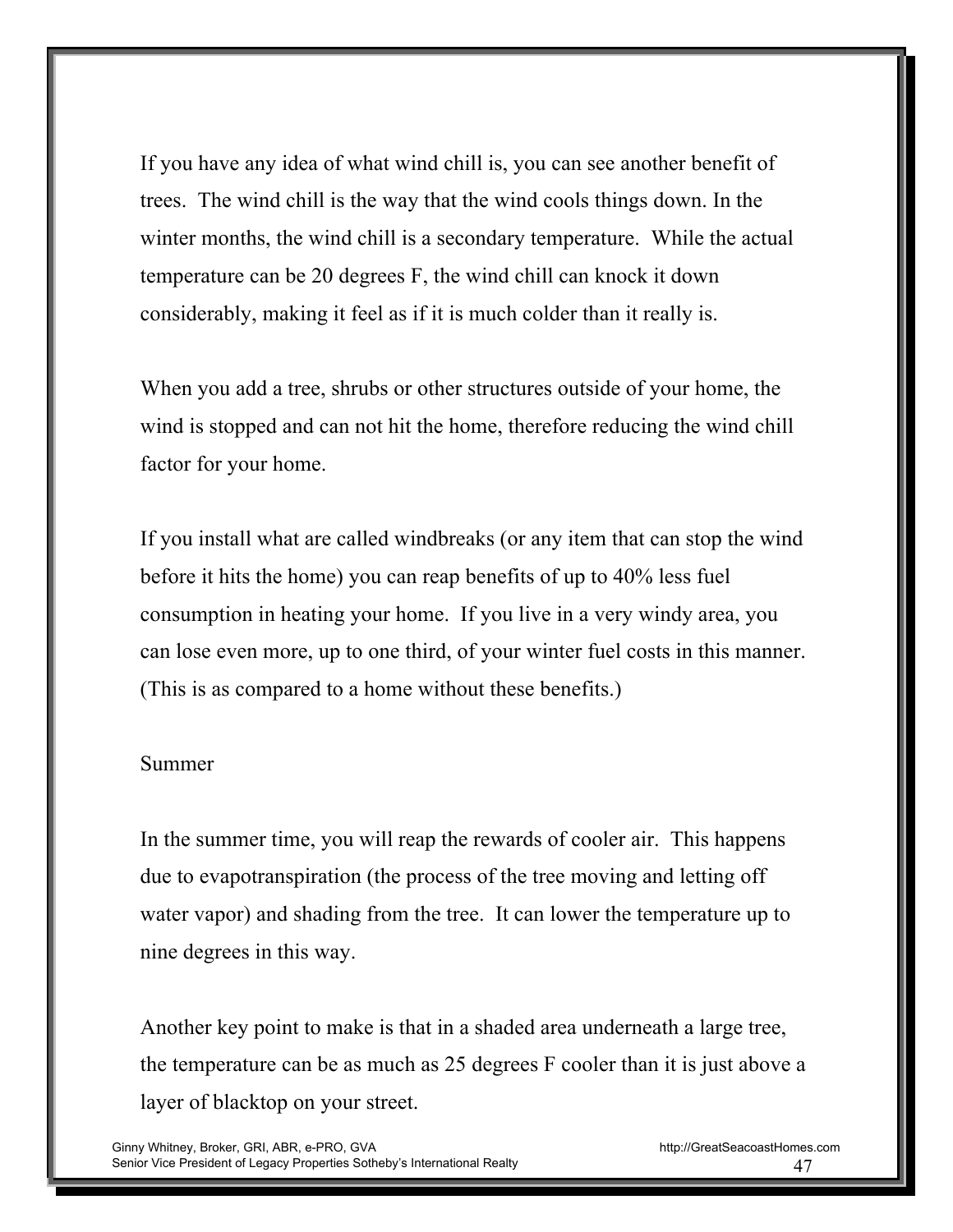All of this equals about 15% to up to 50% of lower need for air conditioning in the summer months. This can keep your costs down considerably. All of this just from a beautiful looking tree.

In other ways, the landscaping that you do outdoors can find benefits to your energy usage. It is easy to see that placing trees in the right locations can help. Here are some other things to take into consideration.

- Make sure that water drainage is draining away from your home with a natural landscape that moves away from the home. This will allow for better protection of your foundation.
- When it comes to installing a new roof, look for Energy Star choices. In addition, this is the perfect time to consider solar panels and what they can do to lower the costs of your home.
- Of course, you can also purchase and use outdoor landscaping equipment and garage related tools that are Energy Star approved too.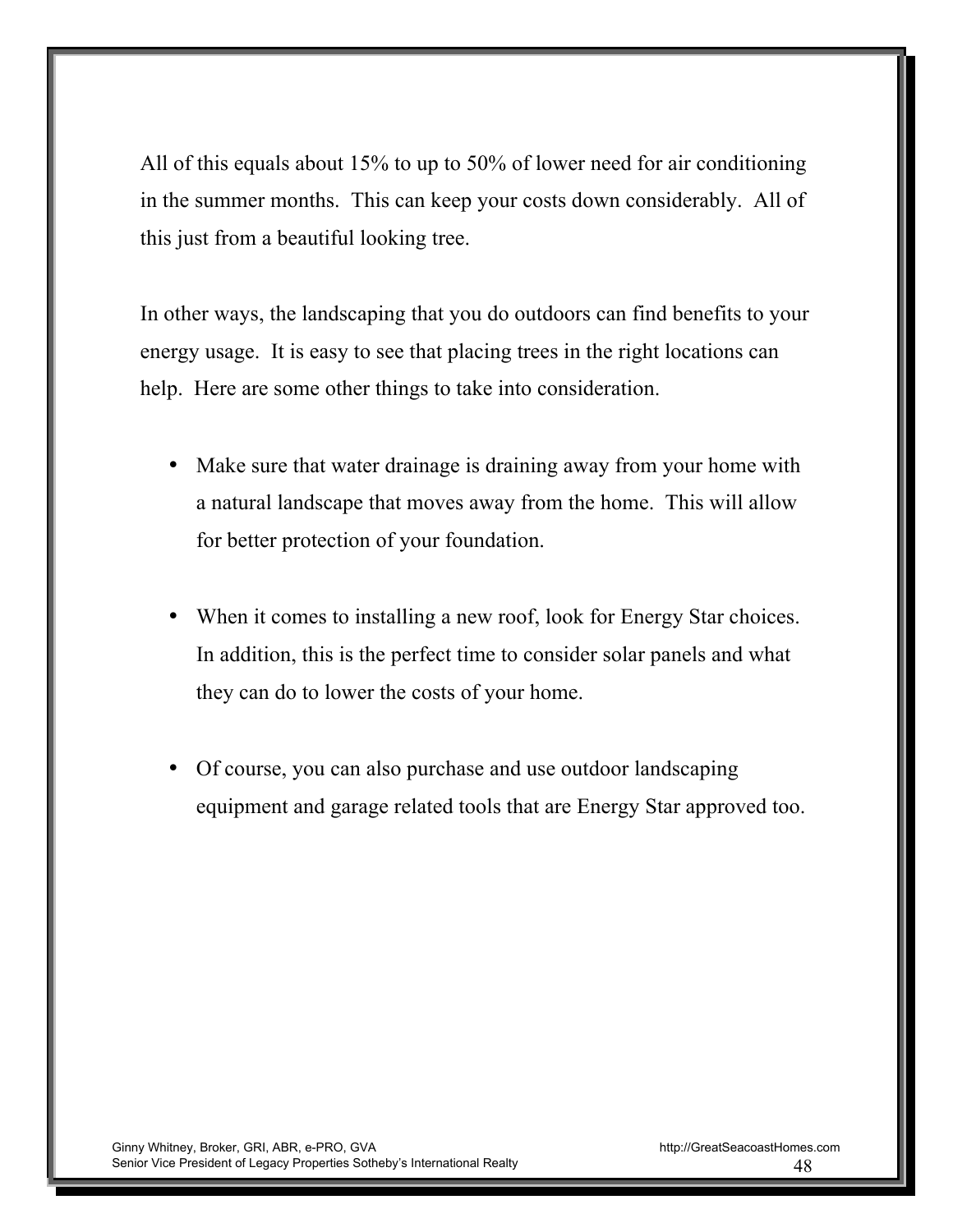### **Chapter 11: Alternative Sources Of Fuel**

Are you looking for a new way to provide energy to your home? In today's world, the race is on for the next fuel efficient energy source.

One thing that you are likely to do is to keep on eye out for what is new when you are purchasing something new. For example, let us say that you are looking to purchase a new hot water tank. There are plenty of hot water tanks that work off of gas or even electricity. But, this would be a great time to consider a solar powered one as well.

There are many appliances being made each year that offer a new and improved type of fuel source. You will find these are more expensive, in many cases, than a standard tool. Yet, that does not mean they should not be considered.

#### Alternative Options

There are many different types of alternative fuel options on the market. For example, one of the most widely known and fast becoming popular type of alternative fuel is that of solar powered fuel. This type of fuel comes from the sun, a renewable source that is also free to use.

There are plenty of solar powered products available from lighting fixtures for outdoors to solar powered hot water tanks and much more. These all work in the same way. They take in the solar rays from the sun during the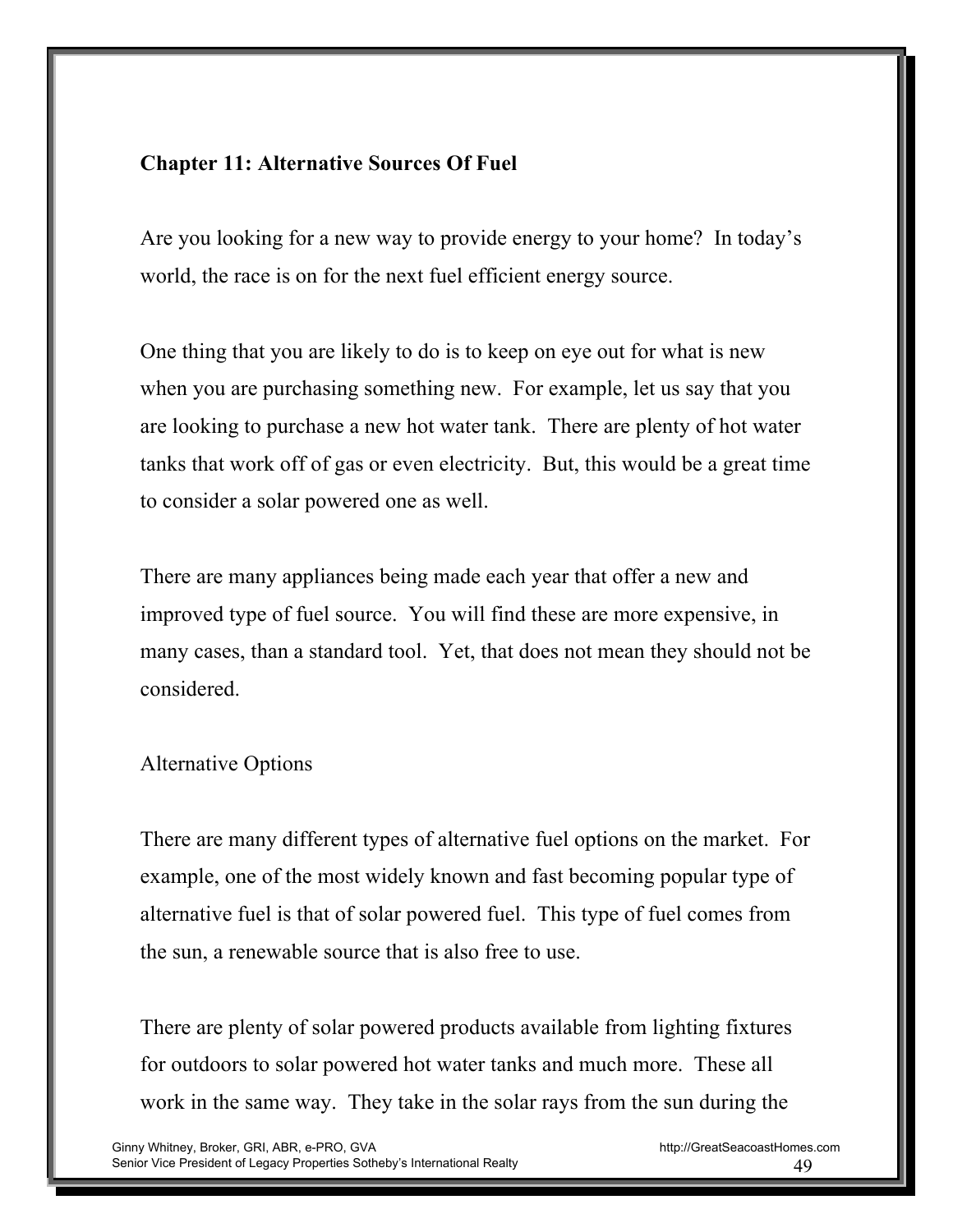day light hours and store them so that when you call for energy, you can easily access it any time that it is needed.

While they may cost more to purchase, just consider the fact that they really cost nothing to use. The better quality products are even reliable in areas where there is not a lot of sunshine all day long either.

Yet, beyond solar power, there are other fuel sources that are coming about. There are cars and other appliances (including your furnace) that could soon be run on corn power. Corn, yes the stuff you eat! This too is another renewable source of fuel.

In some areas, restaurants are getting their power from fuel that is directly related to waste. By burning waste, in the right type of facility of course, there is the ability to benefit from fuel.

Still, consider water and wind power. These are natural and completely clean fuel sources that are likely to be used in our products for our homes for many years to come.

In fact, some homes are being heated through a combination of these methods. For example, an energy efficient home can have water heated through solar power. This water is then circulated throughout the home, from the floor boards up, to generate warmth throughout the home. It moves back to the solar area in a large loop to start all over again.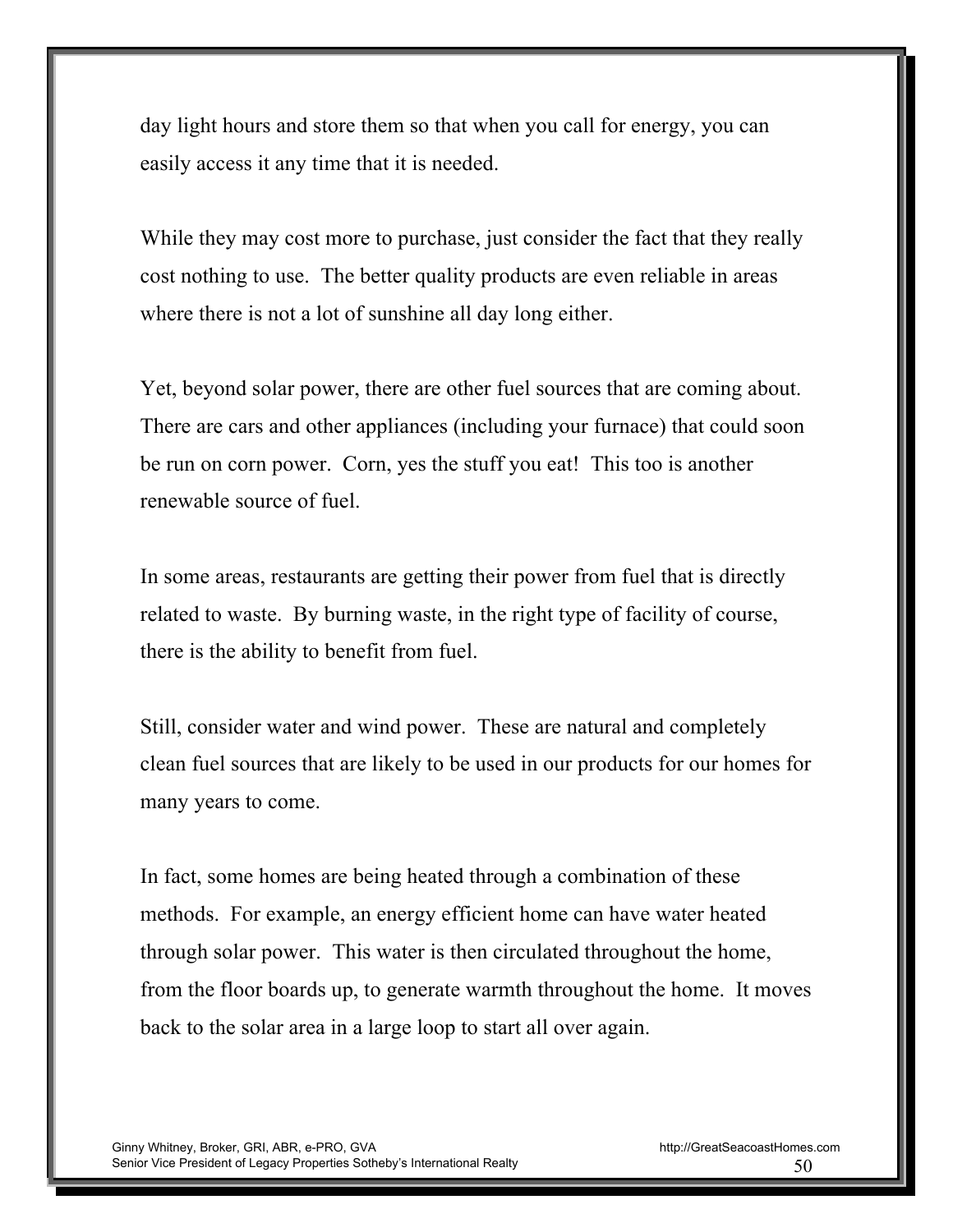If you are considering the purchase of a new product or a new appliance, why not consider what these types of products can do for you?

While they may not be readily available everywhere, they are definitely going to be. In fact, being more readily available is something that improves everyday.

If you are looking for an upgrade to a more energy efficient fuel source, you will find excellent products and companies installing them throughout the web. Take some time to research. In fact, you may begin to see some of these products at your local department store soon too.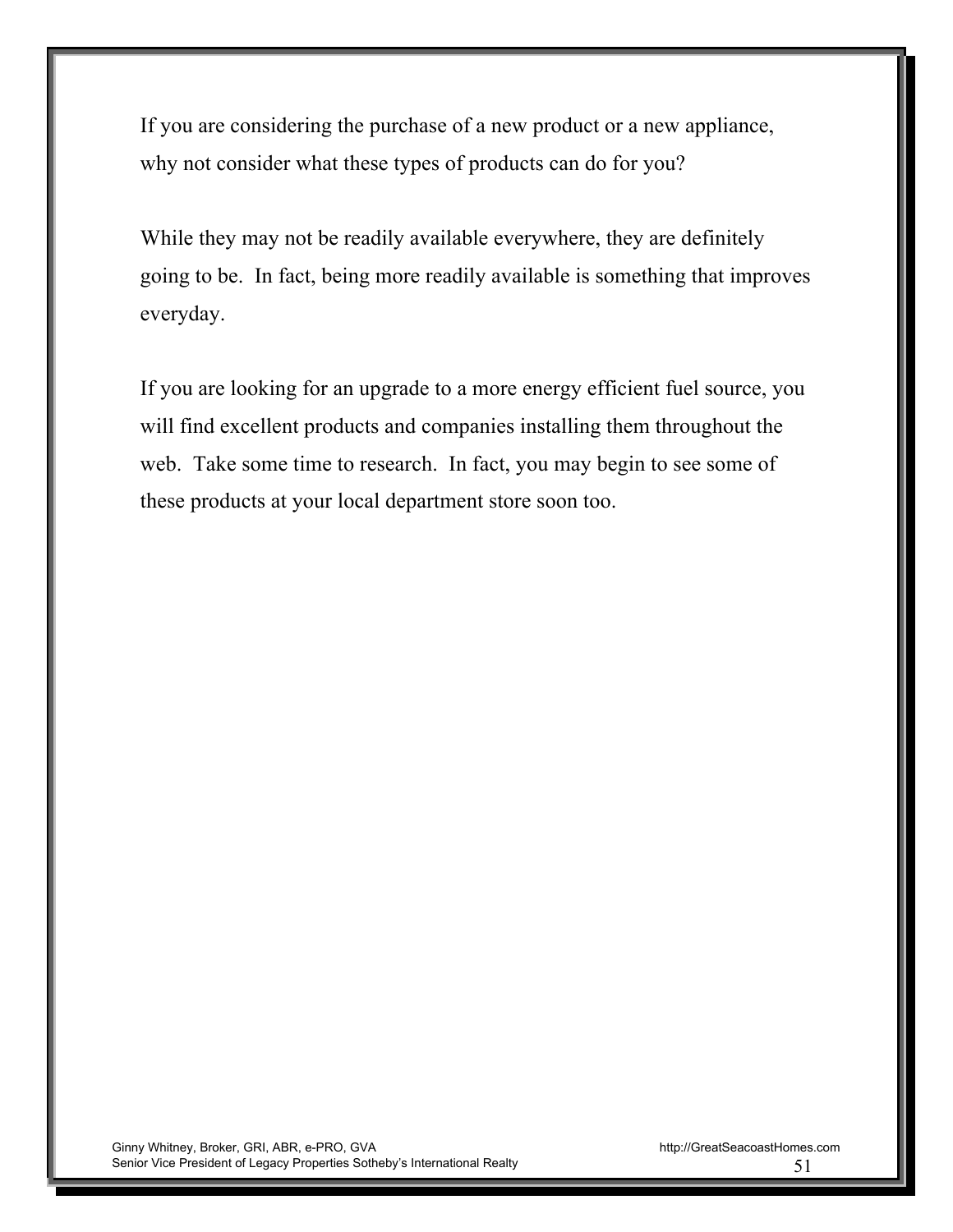### **Chapter 12: The Energy Efficient New Home**

The Energy Star program that we talked about in an earlier chapter also provides for Energy Star new homes. If you have a home that has been certified as an Energy Efficient home, then you are well on your way to saving a great deal of money on that home.

These homes are becoming more and more popular choices. That's because people realize that the way that their home is laid out, designed and landscaped all plays a large role in how costly it will be to power and run that home. There is no limit to the number of options that can be played into here.

If you are purchasing a new home, it is well worth your time to consider looking for or building one that can be considered Energy Star certified.

What are they? Energy Star homes are homes that have met specific guidelines as per the US Environmental Protection Agency and through the US Department of Energy. These homes are actually about 15 percent more energy efficient than those that have been built by the 2006 International Energy Conservation Code which is generally used.

What They Can Offer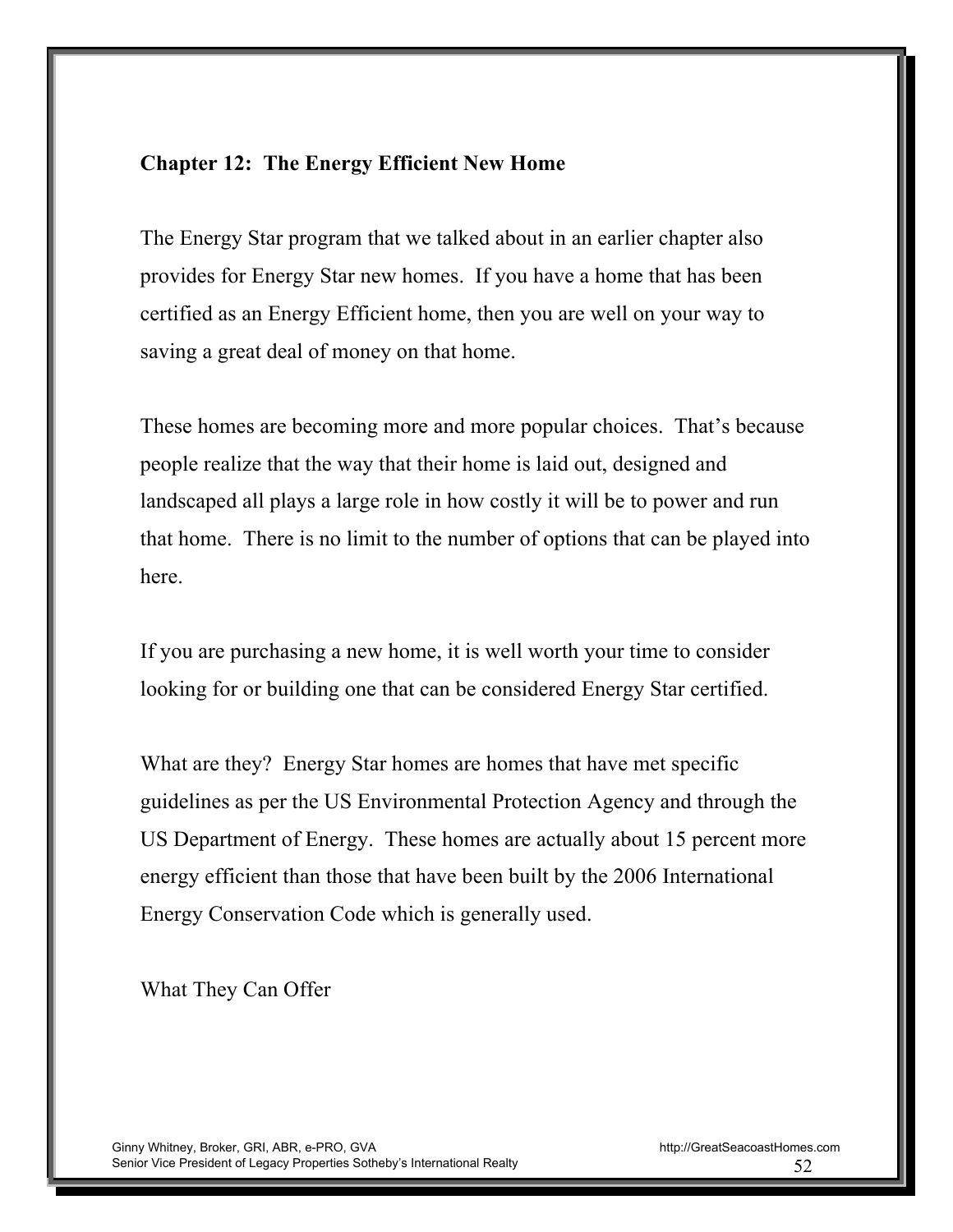There are plenty of benefits that can come from an Energy Star home. Each home has to abide by the guidelines set forth, but the type of benefits that they offer can still differ from one home to the next.

You may find benefits such as:

- Better insulation in the home's structure.
- The construction has been done in such a way as to make it tighter and neatly fitting.
- The duct work is tight and better for energy benefit.
- The windows on Energy Star homes are usually a large plus as they are generally quite high performance in that they allow little to get in or out in the way of energy.
- The heating and air conditioning units are highly Energy Star approved for energy efficiency.
- The lighting in the home as well outdoors is more energy beneficial.
- The appliances in the home are all Energy Star approved appliances.
- Even the home's landscaping can help it to qualify for this certification.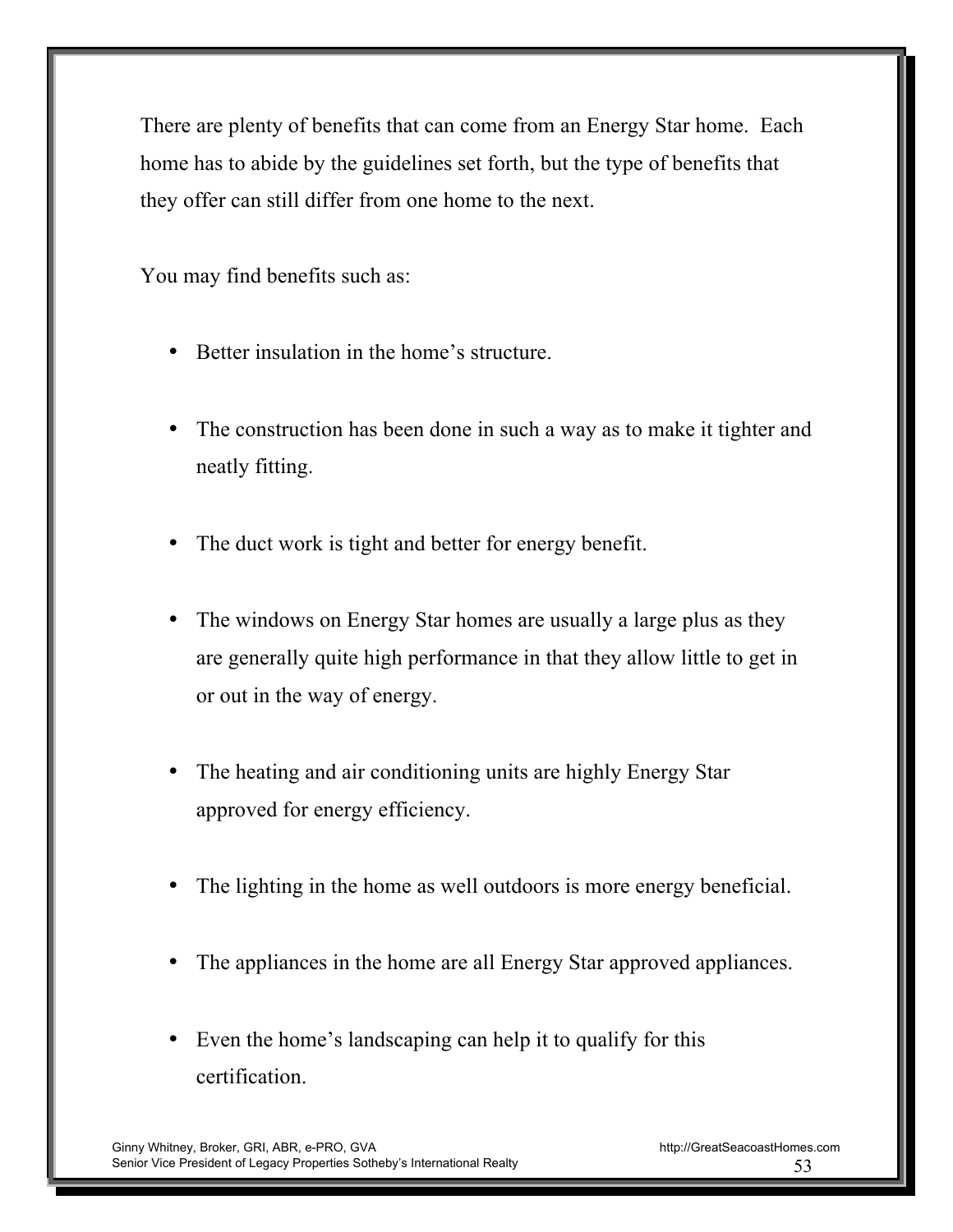When you purchase an Energy Star home, you are getting a home that has been designed to meet specific guidelines. What's more is that you are sure to get the most out of this type of investment. There is no doubt that these high quality, high performance appliances and design features may cost more, but they are designed in such a way as to pay off in the long run.

Of course, purchasing a new home or building a new home that is energy efficient is good for your wallet and the environment. Yet, many people shy away from this as they think that it is too complex, too strange or something that is too much work.

Yet, this can not be farther from the truth. Energy Star products are designed to be both energy efficient and user friendly. In fact, there is really no reason not to take full advantage of products like this.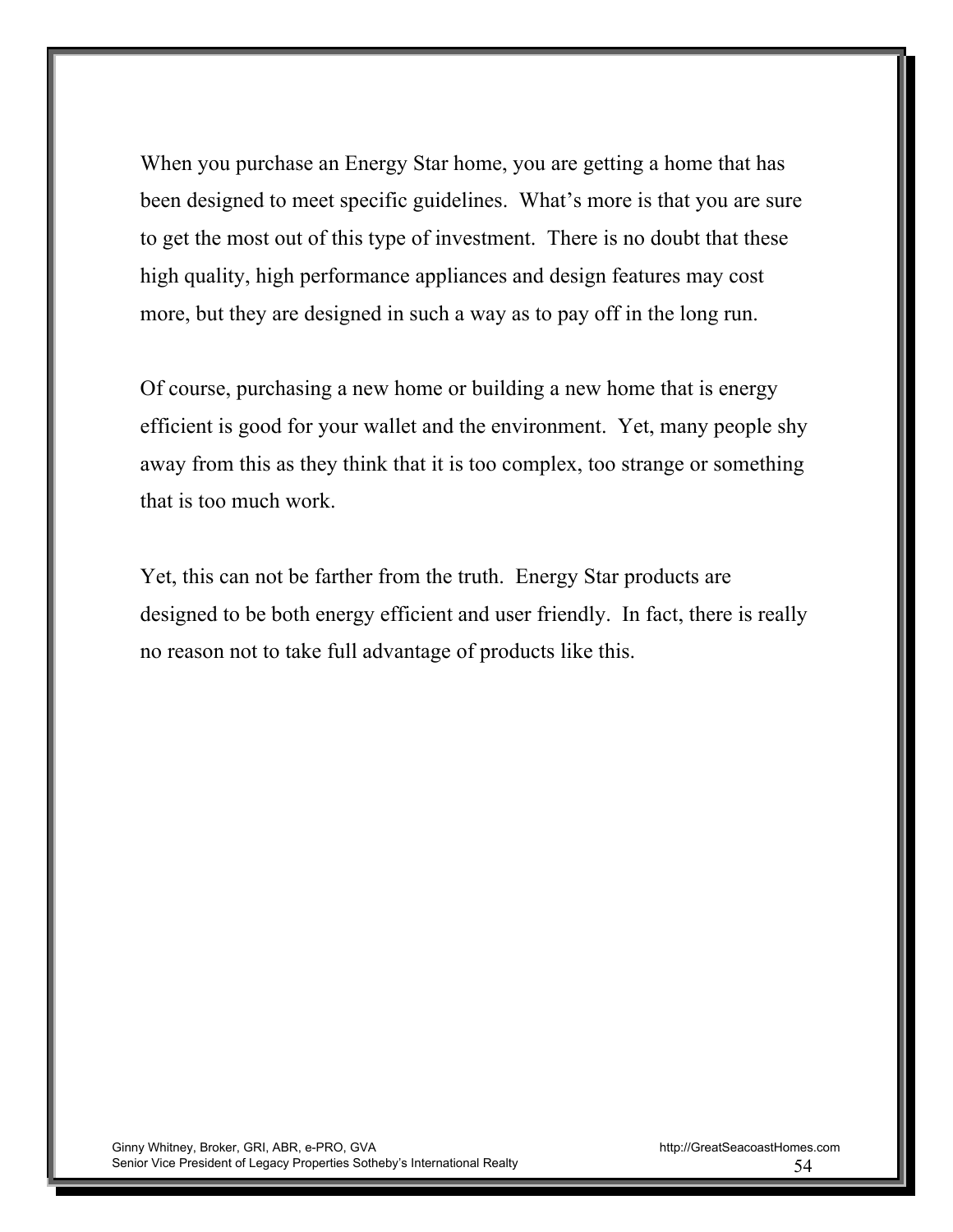# **Conclusion**

Is your home energy efficient? Have you learned any ways that you can better your home through this e-book? You may have the feeling that you just want to do everything in this book and all of a sudden reap the rewards.

But, this is a costly process in that case. Why not tackle one project at a time finding and improving the efficiency of your home one step at a time? There are some small things that will take only a few minutes to improve yet there are those projects that can take much longer. How can you find the right ones to do?

Remember that we went through and talked about which were your biggest energy draws. Use that as a starting point. If winter is on its way, it pays to pay attention to the windows in your home and the furnace. If summer if quickly moving in, think about planting a few trees to save you countless of dollars over their lifetime.

The bottom line is that fuel costs continue to rise. There is no law, rule or other factor that will be swooping in to lower them. As much as we like to complain about this, the best thing for us to do is to insure that we are looking for ways to use the least amount of fuel as possible. When we do that, we can find many benefits overall in the way that our home looks and the way that it functions.